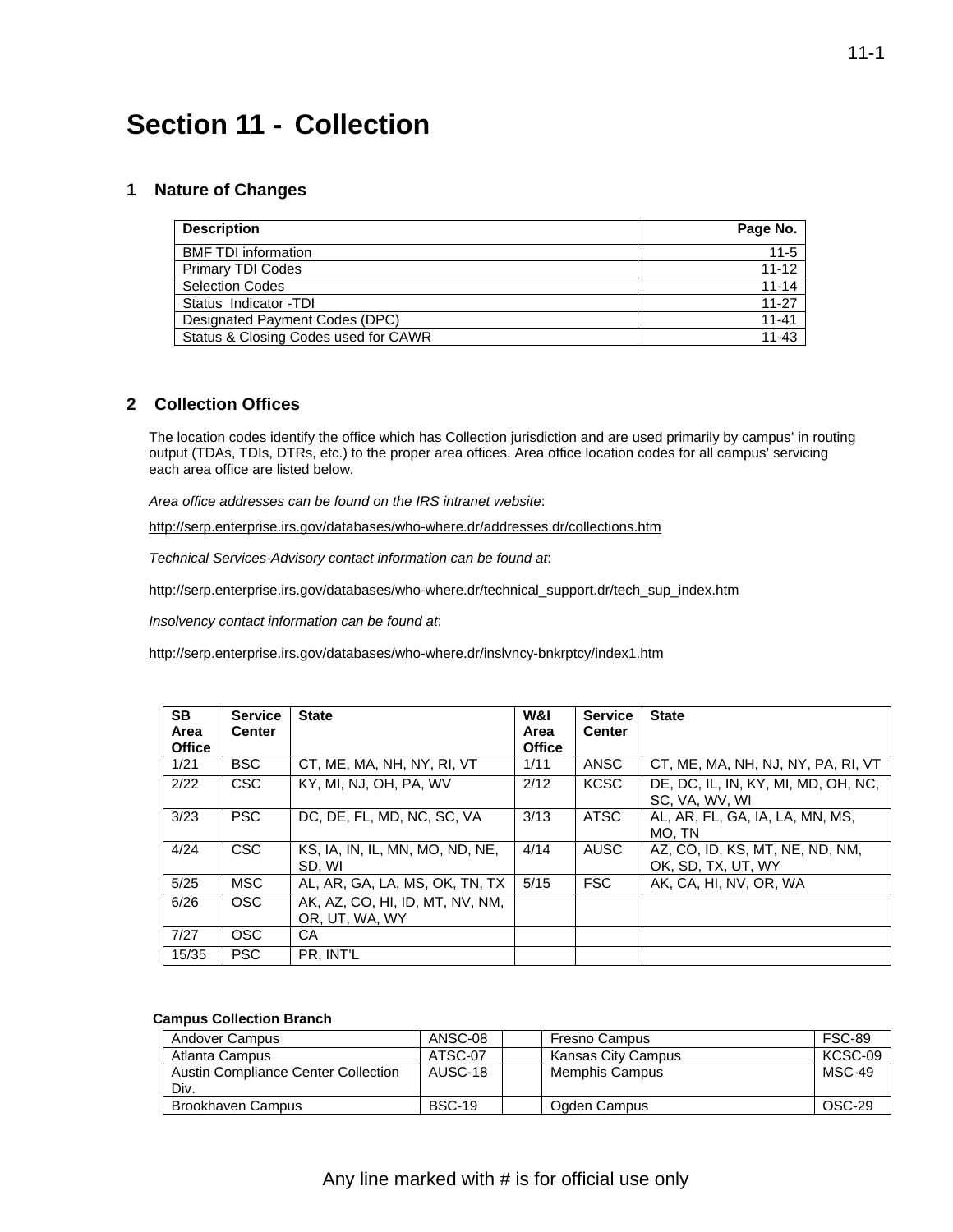| È.<br>Campus<br>Cincinnati | $\sim$<br>uəu | Dh<br>miladelphir .<br>Campus | $\Omega$<br>۰٦١<br>້ |
|----------------------------|---------------|-------------------------------|----------------------|
|                            |               |                               |                      |

#### **NMF Unit Ledger Card Units**

| <b>Campus</b>    | <b>Stop</b><br><b>Number</b> | <b>Campus</b>      | <b>Stop</b><br><b>Number</b> |
|------------------|------------------------------|--------------------|------------------------------|
| Andover — ANSC   | 340                          | Fresno — FSC       | 4213                         |
| Atlanta — ATSC   | 51                           | Kansas City — KCSC | 42                           |
| Austin — AUSC    | 6262                         | Memphis — MSC      | 21                           |
| Brookhaven - BSC | 442                          | Ogden — OSC        | 6283                         |
| Cincinnati — CSC | 42                           | Philadelphia - PSC | 422C                         |

#### **ACS Call Sites**

**(W&I TOLL FREE NUMBER 800-829-7650, SB/SE TOLL FREE NUMBER 800-829-3903)**  Includes the areas of coverage, and Campus addresses.

| <b>Call Site</b>  | Area<br><b>Office</b> | <b>Campus</b>                                                          | <b>Call Site</b> | Area<br><b>Office</b> | <b>Campus</b>                                              |
|-------------------|-----------------------|------------------------------------------------------------------------|------------------|-----------------------|------------------------------------------------------------|
| Cleveland         | 27                    | Philadelphia<br>P.O. Box 24017<br>Drop Point 813<br>Bensalem, PA 19028 | Jacksonville     | 12                    | Kansas City<br>P.O. Box 219236<br>Kansas City, MO<br>64121 |
| Detroit           | 26                    | Philadelphia<br>P.O. Box 24017<br>Drop Point 813<br>Bensalem, PA 19028 | <b>Buffalo</b>   | 11                    | Fresno<br>P.O. Box 24017<br>Fresno, CA 93779               |
| <b>Brookhaven</b> | 22, 21, 25            | Philadelphia<br>P.O. Box 24017<br>Drop Point 813<br>Bensalem, PA 19028 | Dallas           | 14                    | Kansas City<br>P.O. Box 219236<br>Kansas City, MO<br>64121 |
| Philadelphia      | 23, 24, 35            | Philadelphia<br>P.O. Box 24017<br>Drop Point 813<br>Bensalem, PA 19028 | Austin           | 15                    | Fresno<br>P.O. Box 24017<br>Fresno, CA 93779               |
| Denver            | 31, 32                | Cincinnati<br>P.O. Box 145566<br>Stop 813<br>Cincinnati, OH 45214      | Atlanta          | 13                    | Kansas City<br>P.O. Box 219236<br>Kansas City, MO<br>64121 |
| Oakland           | 33, 34, 36            | Cincinnati<br>P.O. Box 145566<br>Stop 813<br>Cincinnati, OH 45214      | Fresno           | 17                    | Fresno<br>P.O. Box 24017<br>Fresno, CA 93779               |
| Nashville         | 28, 30                | Cincinnati<br>P.O. Box 145566<br>Stop 813<br>Cincinnati, OH 45214      | Seattle          | 16                    | Fresno<br>P.O. Box 24017<br>Fresno, CA 93779               |

### **TDA/TDI Assignment Codes (TSIGN Codes)**

TDA/TDI Assignment Codes. This eight-digit code identifies the area office, territory, branch, group and employee or special action code to which TDAs and TDIs are assigned. The assignment number is used by all systems that process Collection work including IDRS (DIAL, DAIP, TDA, TDI, IDRS SUMRY, TXMOD), ICS, ACS, ENTITY and other listings/systems, which the TDA/TDI assignment number controls inventory . Although the designation of simply "group" is commonly used for the 5th and 6th digits, many TSIGN rules still separate and distinguish Branch (5th digit) and group (6th digit) for certain processes.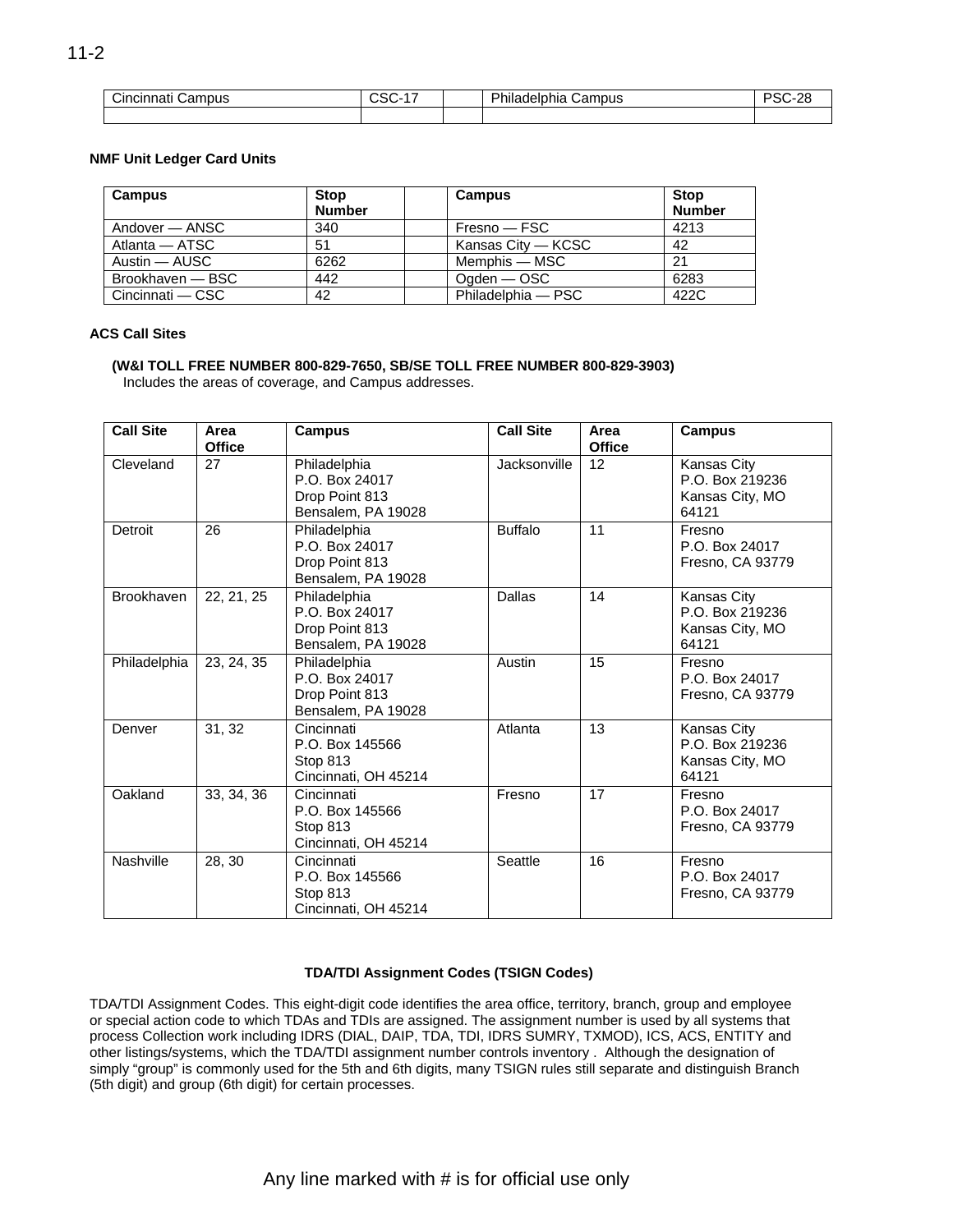An eight-digit Assignment Code (TSIGN) is formed as follows:



#### **Area Office (first and second digits)**

| Code        | <b>Definition</b>                                                               |
|-------------|---------------------------------------------------------------------------------|
| $21-27, 35$ | SB/SE Area. (35 also used by Centralized Case Processing)                       |
| $11 - 15$   | W&I Area                                                                        |
| $01 - 10$   | In this case the "AO" refers to the SC number                                   |
|             | Used by ICS Only $-$ Users do not carry TDA/TDI Inventory $-$ no upload to IDRS |
| 95          | Misc - Read Only                                                                |
| 95/99       | ICS Only Inventory Users (PALS, CQMS, COIC, Independent Reviewers)              |
| 97          | Appeals                                                                         |
| 98          | Advocate                                                                        |

#### **Territory Office (third and fourth digits)**

| Code          | <b>Definition</b>                                                  |
|---------------|--------------------------------------------------------------------|
| 00            | Used for initial issuances to ICS (for example: 6100, 64nn, 65nn)  |
|               | Used to designate Area Level employees on ICS (Group # must be 62) |
| $01 - 94$     | Field ICS SB/SE and W&I Users (AO must be 21/27, 35 or 11-15)      |
| 70-89         | Centralized Case Processing (CCP)                                  |
| 70-75         | MMIA/IBTF-IA                                                       |
| 76-78         | 53-Follow-ups                                                      |
| 79            | <b>FORT</b>                                                        |
| 80-89         | Reserved (CCP)                                                     |
| 96-97         | <b>Technical Services</b>                                          |
| 94, 95, 98-99 | Insolvency                                                         |

#### **Branch and Group Codes (fifth and sixth digits)**

| Code  | <b>Definition</b>                    | Code   | <b>Definition</b>                       |
|-------|--------------------------------------|--------|-----------------------------------------|
| 00    | <b>ACS</b>                           | 7X     | Queue or reserved                       |
| 01    | ACS TDA/TDI Suspense File            | 70     | Case in Queue                           |
|       |                                      | 71     | Queue awaiting IDS analysis             |
| 02    | <b>SCCB Notice Case. ACS TDA/TDI</b> | 72-79  | Reserved                                |
| 03    | <b>ACS Early Intervention</b>        | 8Χ     | <b>SCCB</b>                             |
| 04-05 | Reserved                             | 80     | Automated Substitute for return program |
| 06    | Case returned to ACS from the        | 81,82, | Reserved                                |
|       | Queue                                | 84     |                                         |
|       |                                      | 83     | <b>Federal Agency Delinquency</b>       |
| 07-09 | Reserved                             | 85     | OIC Monitoring                          |
| 10-58 | ICS (FC)                             | 86     | Automated 6020B                         |
| 59    | ICS - Territory Level Employees      | 87-89  | Reserved                                |
|       |                                      | 8707   | Refund Freeze (Reason Code = RF)        |
| 6X    | Initial Issuance to ICS (FC)         | 9Χ     | Various Non-Collection                  |
| 60    | Reserved                             | 90     | Reserved                                |
| 61    | Systemically generated ICS initial   | 91     | Inspection                              |
|       | issuance                             |        |                                         |
| 62    | ICS - Upper Level Management         | 92-93  | Reserved                                |
|       | Group for Area Level Employees       |        |                                         |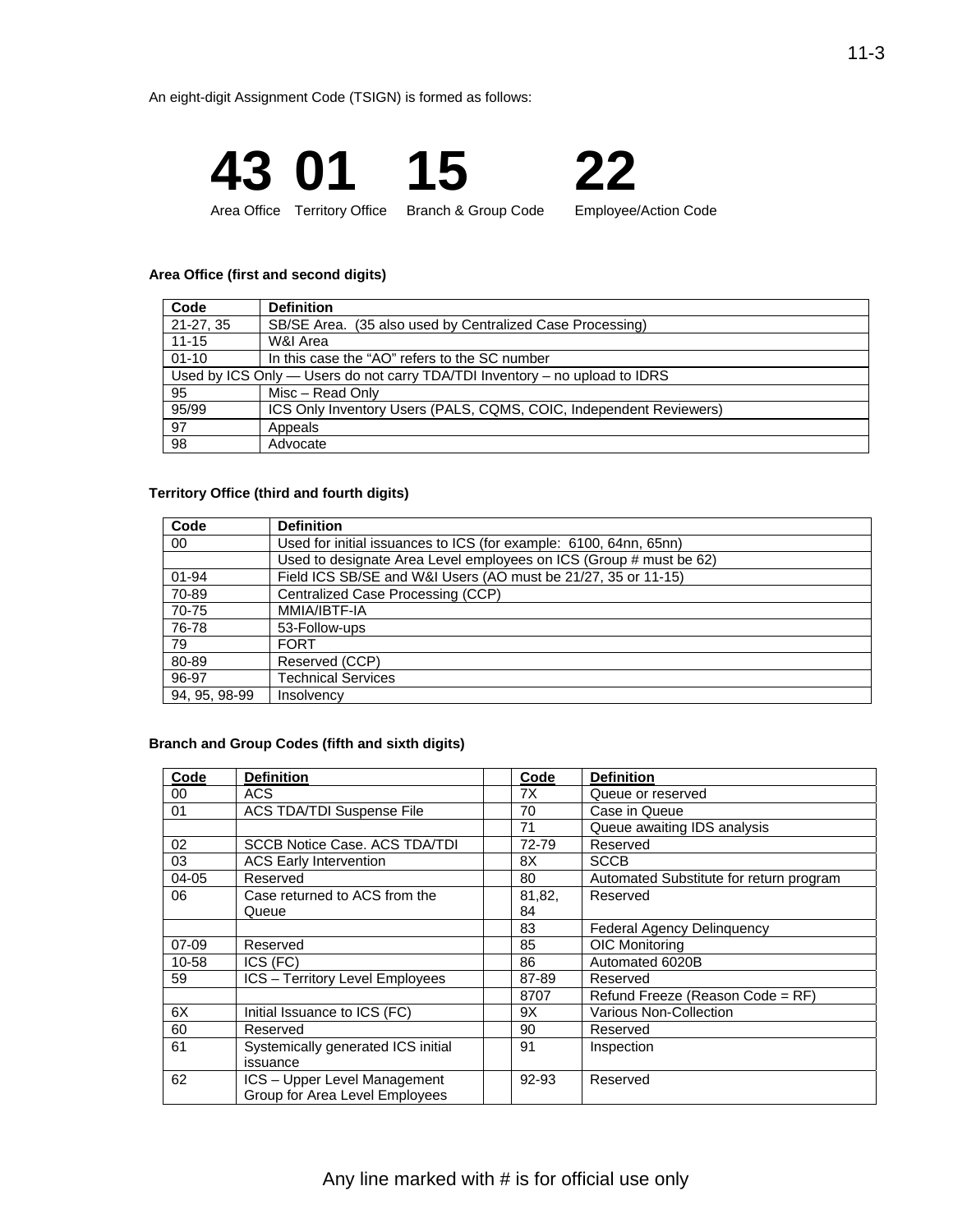| Code  | <b>Definition</b>                  | Code  | <b>Definition</b>           |
|-------|------------------------------------|-------|-----------------------------|
| 63    | Reserved                           | 94-95 | <b>Employee Plans</b>       |
| 64    | Initial Issuance to ICS from a     | 96-97 | <b>Exempt Organizations</b> |
|       | campus                             |       |                             |
| 65    | Initial Issuance to ICS from ACS   | 98-99 | Reserved                    |
| 66-69 | Used for Centralized Case          |       |                             |
|       | Processing, Technical Services and |       |                             |
|       | Insolvency                         |       |                             |

#### **Employee/Action Codes:**

 For FC assignments (fifth digit 1-4), the seventh and eighth digits represent individual employees in a field group. EXAMPLE: 23021253

| -23 | $=$    | Area Office             |
|-----|--------|-------------------------|
| 02  | =      | <b>Territory Office</b> |
| 12  | -<br>= | <b>Field Group</b>      |
| 53  | -<br>= | <b>Employee Number</b>  |

### **3 Resource and Workload Management System (RWMS)**

The Resource and Workload Management System (RWMS) was a Collection case scoring and ordering system intended to have a meaningful impact on Collection case processing. The case scoring formula is now done in Weekly TIF Update (WTU).

### **4 Automated Collection System (ACS)**

ACS is a computerized inventory system which maintains balance due accounts and return delinquency investigations. A call site has an Automated Collection Branch (ACB) under the Chief, Collection Division of the call site district. Inventory is divided among teams using the last two digits of the Taxpayer Identification Number (TIN). Team inventory is divided into one of four functions, with each function having 10 units to act as holding bins for ACS accounts awaiting action. The four functions are:

- (1) Contact (C) handles taxpayer telephone calls;
- (2) Investigation (I) searches for taxpayers and/or assets, and initiates/follows-up on locator or enforcement actions;
- (3) Research (R) responds to taxpayer correspondence, makes adjustments and works cases requiring special handling.
- (4) Campus (S) call site support function to all call site teams, inputting IDRS actions, performing research and follow-ups, processing telephone lists, ACS letters, levies, liens and responds to ACS letters and levies.

### **5 Taxpayer Delinquency Investigations**

TDIs will be issued on a weekly basis. Routine cases will receive one or two notices before a TDI is issued, unless the account history justifies the immediate issuance of the TDI.

(1) Individual Master File Delinquency Checks—IMF delinquency and the Underreporter programs are produced semi-annually from the Reconciliation of the Request for Notice or TDI Information Returns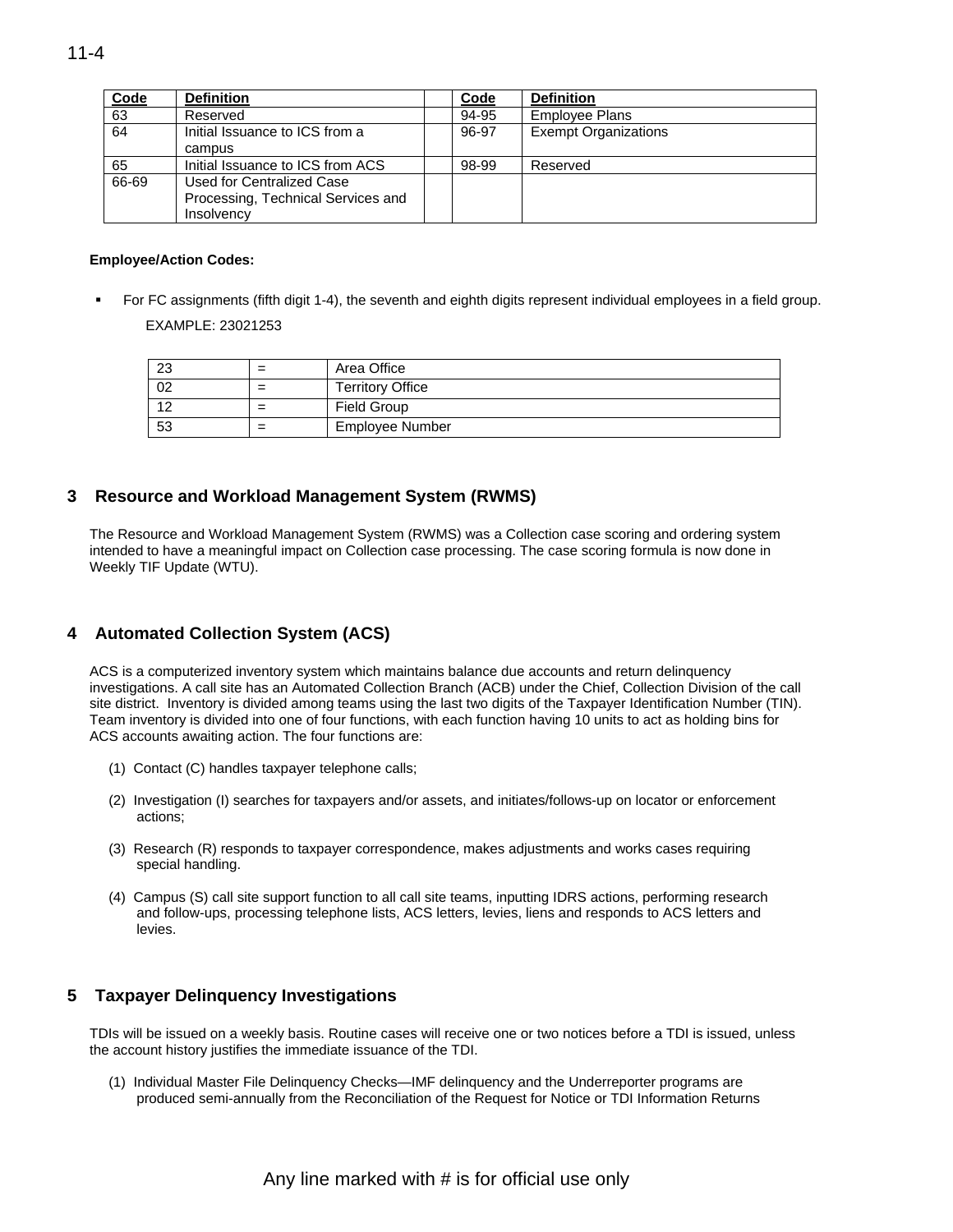Program (IRP).

- (2) Business Master File Delinquency Checks—The Business Master File is checked periodically for nonfiling of tax returns.
- (3) Non-Master File—NMF delinquency data is produced periodically as a result of manual delinquency checks.
- (4) Employee Plans Master File (EPMF)—Delinquencies will be identified by monthly analysis. Delinquent return modules for one or more plans under the same employer entity will be processed by IDRS. IDRS will record the fact of Notice and TDI issuance. No provision is made for issuance of status reports.

#### **BMF TDI Explanation -- The following information is contained on a BMF TDI**

- (1) Notice Dates—this will always be a Monday.
- (2) Notice Codes—(A, Ca, Dn, F, I, T, U, V, W and Z) A maximum of three may be present following a notice code date. The code will appear after the latest notice date present at the time of terminal input.
- (3) IDRS Cycle—indicates the year (1989) and week (ex. 20) the TDI is issued and printed in the Campus.
- (4) Del. Check Cycle—Indicates the year and week the account originally went into a TDI status (ACS Field or Queue) and is often the same as the IDRS cycle.
- (5) RSC—Region with jurisdiction over the DO the TDA-TDI assignment code and Campus where the TDI Notice data is maintained and the TDI printed.
- (6) TDA/TDI Assignment Code—the first four digits indicate the District and the Area Office to which the TDI was originally issued. The second four digits show the group and individual to whom the TDI is assigned.
- (7) TDA Code—if a TDA is printed above the first name line, an IDRS TDA was outstanding when the TDI was issued.
- (8) TDI Information—Furnishes information to assist in closing the TDI.
	- (a) PC—Primary Code (B, E, F, L, N, P, Q, S, T, U, V, W, X or Y) identifies a TDI that requires special handling.
	- (b) SC—Secondary Code (H, I, J, R or V) is printed to furnish additional information. A maximum of four additional codes may appear based upon information in the taxpayer's entity module.
	- (c) PLC—Primary Location Code is the present Area Office and territory Office location (DOAO) according to the taxpayer's address. It will be blank if it is the same as the location code of the TDI. This element of information is important in transferring a case to the area where the taxpayer resides.
	- (d) CCNIP Select Code Select Code is assigned to identify third party data secured by the IRS and utilized during the case creation process. Information can be utilized to assist in determining whether or not a taxpayer is liable to file.
	- (e) FYM—Fiscal Year Month is the month the fiscal year ends and it is used to determine the due date for filing the corporation income tax return.
	- (f) EC—Employment Code (BMF)
		- C—Church F—Federal G—State or Local Government I —Indian Tribal Government or Subsidiary M—Maritime Industry N—Non-Profit Organization S—Foreign Subsidiary
			- T—State or Local Government Agency covered under a Section 218 agreement

11-5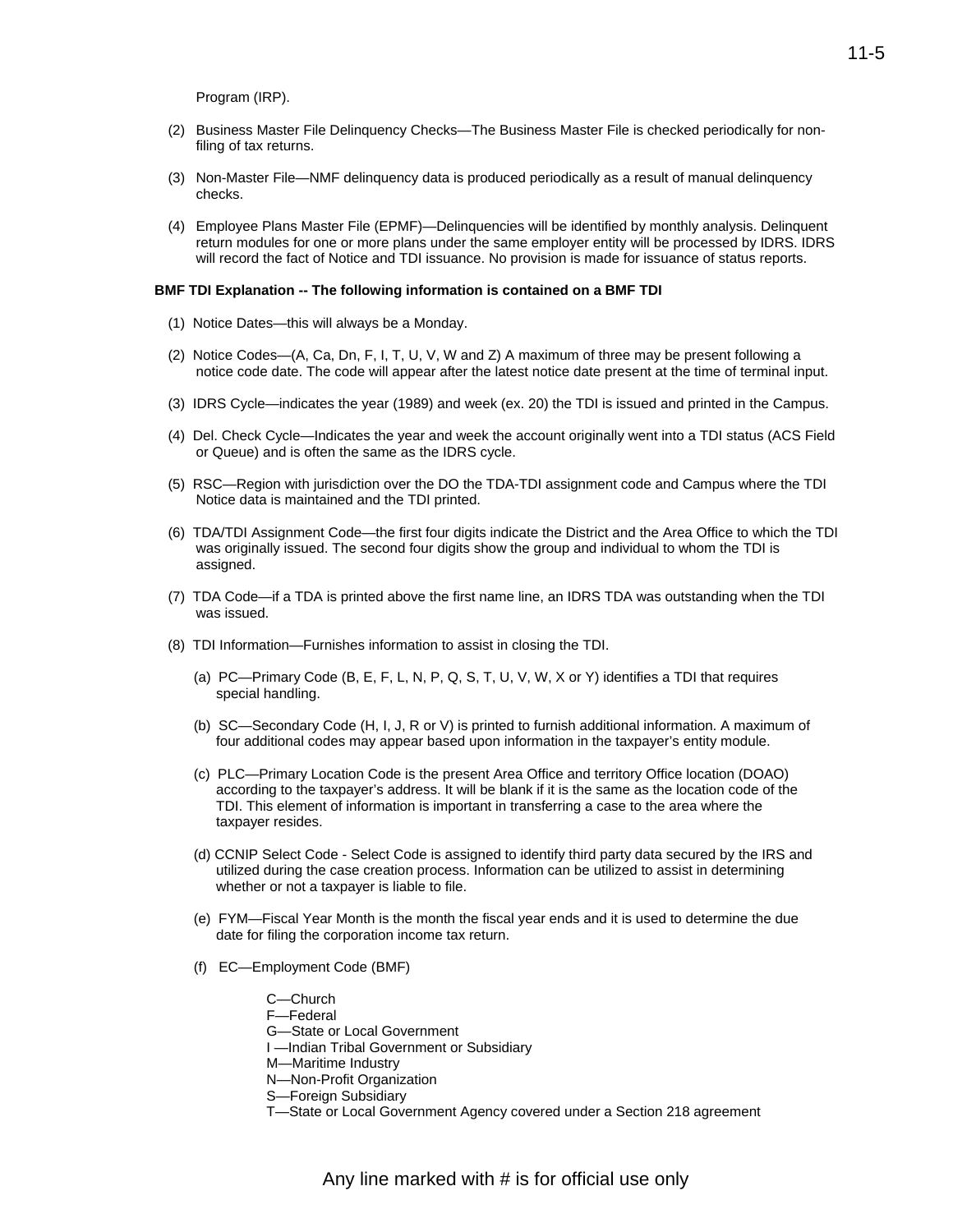W—Non Profit Organization subject to FICA(Social Security)(501(c)(3) of the IRC)

- (g) PT/D—Number of partners if Form 1065 filing requirement or date of death.
- (h) The word DUPLICATE will print when an existing inventory TDI is reissued. An existing inventory TDI is reissued when Command Code TSIGN with Notice Code "T" is input. ACCTMERGE will print when a successful account consolidation is made and a TDI is issued under the new TIN.

| (10) |  |
|------|--|
|      |  |
|      |  |

(11) Repeater Indicator—"RPT"—A tax module has been in TDI or notice status other than first notice within the past fifteen months (64 cycles).

- (13) Payer Master File Indicator—"PMF"—Account is on the Payer Master File this year. The indicator is reset each year.
- (14) Compliance Code—2 =Compliance Update Records present this cycle
- (15) Check Digit—Alphabetic (XX) characters used in validating the TIN if name control is not present.
- (16) BW—Backup Withholding
- (17) Name and Address of Taxpayer—Name and address will print as it appears on the TDI Notice File as of the cycle printed on the TDI.
- (18) Last Compliance Update Cycle (YYYYCC)—Indicates the year and week the last time a new delinquent module was added to the TIF as a result of a BMF delinquency check. BMF compliance data (LPS, Num-partners, etc.) reflects BMF at that time.
- (19) Exempt organization return data will be printed if the taxpayer has a filing requirement for an EO return (MFT 33, 34, 37, 44, 67) with an identifier of "E".

| 1st-5th Digit   | <b>RD</b>  | date (YYYYMM) the taxpayer was ruled to be an exempt       |
|-----------------|------------|------------------------------------------------------------|
|                 |            | organization                                               |
| 6th-8th Digit   | SS.        | <b>Subsection Code</b>                                     |
| 9th-13th Digit  | CC.        | <b>Classification Code</b>                                 |
| 14th 15th Digit | AC         | Asset Code                                                 |
| 16th 17th Digit | <b>TO</b>  | Type of Organization Code (Entity)                         |
| 18th-20th Digit | FC.        | <b>Foundation Code</b>                                     |
| 21st 22nd Digit | AC.        | <b>Affiliation Code</b>                                    |
| 23rd-26th Digit | <b>GEN</b> | Group Exemption Number-a four digit number that identifies |
|                 |            | the organization as a member of a group exemption ruling   |

- (20) Name Control—The first four characters of the taxpayer's name. For individuals, the first four characters of the surname.
- (21) Case code—a four character position code to identify the type of notice being issued.

| $W-2$       | W-2 Inquiry                              | <b>PTNR</b> | 1065/1120S Study                              |
|-------------|------------------------------------------|-------------|-----------------------------------------------|
| $W-4$       | W-4 Referral                             | 3921        | <b>Stock Option Program</b>                   |
| <b>CAWR</b> | <b>Combined Annual Wage</b><br>Reporting | <b>CRBL</b> | <b>Credit Balance Unresolved</b>              |
| 3949        | #                                        | <b>REJC</b> | <b>Rejected TDI</b>                           |
| <b>NOTN</b> | No TIN                                   | <b>UNPO</b> | Unpostable Unresolved                         |
| 3278        | Interest on U.S. Savings<br><b>Bonds</b> | 5346        | <b>Examination Request</b><br>(Replaces 4298) |
| <b>GAME</b> | State Lottery and Gambling               | <b>RSCH</b> | Research Case                                 |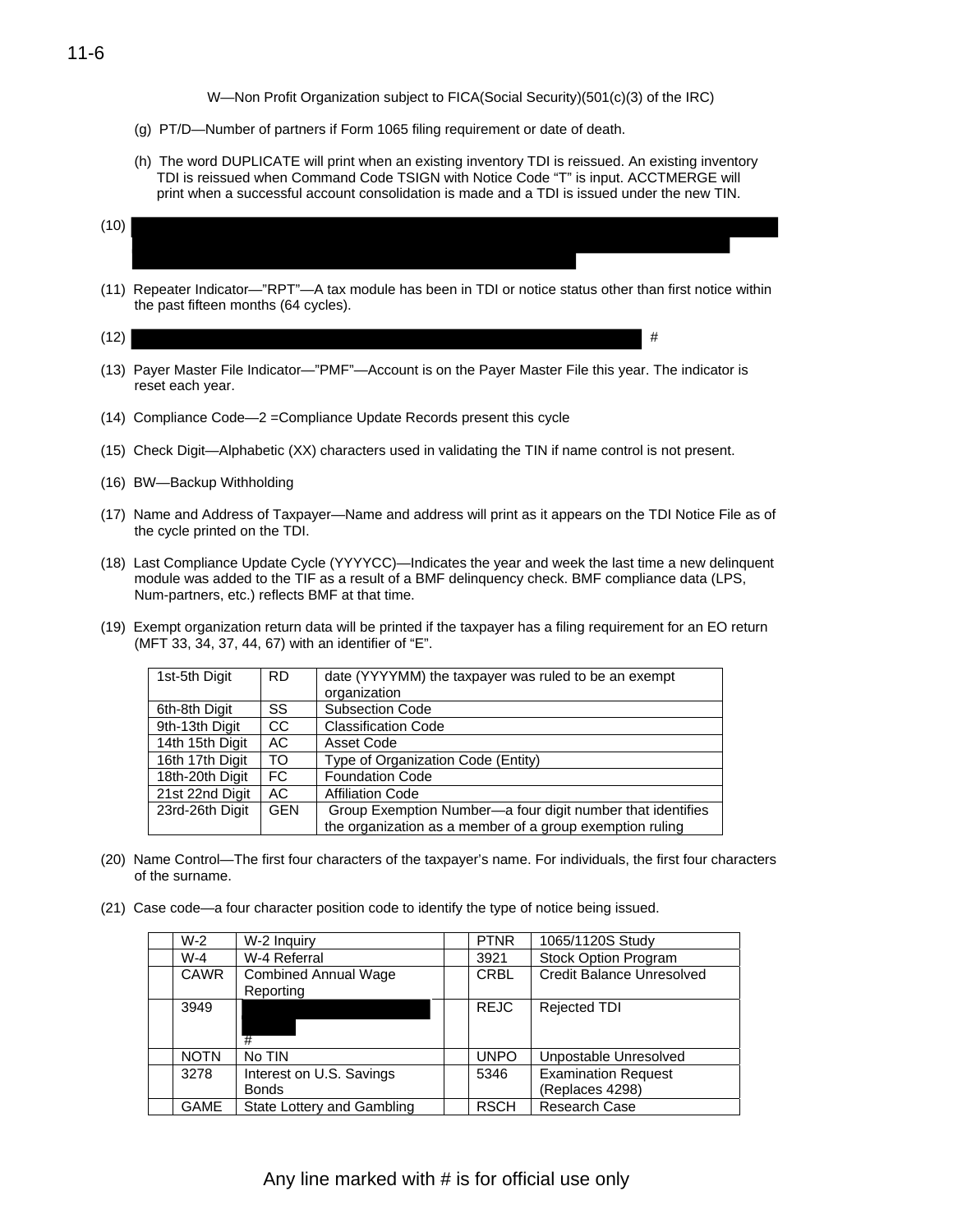|             | <b>Casino Winners</b> |   |             |                             |
|-------------|-----------------------|---|-------------|-----------------------------|
| <b>DISC</b> | 1120-DISC             |   | 914         | #                           |
| <b>PDT</b>  |                       | # | <b>TEST</b> | <b>Collection Test Case</b> |

- (22) Taxpayer Identification Number (TIN)—Taxpayer's EIN followed by a file source code. EIN blank BMF; N - Non Master File; P - EPMF.
- (23) Sole proprietor's SSN—proceeded by a "P".
- (24) SEEPAGEn Will print when a TDI has more than 6 (BMF) LPS records and/or more than 10 delinquent tax modules on any file. This indicates that more than one TDI form was printed on the  $t$ axpayer.  $(n - 2-9)$
- (25) Transferor TDA/TDI Assignment Code—TRFR nnnnnnnnn will print to show who was responsible for the investigation prior to transfer out of the Area Office. A new TDI is issued on all transfers from one Area Office to another Area Office. (n - 0-9)
- worked and may be used by management on the assignment of TDIs. (26) Grade Level Assignment—Code 9, 11, 12 or 13 will appear on every TDI to show the type of case to be
- (27) RWMS Score—a numeric score calculated by using several critical data elements from the taxpayer's account. A high score indicates a greater potential yield from the investigation.
- (28) Master File History Section Designed to give historical data on each MFT for the taxpayer entity and will only show information where the MFT has an open filing requirement or LPS information. Form TYD-14 provides space for six MFTs. If more than six are present, a second form will be printed showing the name, address, EIN cycle number, location code and the additional MFTs.
	- (a) FORM—is the tax form(s) the taxpayer is or was required to file Will print the form number in MFT sequence.
	- (b) FR—Filing Requirement code indicates the current filing requirement of the taxpayer. This code is important in conducting a full compliance check with the taxpayer.
	- (c) LPS—Last Period Satisfied is the last tax period year (YYYY) and month (MM) satisfied whether posted prior or subsequent to the delinquent period printed on the TDI. NA (not available) will be printed if the taxpayer has a current filing requirement but the MF showed no prior period satisfied for the type of tax involved when the compliance data were extracted for IDRS. For purposes of a full compliance check, periods subsequent to the LPS or the latest delinquent period printed on the TDI, whichever is later, should be checked.
	- (d) TC—Transaction Code is the transaction that satisfied the period printed in the LPS. If NA is printed in the LPS, this element of information will be blank. This information will be useful in determining the action taken on the LPS for the respective MFT.
	- (e) LRA—Last Return Amount is the total tax liability amount (dollars only) for the respective MFT. The maximum range is 999999 (no punctuation) and if greater, it will print 1 MIL. If TC 150 contains no tax or is being posted in the same cycle as the delinquency check, an 0 will be printed. If the LPS prints NA or the TC prints a code other than 150 for the MFT, this element of information will be blank.
	- (f) CC—Condition Code may be printed on the LPS if satisfied by TC 150. Three return condition codes (F—Final Return Secured, 6020b-6020b assessment, T—Delinquent Return Secured by notice of TDI closure, Y—Accept Tax Return as Submitted) will be used; however, no more than two will be printed for one return. Condition codes are selected for printing in the sequence shown above. If the LPS prints NA or a CC is not present in the transaction section, this element of information will be blank if the TC is a 59X. The closing code will be printed.
- (29) Credit Balance—The amount available for the period stated that may be credited against the total tax shown on the return. When TC 590, 591 or 593 is checked, the "Credit" column must be checked.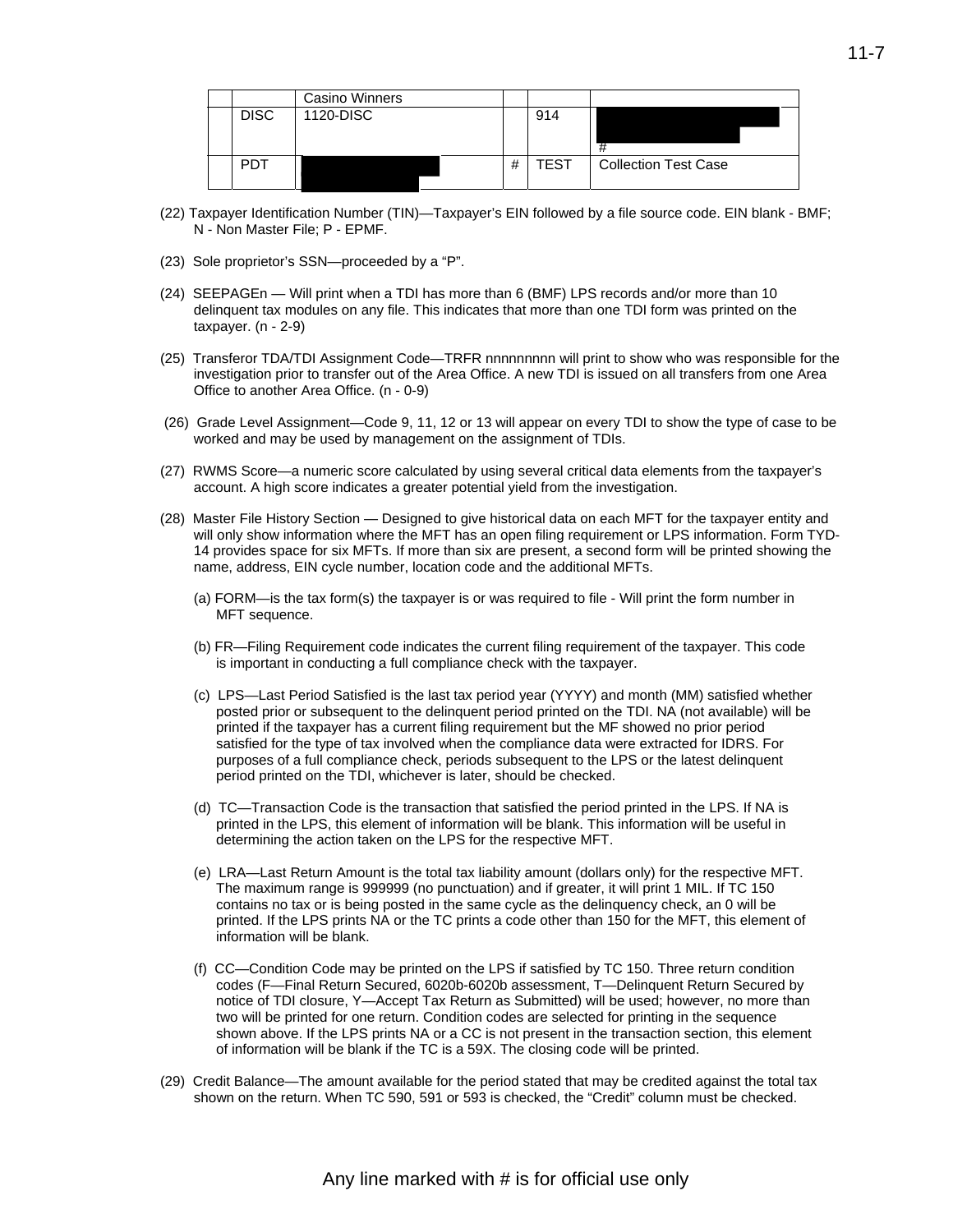Indicate the amount of credit not posted on the TDI where it is determined that the taxpayer has a credit balance for the specific period stated; otherwise leave blank.

(30) CAF indicator will appear to left of credit balance  $N = 0$  through 8

| <b>CAF</b>       | <b>Definition</b>                                                                                       |
|------------------|---------------------------------------------------------------------------------------------------------|
| <b>Indicator</b> |                                                                                                         |
|                  | TC 961 Deleted or Revoked module                                                                        |
|                  | One representative authorized to receive notices                                                        |
| $\mathcal{P}$    | Two representatives authorized to receive notices                                                       |
| 3                | One representative authorized to receive notices and refunds                                            |
| 4                | Two representatives authorized to receive notices and refunds                                           |
| 5                | No authorization to receive notices or refunds. No blind trust present. Other<br>authorization present. |
| 6                | Reserved                                                                                                |
|                  | One representative authorized to receive refunds                                                        |
| 8                | Blind trust in effect.                                                                                  |

(31) Tax Form, MFT and Period—All delinquent tax modules as of the delinquency check will be printed on the TDI. If more than 10 periods are delinquent at the time of the delinquency check, a second form will be printed showing the taxpayer's name, address, EIN, cycle numbers, RSC, TDA/TDI Assignment Code, and the additional delinquent periods. The period is the year and month and may be converted to a date by using the last day of the month to show the period ending date. For MFT 48(NMF), and 58(4638), 60 or 93(2290), 61 or 94(11), 62 or 95(11B) and 63 or 96(11C), the beginning period will be shown. For EPMF the plan number will be displayed instead of MFT.

Indicate tax form numbers, MFTs and periods that are due at the time of interview where a TC is checked. All delinquent periods not preprinted on the TDI which require the input of a Transaction Code should be recorded on the face of the TDI. Use Command Code TDINQ to determine if there are delinquent periods not preprinted on the TDI.

- (32) Closing Transaction Codes—590, 591, 593, 594, 595, 596, 597 or 598. Any information to be posted to the tax module(s) of the name and number appearing on the TDI should be shown. A closing code should be entered in the block.
- (33) Taxable/Non-taxable Returns Secured Closing—Mark this column to indicate a return for the tax module was secured. The tax return should be annotated with TC 599 and the appropriate closing code.
- (34) Tax Due on Return—If a tax return is secured, enter the dollar amount of tax due (after prepaid credits).
- (35) Amount Collected—If a tax return is secured, enter the dollar amount of any payment received with the return.
- (36) Recall—Check this space when a Daily Transaction Register recall is received for a period printed on the TDI. It should also be checked where research shows a satisfactory closing transaction code posted more than one cycle prior or if a notice, TDA or return (with DLN) having the same name, number, period and MFT is present. Also, check this space when terminal response to Command Code FRM14 is "NO MFT" or "NO TX PERIOD" and the period is printed on the TDI.
- (37) Credit—When TC 590, 591, or 593 is used it may be necessary to check this column where a credit balance is present depending upon the circumstances of the period involved. This is the only exception where more than one block can be used for one period. An explanation is required on the reverse of the TDI.
- (38) Master File Entity Change—Used in lieu of Form 2363 to make changes in the Master File. May only be used when changing from the TDI name and number. Form 2363 must be used for making changes from another name or number to the TDI name and number. It is not to be used to furnish information concerning a prior action, but should be used when action is to be taken on the same entity. Do not use TC 016 to close filing requirements where TC 591 can be used in the closure section above.
- (39) Signature of Person Closing TDI—Complete this space when the TDI is closed.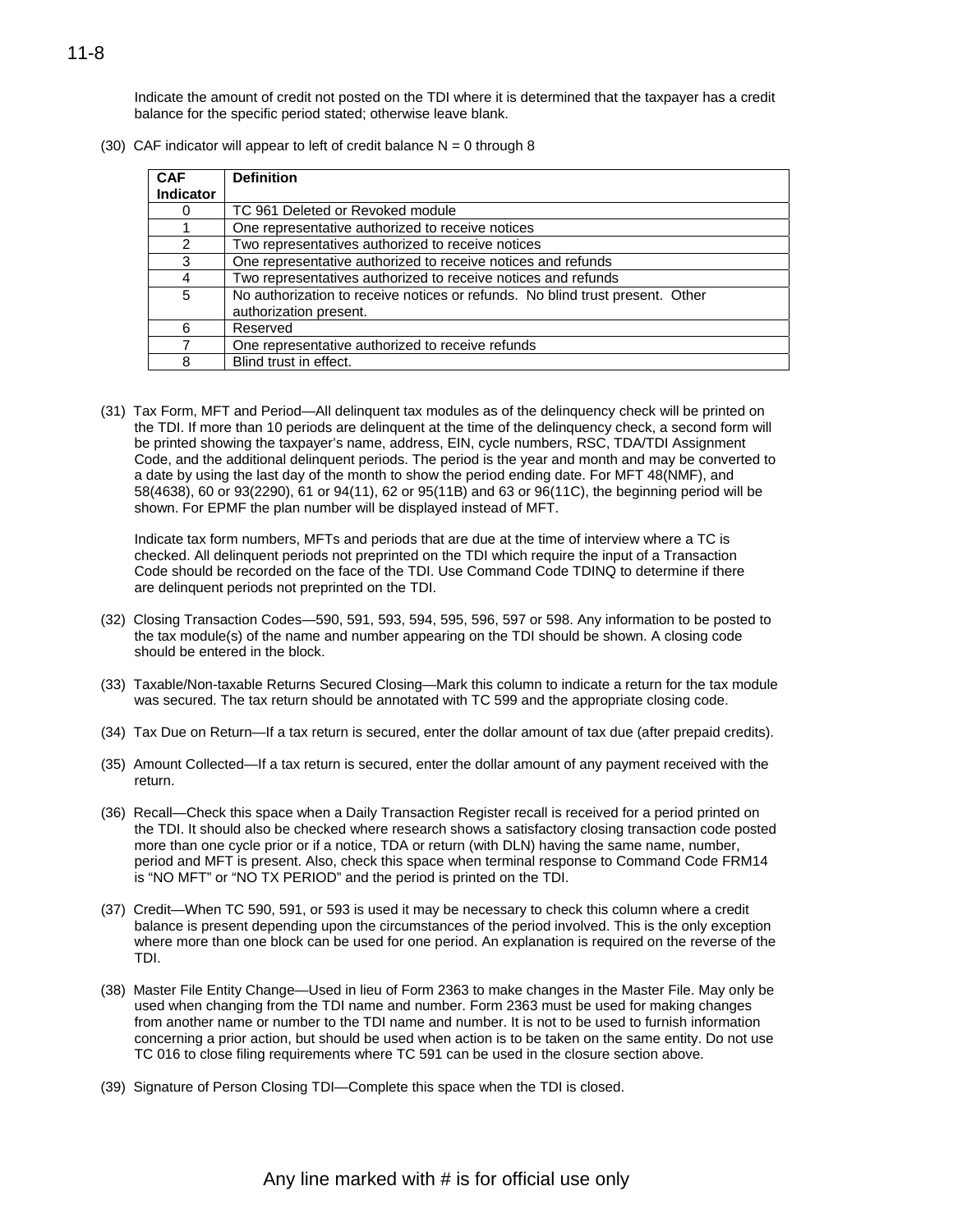- (40) Managerial Approval—When any tax module on the TDI is closed under the provisions of P-5-133, Group Manager approval is indicated by written initials in this space.
- (41) Location Code/Employee Number—Indicate the complete assignment number of the employee closing the TDI.
- (42) Date—Complete this space when the TDI is closed.

#### **IMF Taxpayer Delinquency Investigation -- the following information is found on an IMF TDI**

#### **IMF TDI EXPLANATION**

- (1) Notice Dates This will always be a Monday-three days after date printed on the notice
- (2) Notice Codes (A, Ca, Dn, F, I, T, U, W and Z) A maximum of three may be present following a notice code date. The code will appear after the latest notice date present at the time of terminal input.
- (3) IDRS Cycle Indicates the year (ex. 1986) and week (ex. 39) the TDI is issued.
- (4) Del. Check Cycle—Indicates the year and week the account originally went into a TDI status, often the same as IDRS cycle.
- (5) RSC—Region with jurisdiction over the DO in the TDA-TDI assignment code and Campus where the TDI Notice data is maintained and the TDI printed.
- (6) TDA/TDI Assignment Code—First four digits indicate the Area Office or District Office where the TDI was originally issued. The second four digits show the group and individual to whom the TDI is assigned.
- (7) TDA Code—If a TDA is printed above the first name line, an IDRS TDA was outstanding when the TDI was issued.
- reissued when Command Code TSIGN with Notice Code "T" is input. ACCTMERGE will print when a (8) The word DUPLICATE will print when an existing inventory TDI is reissued. An existing inventory TDI is successful consolidation is made and a TDI is issued under a new TIN.
- (9) TDI Information—This section shows information known about the taxpayer regarding the tax year being checked. If data for a specific code is unknown, the position will show zeros or remain blank.

| <b>SEL</b> | IRP Selection Code will be shown to reflect the type of cases selected by criteria            |
|------------|-----------------------------------------------------------------------------------------------|
|            | methods.                                                                                      |
| <b>PC</b>  | Primary Code literal will be followed by a Code "B" or blank.                                 |
| AG         | Age of primary taxpayer is computed from year of birth shown on the SSA record to and         |
|            | including the tax year being checked.                                                         |
| <b>IRP</b> | Information Returns Program amount is the income that IRS has knowledge of the                |
|            | taxpayer receiving "this year". This may not include all income if the taxpayer's identifying |
|            | number was missing from an information return or all information returns were not             |
|            | included in the program.                                                                      |
| <b>ND</b>  | Number of Documents in the case.                                                              |
| <b>WH</b>  | Withholding is the amount withheld from the taxpayer on Form W-2, Wage and Tax                |
|            | Statement.                                                                                    |

(10) Refund Balance Due Code

R—Current delinquent year IRP net tax due information indicates potential refund. B—Current delinquent year IRP net tax due information indicates balance due.

- $(11)$   $\emptyset$  = TDI Request
	- $C = CAWR$
	- N = IRP Case (Non-Filer)
	- S = IMF Delinquency Check Case (stop Filer)

$$
(12)
$$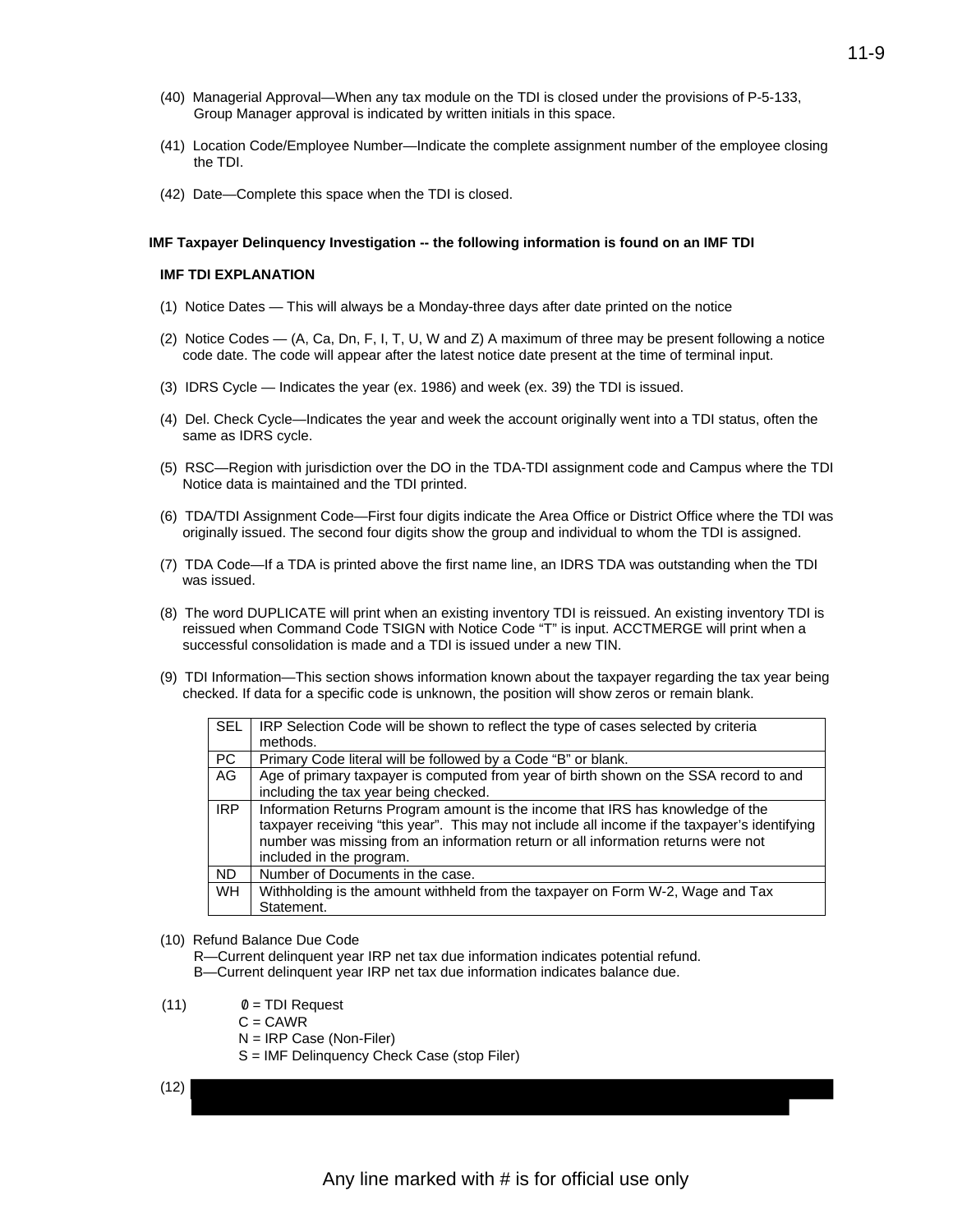(13) Repeat Indicator—"RPT"—A tax module has been in TDI or notice status, other than first notice, within the past fifteen months (64 cycles).

 $(14)$ 

- (15) Payer Master File Indicator—"PMF"—Account is on the Payer Master File this year. Indicator is reset each year.
- (16) Last Compliance Update Cycle (YYYYCC)—Indicates the last time a new delinquent module, along with the corresponding IRP data, was added to the TIF.
- (17) TDI Grade Level—Code 9, 11, 12 or 13 will appear on every TDI to show the type of case to be worked and may be used by management on the assignment of TDIs
- (18) Name and Address of Taxpayers—Name and address will print as it appears on the TDI Notice File as of the cycle printed on the TDI.
- (19) Check Digit—Alphabetic (XX) character used in validating the TIN if name control is not present.
- (20) Name Control—The first four characters of the taxpayer's name. For individuals, the first four characters of the surname.
- (21) TDI Case Code—a four character position code to identify the type of notice being issued.

| W-2         | W-2 Inquiry                           | <b>PTNR</b> | 1065/1120S Study                              |
|-------------|---------------------------------------|-------------|-----------------------------------------------|
| W-4         | W-4 Referral                          | 3921        | Stock Option Program                          |
| <b>CAWR</b> | <b>Combined Annual Wage Reporting</b> | <b>CRBL</b> | <b>Credit Balance Unresolved</b>              |
| SSA-        | <b>Combined Annual Wage Reporting</b> | <b>REJC</b> | <b>Rejected TDI</b>                           |
| <b>CAWR</b> | cases referred by SSA                 |             |                                               |
| 3949        | #                                     | <b>UNPO</b> | Unpostable Unresolved                         |
| <b>NOTN</b> | No TIN                                | 5346        | <b>Examination Request (Replaces</b><br>4298) |
| 3278        | Interest on U.S. Savings Bonds        | <b>RSCH</b> | <b>Research Case</b>                          |
| <b>GAME</b> | State Lottery and Gambling            | 914         |                                               |
|             | Casino Winners                        |             | #                                             |
| <b>DISC</b> | #                                     | <b>TEST</b> | <b>Collection Test Case</b>                   |
|             |                                       |             |                                               |

- (22) Primary SSN—Taxpayer's SSN followed by a file source code. SSN blank—IMF Valid; IMF Invalid.
- (23) SEEPAGEn—Will print when a TDI has more than 6 LPS records and/or more than 10 delinquent tax modules on any file. This indicates that more than one TDI form was printed on the taxpayer. (n- 2-9)
- (24) Transferor TDA/TDI Assignment Code—TRFR nnnnnnnn will print to show who was responsible for the investigation prior to transfer out of the Area Office. A new TDI is issued on all transfers from one Area Office to another Area Office. (n- 0-9)
- (25) BWI—Backup Withholding Indicator
- (26) CAF indicator will appear to left of credit balance N=0 through 8

| <b>CAF</b><br>Indicator | <b>Definition</b>                                                             |
|-------------------------|-------------------------------------------------------------------------------|
| 0                       | TC 961 Deleted or Revoked module                                              |
|                         | One representative authorized to receive notices                              |
| 2                       | Two representatives authorized to receive notices                             |
| 3                       | One representative authorized to receive notices and refunds                  |
| 4                       | Two representatives authorized to receive notices and refunds                 |
| 5                       | No authorization to receive notices or refunds. No blind trust present. Other |
|                         | authorization present.                                                        |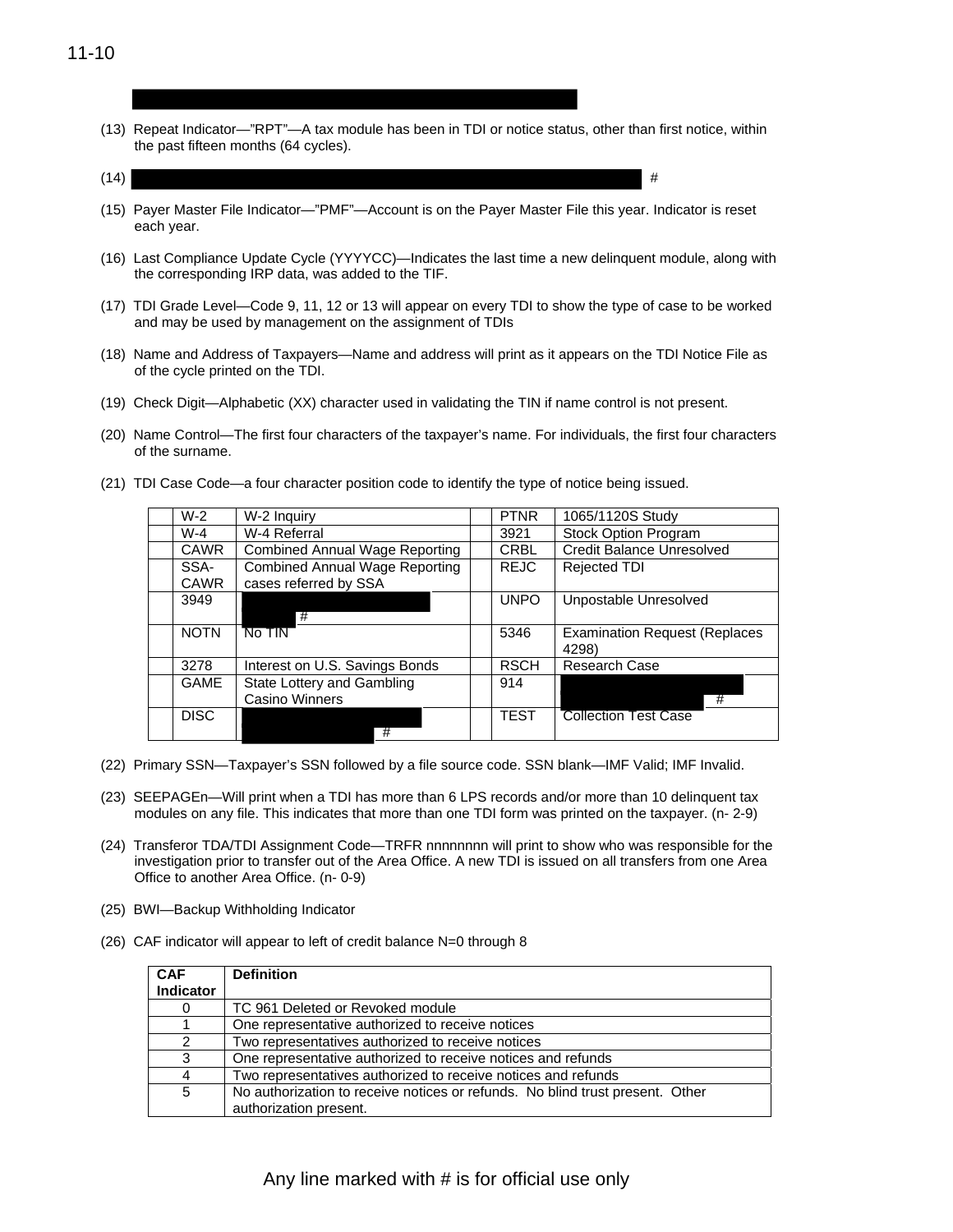| ⊀eserved                                         |
|--------------------------------------------------|
| One representative authorized to receive refunds |
| Blind trust in effect.                           |

- (27) Module Balance Amount—The amount available for the period stated that may be credited against the total tax shown on the return. When TC 590, 591 or 593 is checked, the "Credit" column must be checked. Indicates the amount of credit not posted on the TDI where it is determined that the taxpayer has a credit balance for the specific period stated; otherwise leave blank.
- (28) Tax Form, MFT and Period—All delinquent tax modules as of the delinquency check will be printed on the TDI. If more than 10 periods are delinquent at the time of the delinquency check, a second form will be printed showing the taxpayer's name, address, TIN, cycle numbers, RSC, TDA/TDI Assignment Code, and the additional delinquent periods. The period is the year and month and may be converted to a date by using the last day of the month to show the period ending date.

Indicate tax form numbers, MFTs and periods that are due at the time of interview where a TC is checked. All delinquent periods not preprinted on the TDI which require the input of a Transaction Code should be recorded on the face of the TDI. Use Command Code TDINQ to determine if there are delinquent periods not preprinted on the TDI.

- (29) RWMS Score—a numeric score calculated by using several critical data elements from the taxpayer's account. A high score indicates greater potential yield from the investigation.
- (30) Master File History Section—Shows information extracted from the Master File. If the Master File history information is unknown, these positions will show zeros or remain blank.
	- AGI—Adjusted Gross Income.
	- NT—Balance Due as of status 21 or refund per prior year return. Balance Due will show a plus (+) symbol. Overpayment will show a minus (–) symbol.
	- TDA CD—The TDA will indicate a Code A, U or R if a TDA was issued for "last year's" return. The space will be blank if a TDA was not issued.
	- A—TDA issued for "last year" which presently has an unpaid balance.
	- U—TDA issued for "last year" on which there has been a TC 530 (Currently Not Collectible Account) posted and which has an unpaid balance.
	- R—TDA issued for "last year" which has no unpaid balance.
	- DF—Data Filed is the month, day and year the "last year's" tax return was filed.
	- LRF—Last Return Filed is the last tax year a return is shown on the IMF.
	- FS—Filing Status shown on "last year's" return.
		- 0=Single, filing an estimated tax declaration
		- 1=Single
		- 2=Married, filing jointly
		- 3=Married, filing separate
		- 4=Unmarried, head of household
		- 5=Surviving widow or widower with dependent child
		- 6=Married filing separately claiming spouse as exemption
		- 7=Head of Household with an unmarried child's name listed, but no exemption claimed
	- SSA—Social Security Administration Status Code shown as "D" or blank. "D" indicates deceased.
	- POD—Post of Duty Code found on Selection Code 92 cases only.

DY—Tax year of the delinquent period.

- PYNCn—Prior Year Notice Code. See below. Reflects the results of matching a current year Collection case to one for the prior tax year and then determining the way IDRS will process the Collection case.
	- 4—Processed as TDI potential for delinquent modules for both current and prior year.
	- 5—Repeater; no record of closure of prior year case.
	- 6—Repeater; prior year case resolved, or still open in TDI status; current year case would be worked to TDI regardless of repeater situation.
	- 7—Processed as two notices only unless current year case is added to a still open TDI status account or accelerated TDI conditions are met.
	- 8—Not Repeater; case worked to TDI on own merit.
	- 9—Not Repeater; case not normally worked to TDI-on own merit.
- ISC—IRP Collection case Campus code.
- EX—Exemption claimed by taxpayer on "last year's" return.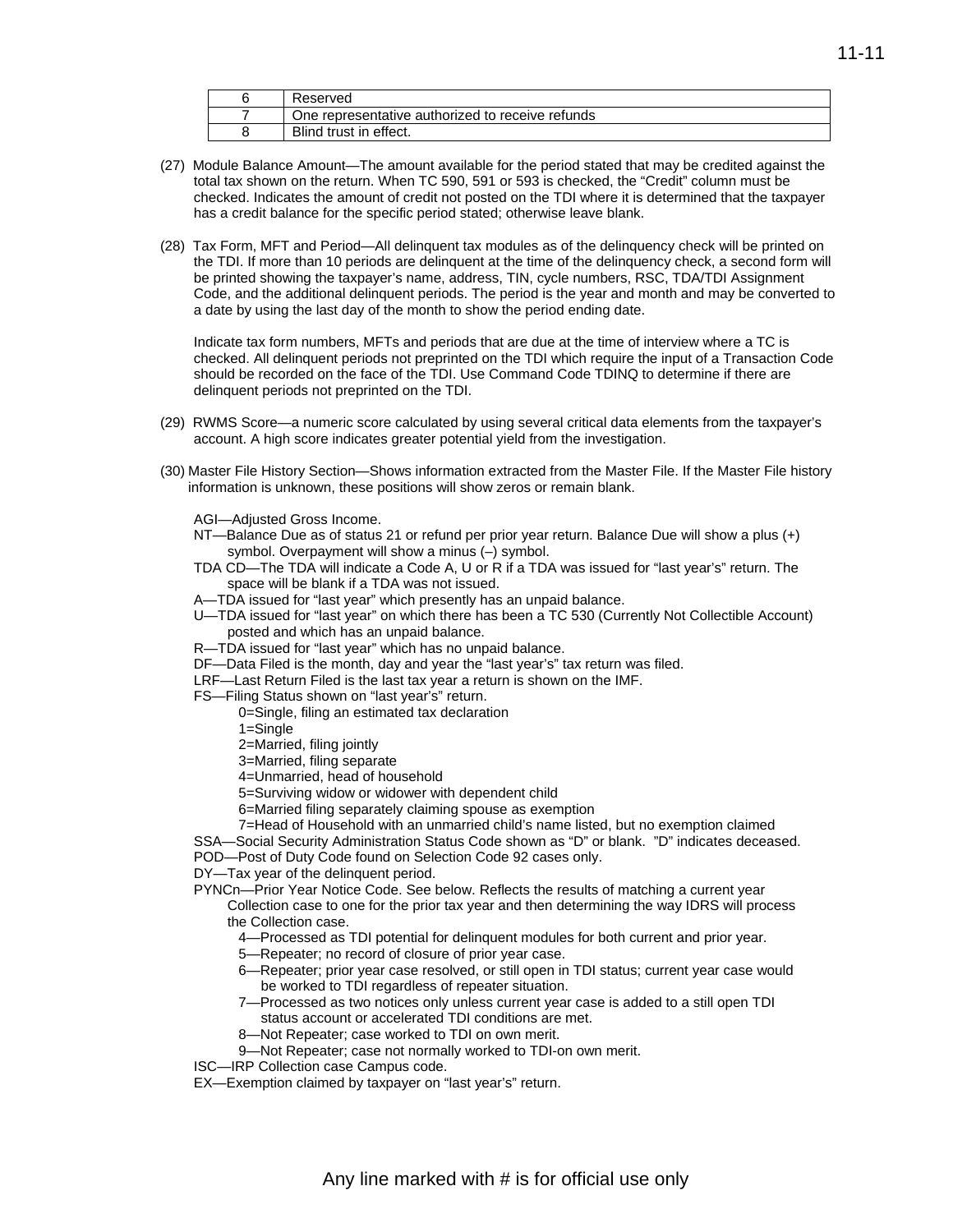- (31) Secondary SSN—Preceded by S
- (32) Closing Transaction Codes—590, 591, 593, 594, 595, 596, 597 or 598. Any information to be posted to the tax module(s) of the name and number appearing on the TDI should be shown. A closing code should be entered in the block.
- (33) Taxable/Non-taxable Returns Secured Closing—Mark this column to indicate a return for the tax module was secured. The tax return should be annotated with TC 599 and the appropriate closing code.
- (34) Tax Due on Return—If a tax return is secured, enter the dollar amount of tax due (after prepaid credits).
- (35) Amount Collected—If a tax return is secured, enter the dollar amount of any payment received with the return.
- (36) Recall—Check this space when a Daily Transaction Register recall is received for a period printed on the TDI. It should also be checked where research shows a satisfactory closing transaction code posted more than one cycle prior or if a notice, TDA or return (with DLN) having the same name, number, period and MFT is present. Also, check this space when terminal response to Command Code FRM14 is "NO MFT" or "NO TX PERIOD" and the period is printed on the TDI.
- (37) Credit—When TC 590,591, or 593 is used it may be necessary to check this column where a credit balance is present depending upon the circumstances of the period involved. This is the only exception where more than one block can be used for one period. An explanation is required on the reverse of the TDI.
- (38) Master File Entity Change—Used in lieu of Form 2363 to make changes in the Master File. May only be used when changing from the TDI name and number. Form 2363 must be used for making changes from another name or number to the TDI name and number. It is not to be used to furnish information concerning a prior action, but should be used when action is to be taken on the same entity. Do not use TC 016 to close filing requirements where TC 591 can be used in the closure section above.
- (39) Signature of Person Closing TDI—Complete this space when the TDI is closed.
- (40) Managerial Approval—When any tax module on the TDI is closed under the provisions of P-5-133, Group Manager approval is indicated by written initials in this space.
- (41) Location Code/Employee Number—Indicate the complete assignment number of the employee closing the TDI.
- (42) Date—Complete this space when the TDI is closed.

### **6 Primary and Secondary TDI Codes**

| Code | <b>Explanation</b>                                                                                                                                                                                                                                                                                                                                                                | <b>Comment</b>                                                                                                                                |  |
|------|-----------------------------------------------------------------------------------------------------------------------------------------------------------------------------------------------------------------------------------------------------------------------------------------------------------------------------------------------------------------------------------|-----------------------------------------------------------------------------------------------------------------------------------------------|--|
| A    | Account generally meets one of<br>the following conditions:<br>1. The module is big delinquency<br>checked has credit balance of<br>\$500 or more.<br>2. The entity has another module<br>in Status 3, 22, 24, 26, or a<br>module with the same MFT in<br>Status 2 (but not o2B).<br>3. The total tax liability of the last<br>return filed for the same MFT<br>is a least \$500. | The "A" code case will have the fourth notice issued 10 weeks<br>after the first notice is issued followed by a TDI 10 weeks later.           |  |
| B    | Indicates the delinguency met the<br>criteria for the TDI Suppression<br>Program.                                                                                                                                                                                                                                                                                                 | IMF: The "B" code shows that a 2nd CP 516 notice will be issued.<br>BMF: The "B" code shows that only one notice will be issued.              |  |
| E    | A TC 148 with Entity Indicator 4<br>has been input to identify a W-4<br>Civil Penalty Case.                                                                                                                                                                                                                                                                                       | The "E" coded cases will have the fourth notice issued three<br>weeks after the first notice is issued followed by a TDI four weeks<br>later. |  |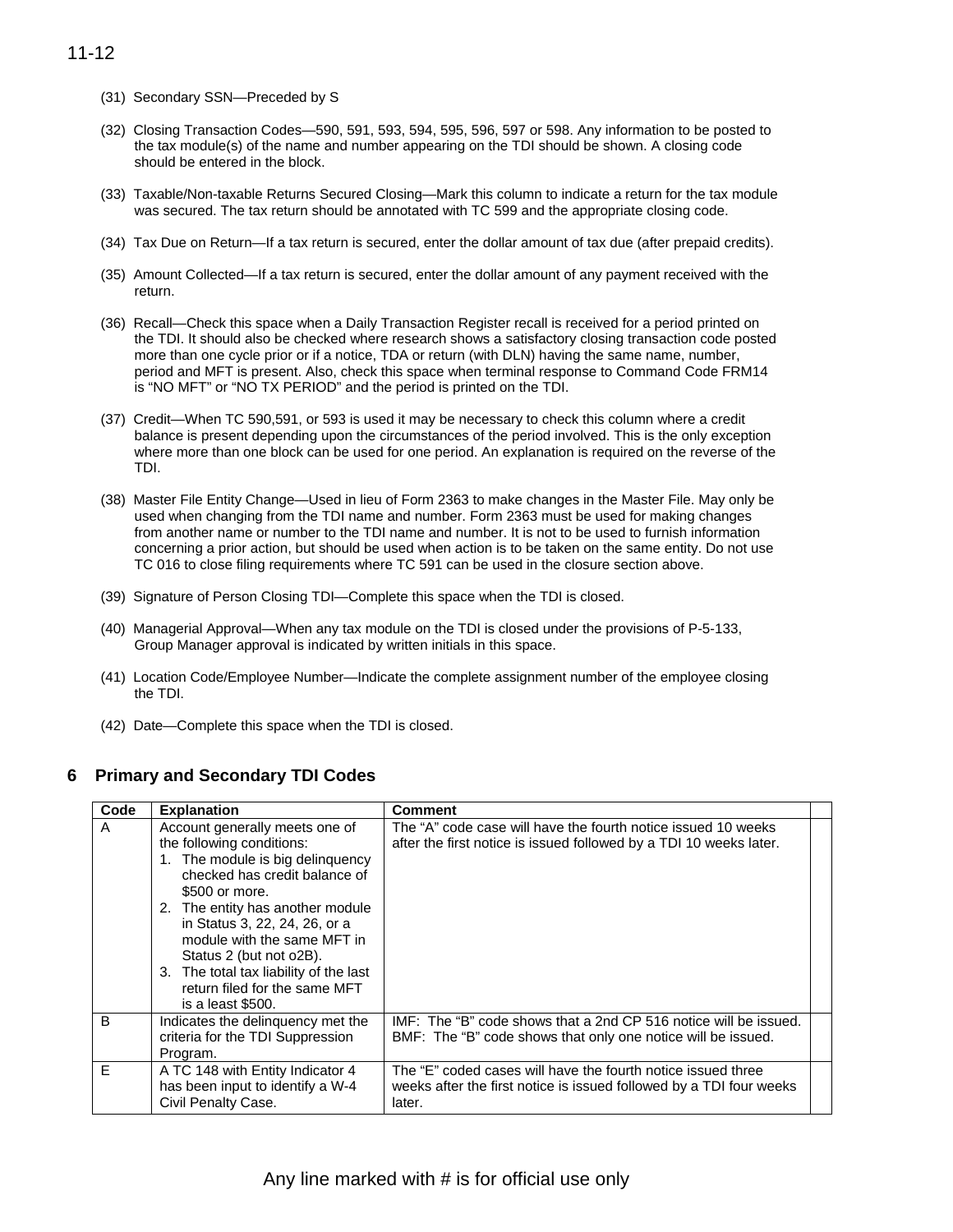| Code                 | <b>Explanation</b>                                                                                                                                                                                                           | <b>Comment</b>                                                                                                                                                                                                                                |        |
|----------------------|------------------------------------------------------------------------------------------------------------------------------------------------------------------------------------------------------------------------------|-----------------------------------------------------------------------------------------------------------------------------------------------------------------------------------------------------------------------------------------------|--------|
| E                    | Reissued delinquency check on all<br>suppressed delinquent return                                                                                                                                                            | The "F" coded cases are for all types of tax within jurisdiction of a<br>specific DO or for a specific type of tax for the entire MF.                                                                                                         |        |
| $H^*$                | periods.<br>Indicates notice routine was                                                                                                                                                                                     | Prompt TP contact should be made on these cases because they                                                                                                                                                                                  |        |
|                      | interrupted or the TDI was<br>accelerated by a reversal or<br>expiration of a TC 474 (with DC                                                                                                                                | usually indicate that TP has not supplied necessary information or<br>the TDI was deliberately accelerated.                                                                                                                                   |        |
|                      | 77).                                                                                                                                                                                                                         |                                                                                                                                                                                                                                               |        |
| $\mathsf{I}^*$       | $#$<br>#                                                                                                                                                                                                                     |                                                                                                                                                                                                                                               | #<br># |
| $\mathsf{J}^{\star}$ | There is a module in the account<br>in status 22 with an unreversed<br>TC 530 present.                                                                                                                                       | The "J" code indicates there is at least one account reported as<br>currently not collectible and Form 53 should be available for refer-<br>ence.                                                                                             |        |
| L                    | A TC 148 with Entity Indicator 9<br>has been input to identify a Letter<br>903 (DO) case.                                                                                                                                    | The "L" coded cases will have the fourth notice issued three<br>weeks after the first notice is issued followed by a TDI six weeks<br>later.                                                                                                  |        |
| N                    | A TC 148 with Entity Indicator 7<br>has been input to identify false<br>refund claim cases.                                                                                                                                  | The "N" coded cases will have the fourth notice issued three<br>weeks after the first notice is issued followed by a TDI four weeks<br>later.                                                                                                 |        |
| Q                    | A TC 148 with Entity Indicator 1<br>has been input to immediately<br>issue the TDI (primarily when a TP<br>is involved in bankruptcy<br>proceedings).                                                                        | The "Q" coded TDI results when an employee inputs this request.<br>Subsequently, a fourth notice will be issued three weeks after the<br>first notice followed by a TDI six weeks later.                                                      |        |
| $R^*$                | Indicates at least one TDI or TDA<br>was closed during the past twelve<br>months.                                                                                                                                            | The "R" code indicates a TP has had prior delinquencies. Every<br>effort should be made to bring these repeater TP's current and to<br>encourage future compliance.                                                                           |        |
| S                    | A TC 148 with Entity Indicator 8<br>has been input to identify an<br>erroneous refund case.                                                                                                                                  | The "S" coded cases will have the fourth notice issued three<br>weeks after the first notice is issued followed by a TDI six weeks<br>later.                                                                                                  |        |
| $\mathsf{T}$         | A TC 148 with Entity Indicator 5<br>has been input to identify a<br>narcotics case.                                                                                                                                          | The "T" coded cases will have the fourth notice issued three<br>weeks after the first notice is issued followed by a TDI six weeks<br>later.                                                                                                  |        |
| U                    | A TC 148 with Entity Indicator 6<br>has been input to identify a<br>Special Enforcement Program<br>case.                                                                                                                     | The "U" coded cases will have the fourth notice issued three<br>weeks after the first notice is issued followed by a TDI six weeks<br>later.                                                                                                  |        |
| V                    | Indicates notice routine was<br>interrupted or the TDI was<br>accelerated by a reversal or<br>expiration of a TC 474 (other than<br>DC 77)**Can be Secondary<br>Code**                                                       | Prompt TP contact should be made on these cases because they<br>usually indicate that TP has not supplied necessary information or<br>the TDI was deliberately accelerated.                                                                   |        |
| W                    | A TC 148 with Entity Indicator 3<br>has been input to identify a<br>Potentially Dangerous Taxpayer.                                                                                                                          | The "W" coded cases will have the fourth notice issued three<br>weeks after the first notice is issued followed by a TDI six weeks<br>later.                                                                                                  |        |
| X                    | Total liability shown on the latest<br>return posted for the same type of<br>tax (MFT 01, 03, 09 or 11) was<br>5,000 or more. This applies to the<br>Last Period Satisfied for the same<br>MFT as the delinquent tax period. | The "X" coded cases indicates a high priority TDI and will be<br>issued five weeks after the first notice. These TDIs should be<br>completed in the shortest possible time period. Often these<br>accounts pertain to trust fund liabilities. |        |
| Υ                    | Indicates that a prior closing<br>transaction has been reversed by<br>a TC 592.                                                                                                                                              | The "Y" coded cases indicates that a prior TC was erroneously<br>input or that TDI issuance was accelerated through the input of a<br>TC 590 followed by a TC 592.                                                                            |        |
|                      | ** These Codes will appear as secondary codes only.<br>Primary Codes A and D criteria are defined by BMF                                                                                                                     |                                                                                                                                                                                                                                               |        |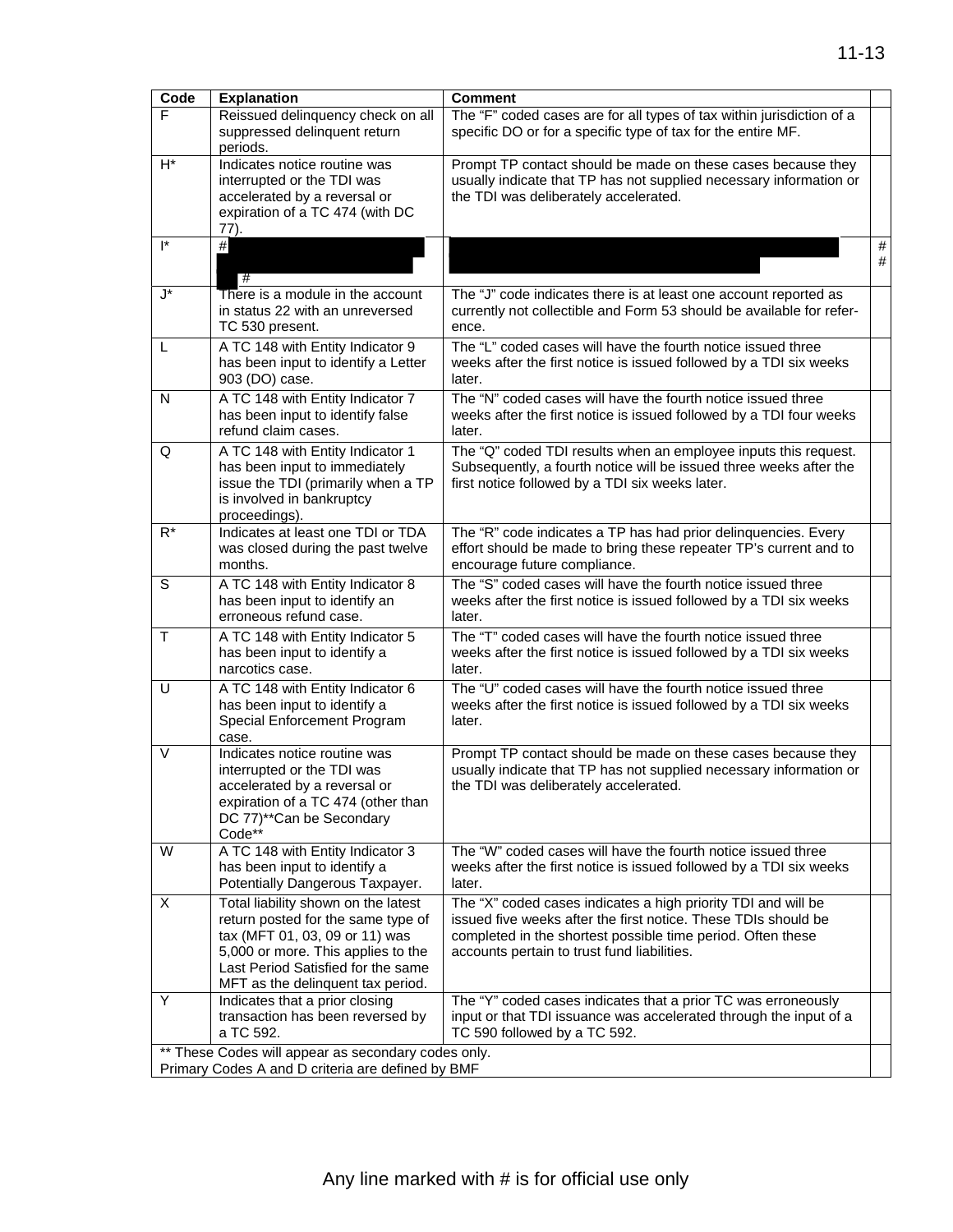# **7 IRP Selection Criteria Codes**

### Reference IRM 5.19.2

The filing requirement for an individual liable for Self-Employment Compensation Act Tax is \$400 or more of net income. Since the current income tax return filing requirement has increased, many individuals who are liable for the SE tax may be inclined to overlook the \$400 filing requirement and believe that they are exempt from the requirement to file. Therefore, the TDI Supplement may be referenced for indications of past payments of SE tax as a basis for interrogating the taxpayer about liability for SE Tax. Certain Selection codes may reflect self employment tax information from the preceding year's tax returns.

The following is a list of the Collection Case Selection Criteria Codes. The return delinquency may include IRP documents in addition to those described in the "Criteria for Selection Code" column.

### **A. IMF Selection Codes**

|                  |                                | SB/SE and W & I Tax Year 2005 Selection Codes - (In descending order of priority) |                 |
|------------------|--------------------------------|-----------------------------------------------------------------------------------|-----------------|
| <b>Selection</b> | <b>Title of Selection Code</b> | <b>Criteria for Selection Code</b>                                                |                 |
| Code             |                                |                                                                                   |                 |
| 01               |                                |                                                                                   | #               |
|                  |                                |                                                                                   |                 |
| 02               |                                |                                                                                   | #               |
|                  |                                |                                                                                   |                 |
|                  |                                |                                                                                   |                 |
|                  |                                |                                                                                   |                 |
| 98               |                                |                                                                                   | $\overline{\#}$ |
| 35               |                                |                                                                                   | #               |
|                  |                                |                                                                                   |                 |
|                  |                                |                                                                                   |                 |
|                  |                                |                                                                                   |                 |
| 30               |                                |                                                                                   | #               |
|                  |                                |                                                                                   |                 |
|                  |                                |                                                                                   |                 |
| 31               |                                |                                                                                   | #               |
|                  |                                |                                                                                   |                 |
|                  |                                |                                                                                   |                 |
| 32               |                                |                                                                                   | $\#$            |
|                  |                                |                                                                                   |                 |
| 12               |                                |                                                                                   | $\overline{\#}$ |
|                  |                                |                                                                                   |                 |
| 67               |                                |                                                                                   | #               |
|                  |                                |                                                                                   |                 |
| 33               |                                |                                                                                   | $\overline{\#}$ |
|                  |                                |                                                                                   |                 |
|                  |                                |                                                                                   |                 |
| 06               |                                |                                                                                   | $\overline{\#}$ |
|                  |                                |                                                                                   |                 |
|                  |                                |                                                                                   |                 |
|                  |                                |                                                                                   |                 |
| 38               |                                |                                                                                   | #               |
|                  |                                |                                                                                   |                 |
| 39               |                                |                                                                                   | $\overline{\#}$ |
|                  |                                |                                                                                   |                 |
|                  |                                |                                                                                   |                 |
| 36               |                                |                                                                                   | #               |
|                  |                                |                                                                                   |                 |
|                  |                                |                                                                                   |                 |
| 04               |                                |                                                                                   | #               |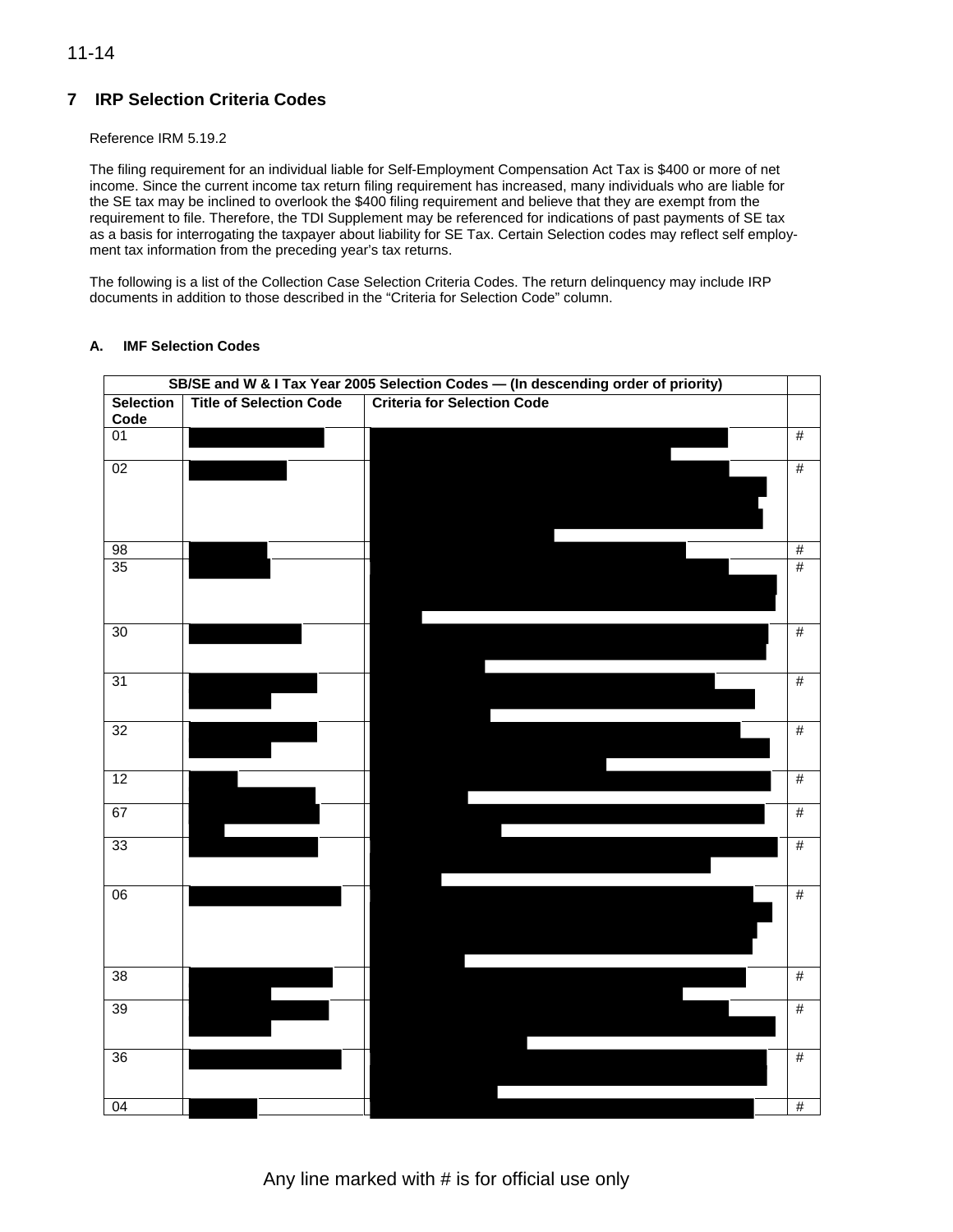|                          |                                | SB/SE and W & I Tax Year 2005 Selection Codes - (In descending order of priority) |      |
|--------------------------|--------------------------------|-----------------------------------------------------------------------------------|------|
| <b>Selection</b><br>Code | <b>Title of Selection Code</b> | <b>Criteria for Selection Code</b>                                                |      |
|                          |                                |                                                                                   |      |
| 88                       |                                |                                                                                   | #    |
| 86                       |                                |                                                                                   | #    |
| 13                       |                                |                                                                                   | $\#$ |
| 50                       |                                |                                                                                   | #    |
| 52                       |                                |                                                                                   | $\#$ |
| 63                       |                                |                                                                                   | #    |
| 14                       |                                |                                                                                   | #    |
| 09                       |                                |                                                                                   | #    |
| 60                       |                                |                                                                                   | #    |
| 64                       |                                |                                                                                   | #    |
| $\overline{17}$          |                                |                                                                                   | #    |
| 65                       |                                |                                                                                   | #    |
| 62                       |                                |                                                                                   | $\#$ |
| 23                       |                                |                                                                                   | #    |
| $\overline{24}$          |                                |                                                                                   | #    |
| $\overline{77}$          |                                |                                                                                   | #    |
| 99                       |                                |                                                                                   | #    |

|                          |                                | SB/SE and W & I Tax Year 2006 Selection Codes - (In descending order of priority) |   |
|--------------------------|--------------------------------|-----------------------------------------------------------------------------------|---|
| <b>Selection</b><br>Code | <b>Title of Selection Code</b> | <b>Criteria for Selection Code</b>                                                |   |
| 01                       |                                |                                                                                   | # |
| 02                       |                                |                                                                                   | # |
| 03                       |                                |                                                                                   | # |
| 05                       |                                |                                                                                   | # |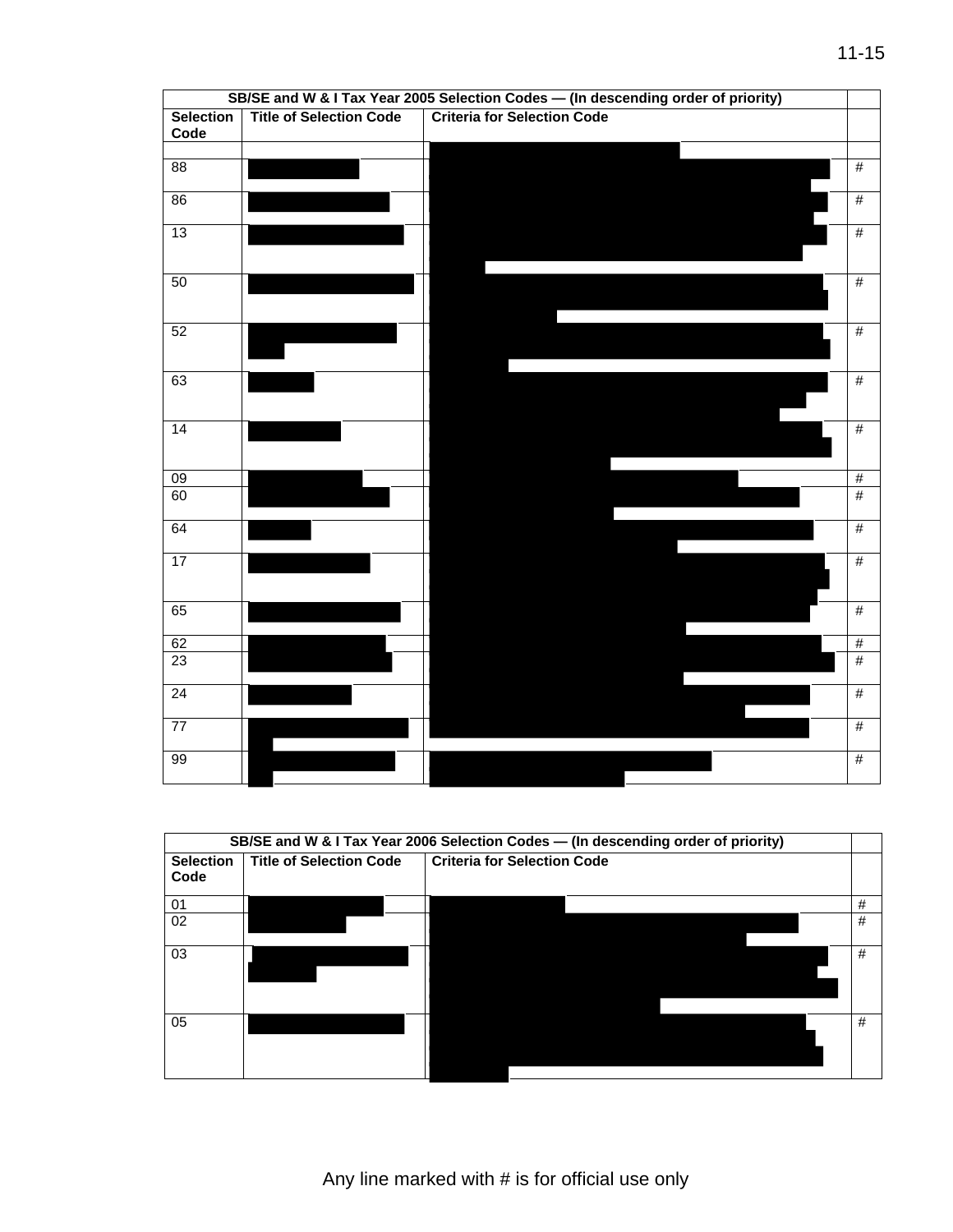|                  |                                | SB/SE and W & I Tax Year 2006 Selection Codes - (In descending order of priority) |                 |
|------------------|--------------------------------|-----------------------------------------------------------------------------------|-----------------|
| <b>Selection</b> | <b>Title of Selection Code</b> | <b>Criteria for Selection Code</b>                                                |                 |
| Code             |                                |                                                                                   |                 |
| 07               |                                |                                                                                   | $\frac{1}{2}$   |
|                  |                                |                                                                                   |                 |
|                  |                                |                                                                                   |                 |
| 98               |                                |                                                                                   | $\frac{1}{2}$   |
| 35               |                                |                                                                                   | $\overline{\#}$ |
|                  |                                |                                                                                   |                 |
|                  |                                |                                                                                   |                 |
|                  |                                |                                                                                   |                 |
| 30               |                                |                                                                                   | #               |
|                  |                                |                                                                                   |                 |
|                  |                                |                                                                                   |                 |
| 31               |                                |                                                                                   | $\frac{1}{2}$   |
| 32               |                                |                                                                                   | #               |
|                  |                                |                                                                                   |                 |
| 12               |                                |                                                                                   | $\frac{1}{2}$   |
|                  |                                |                                                                                   |                 |
| 67               |                                |                                                                                   | $\frac{1}{2}$   |
| 33               |                                |                                                                                   | $\#$            |
|                  |                                |                                                                                   |                 |
| 06               |                                |                                                                                   | $\frac{1}{2}$   |
|                  |                                |                                                                                   |                 |
|                  |                                |                                                                                   |                 |
| $\overline{38}$  |                                |                                                                                   | $\frac{1}{2}$   |
|                  |                                |                                                                                   |                 |
| 39               |                                |                                                                                   | $\#$            |
|                  |                                |                                                                                   |                 |
| $\overline{36}$  |                                |                                                                                   | $\#$            |
|                  |                                |                                                                                   |                 |
|                  |                                |                                                                                   |                 |
| $\overline{04}$  |                                |                                                                                   | #               |
| 88               |                                |                                                                                   | #               |
|                  |                                |                                                                                   |                 |
| 86               |                                |                                                                                   | $\#$            |
|                  |                                |                                                                                   |                 |
| 11               |                                |                                                                                   | $\overline{\#}$ |
|                  |                                |                                                                                   |                 |
|                  |                                |                                                                                   |                 |
|                  |                                |                                                                                   |                 |
| 13               |                                |                                                                                   | $\frac{1}{2}$   |
|                  |                                |                                                                                   |                 |
| 50               |                                |                                                                                   | $\frac{1}{2}$   |
|                  |                                |                                                                                   |                 |
|                  |                                |                                                                                   |                 |
| 52               |                                |                                                                                   | $\frac{1}{2}$   |
|                  |                                |                                                                                   |                 |
|                  |                                |                                                                                   |                 |
| $\overline{87}$  |                                |                                                                                   | $\frac{1}{2}$   |
|                  |                                |                                                                                   |                 |
|                  |                                |                                                                                   | $\frac{1}{2}$   |
| $\frac{63}{15}$  |                                |                                                                                   | $\overline{\#}$ |
|                  |                                |                                                                                   |                 |
|                  |                                |                                                                                   |                 |

Any line marked with # is for official use only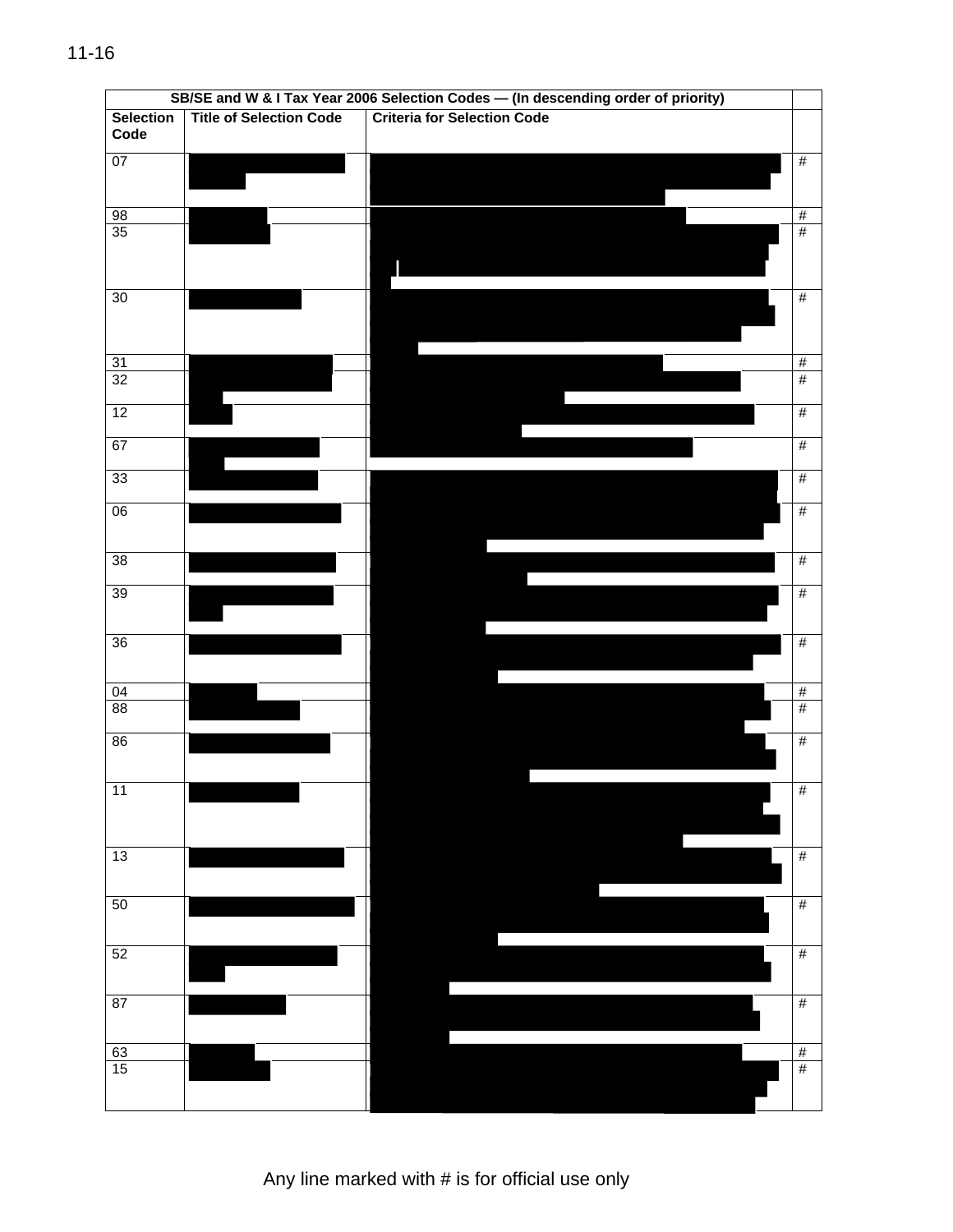|                          |                                | SB/SE and W & I Tax Year 2006 Selection Codes - (In descending order of priority) |      |
|--------------------------|--------------------------------|-----------------------------------------------------------------------------------|------|
| <b>Selection</b><br>Code | <b>Title of Selection Code</b> | <b>Criteria for Selection Code</b>                                                |      |
| 11                       |                                |                                                                                   | #    |
| 14                       |                                |                                                                                   | $\#$ |
| 09                       |                                |                                                                                   | #    |
| 60                       |                                |                                                                                   | #    |
| 64                       |                                |                                                                                   | $\#$ |
| 17                       |                                |                                                                                   | #    |
| 66                       |                                |                                                                                   | #    |
| 65                       |                                |                                                                                   | #    |
| 62                       |                                |                                                                                   | #    |
| $\overline{23}$          |                                |                                                                                   | $\#$ |
| $\frac{24}{77}$          |                                |                                                                                   | $\#$ |
|                          |                                |                                                                                   | #    |
| 99                       |                                |                                                                                   | #    |

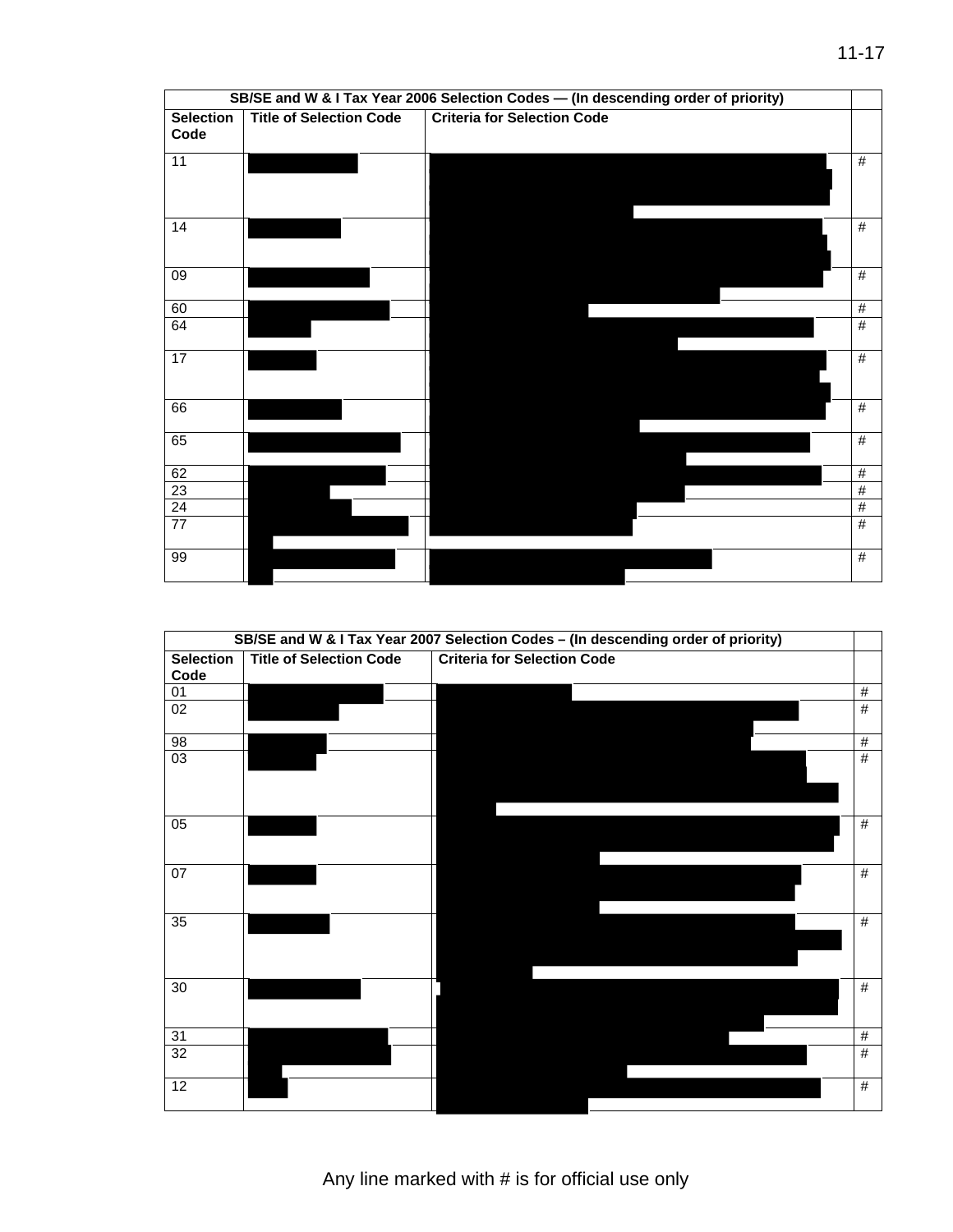|                  |                                | SB/SE and W & I Tax Year 2007 Selection Codes - (In descending order of priority) |                 |
|------------------|--------------------------------|-----------------------------------------------------------------------------------|-----------------|
| <b>Selection</b> | <b>Title of Selection Code</b> | <b>Criteria for Selection Code</b>                                                |                 |
| Code             |                                |                                                                                   |                 |
| 67               |                                |                                                                                   | $\frac{1}{2}$   |
| 33               |                                |                                                                                   | #               |
| $\overline{06}$  |                                |                                                                                   | #               |
|                  |                                |                                                                                   |                 |
|                  |                                |                                                                                   |                 |
| $\overline{38}$  |                                |                                                                                   | $\frac{1}{2}$   |
| 36               |                                |                                                                                   | $\#$            |
|                  |                                |                                                                                   |                 |
|                  |                                |                                                                                   |                 |
| $\overline{04}$  |                                |                                                                                   | $\frac{1}{2}$   |
| 88               |                                |                                                                                   | #               |
| 86               |                                |                                                                                   | $\#$            |
|                  |                                |                                                                                   |                 |
|                  |                                |                                                                                   |                 |
| $\overline{13}$  |                                |                                                                                   | #               |
|                  |                                |                                                                                   |                 |
| 50               |                                |                                                                                   | $\#$            |
|                  |                                |                                                                                   |                 |
|                  |                                |                                                                                   |                 |
| 52               |                                |                                                                                   | $\frac{1}{2}$   |
|                  |                                |                                                                                   |                 |
| $\overline{87}$  |                                |                                                                                   | $\frac{1}{2}$   |
|                  |                                |                                                                                   |                 |
| 63               |                                |                                                                                   | $\#$            |
|                  |                                |                                                                                   |                 |
| 15               |                                |                                                                                   | #               |
|                  |                                |                                                                                   |                 |
|                  |                                |                                                                                   |                 |
| $\overline{11}$  |                                |                                                                                   | #               |
|                  |                                |                                                                                   |                 |
|                  |                                |                                                                                   |                 |
| 09               |                                |                                                                                   | $\#$            |
|                  |                                |                                                                                   |                 |
| 60               |                                |                                                                                   | $\frac{1}{2}$   |
| 66               |                                |                                                                                   | $\overline{\#}$ |
| 65               |                                |                                                                                   | $\overline{\#}$ |
|                  |                                |                                                                                   |                 |
| 62               |                                |                                                                                   | $\#$            |
| $\frac{23}{25}$  |                                |                                                                                   | $\overline{\#}$ |
|                  |                                |                                                                                   | $\#$            |
| 77               |                                |                                                                                   | #               |
| 99               |                                |                                                                                   | $\#$            |
|                  |                                |                                                                                   |                 |
|                  |                                |                                                                                   |                 |
|                  |                                |                                                                                   |                 |

**SB/SE and W & I Tax Year 2008 Selection Codes – (In descending order of priority)**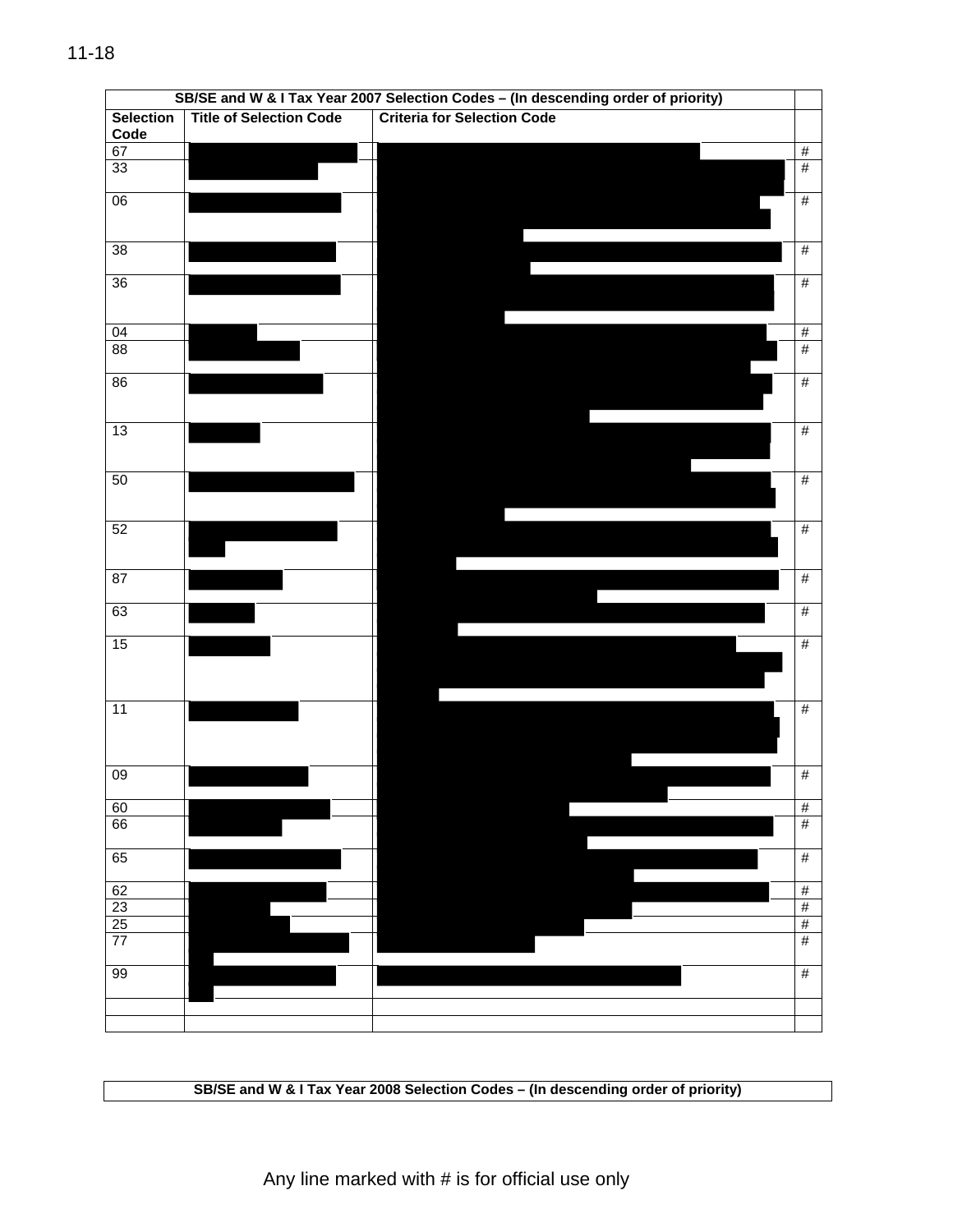| <b>Selection</b><br>Code | <b>Title of Selection Code</b> | <b>Criteria for Selection Code</b> |
|--------------------------|--------------------------------|------------------------------------|
| 01                       |                                | $\#$                               |
| 02                       |                                | $\#$                               |
| 98                       |                                |                                    |
| 03                       |                                | $\frac{\#}{\#}$                    |
| 05                       |                                | $\#$                               |
| 07                       |                                | $\#$                               |
| 35                       |                                | $\#$                               |
| 30                       |                                | $\#$                               |
| $\overline{31}$          |                                | $\#$                               |
| 32                       |                                | $\#$                               |
| 12                       |                                | $\#$                               |
| 67                       |                                | $\#$                               |
| 33                       |                                | $\#$                               |
| 06                       |                                | $\#$                               |
| 38                       |                                | $\#$                               |
| $36\,$                   |                                | #                                  |
| 04                       |                                | $\frac{\#}{\#}$                    |
| 88                       |                                |                                    |
| 86                       |                                | $\overline{\#}$                    |
| 13                       |                                | $\#$                               |
| 50                       |                                | $\#$                               |
| 52                       |                                | $\#$                               |
| 87                       |                                | $\#$                               |
| 63                       |                                | $\#$                               |
| 15                       |                                | $\#$                               |
| 11                       |                                | $\#$                               |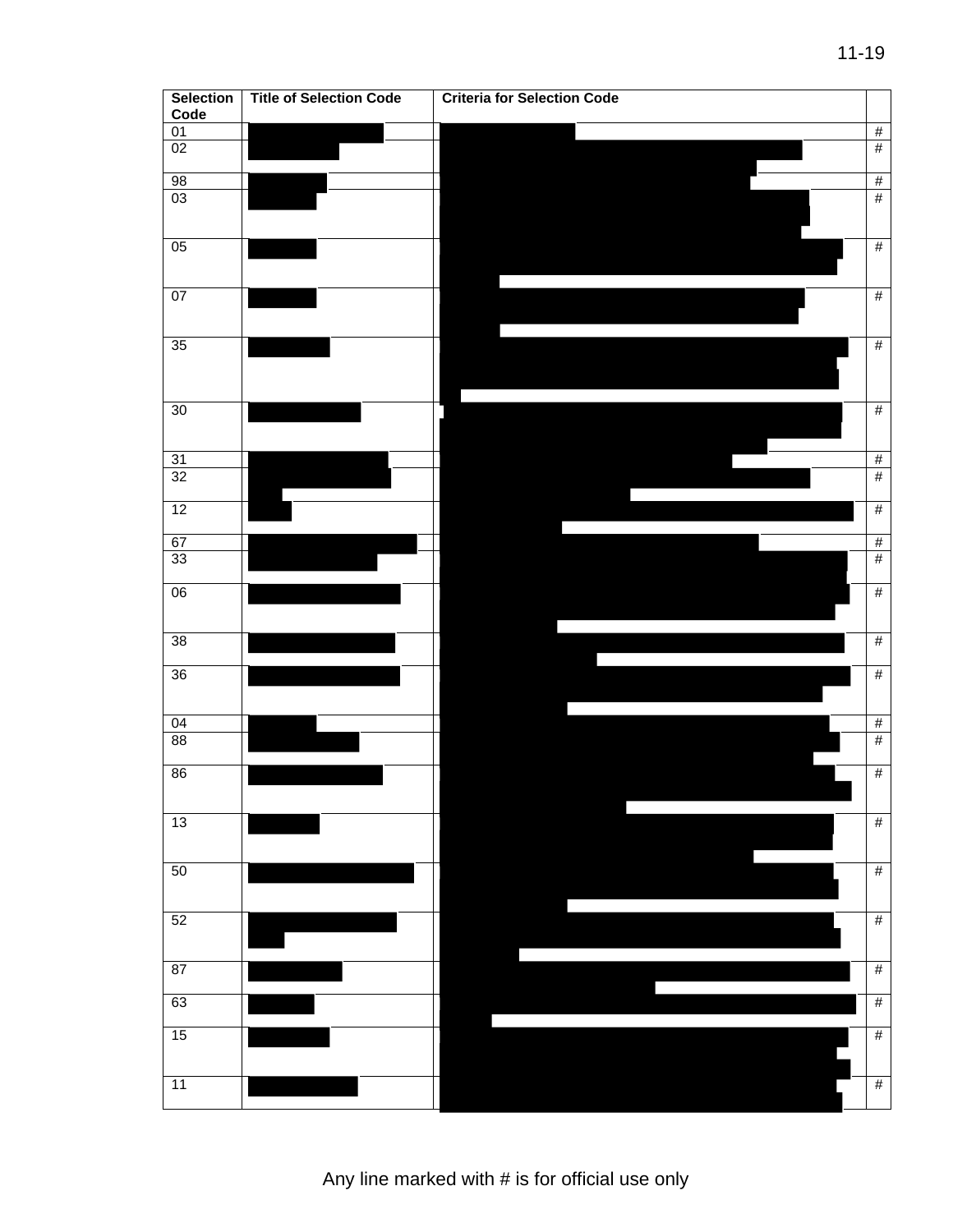|  | × |
|--|---|

|                          |                                | SB/SE and W & I Tax Year 2008 Selection Codes - (In descending order of priority) |   |
|--------------------------|--------------------------------|-----------------------------------------------------------------------------------|---|
| <b>Selection</b><br>Code | <b>Title of Selection Code</b> | <b>Criteria for Selection Code</b>                                                |   |
|                          |                                |                                                                                   |   |
| 09                       |                                |                                                                                   | # |
| 60                       |                                |                                                                                   | # |
| 66                       |                                |                                                                                   | # |
| 65                       |                                |                                                                                   | # |
| 62                       |                                |                                                                                   | # |
| 23                       |                                |                                                                                   | # |
| 25                       |                                |                                                                                   | # |
| 77                       |                                |                                                                                   | # |
| 99                       |                                |                                                                                   | # |
| 96                       |                                |                                                                                   | # |

|                          |                                | Small Business/Self-Employed Tax Year TY 2009 - (In descending order of priority) |                       |
|--------------------------|--------------------------------|-----------------------------------------------------------------------------------|-----------------------|
| <b>Selection</b><br>Code | <b>Title of Selection Code</b> | <b>Criteria for Selection Code</b>                                                |                       |
| $\overline{01}$          |                                |                                                                                   | $\frac{1}{2}$         |
| 02                       |                                |                                                                                   | #                     |
| 98                       |                                |                                                                                   | #                     |
| 03                       |                                |                                                                                   | #                     |
| 05                       |                                |                                                                                   | $\#$                  |
| 07                       |                                |                                                                                   | #                     |
| $\overline{34}$          |                                |                                                                                   | #                     |
| 35                       |                                |                                                                                   | $\#$                  |
| 30                       |                                |                                                                                   | #                     |
| 31                       |                                |                                                                                   | $\frac{1}{2}$         |
| 32                       |                                |                                                                                   | #                     |
| 12                       |                                |                                                                                   | #<br>$\#$             |
| 67                       |                                |                                                                                   | #                     |
| 33                       |                                |                                                                                   | #<br>$\#$             |
| 06                       |                                |                                                                                   | $\frac{1}{2}$<br>$\#$ |
| 38                       |                                |                                                                                   | $\#$<br>$\#$          |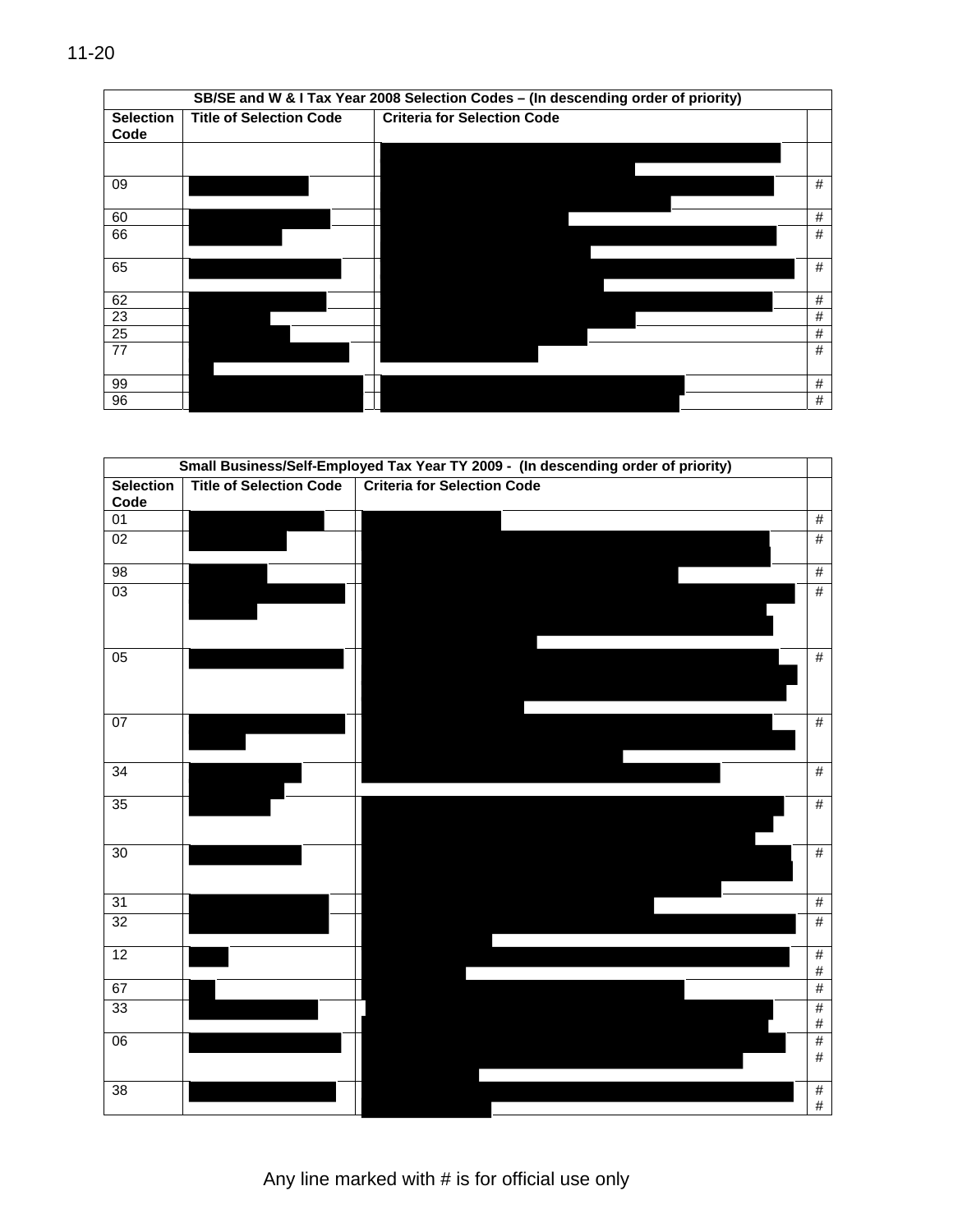|                 |                                | Small Business/Self-Employed Tax Year TY 2009 - (In descending order of priority) |                 |
|-----------------|--------------------------------|-----------------------------------------------------------------------------------|-----------------|
| Selection       | <b>Title of Selection Code</b> | <b>Criteria for Selection Code</b>                                                |                 |
| Code            |                                |                                                                                   |                 |
| $\overline{36}$ |                                |                                                                                   | $\frac{1}{2}$   |
|                 |                                |                                                                                   | $\#$            |
| $\overline{04}$ |                                |                                                                                   | $\#$            |
|                 |                                |                                                                                   |                 |
| $\overline{88}$ |                                |                                                                                   | $\#$<br>$\#$    |
| 86              |                                |                                                                                   | $\overline{\#}$ |
|                 |                                |                                                                                   | $\#$            |
|                 |                                |                                                                                   | $\#$            |
|                 |                                |                                                                                   | $\#$            |
| 13              |                                |                                                                                   | $\#$<br>$\#$    |
|                 |                                |                                                                                   |                 |
| 50              |                                |                                                                                   | $\#$            |
|                 |                                |                                                                                   |                 |
|                 |                                |                                                                                   |                 |
| 52              |                                |                                                                                   | #               |
|                 |                                |                                                                                   |                 |
| 87              |                                |                                                                                   | #               |
|                 |                                |                                                                                   |                 |
|                 |                                |                                                                                   |                 |
|                 |                                |                                                                                   |                 |
| 63              |                                |                                                                                   | #               |
|                 |                                |                                                                                   |                 |
| 15              |                                |                                                                                   | #               |
|                 |                                |                                                                                   |                 |
| 11              |                                |                                                                                   | #               |
|                 |                                |                                                                                   |                 |
|                 |                                |                                                                                   |                 |
|                 |                                |                                                                                   |                 |
| 09              |                                |                                                                                   | #               |
| 60              |                                |                                                                                   |                 |
| 66              |                                |                                                                                   | #               |
|                 |                                |                                                                                   |                 |
| 65              |                                |                                                                                   | #               |
|                 |                                |                                                                                   |                 |
| 62              |                                |                                                                                   | $\overline{\#}$ |
| 23              |                                |                                                                                   | $\overline{\#}$ |
| 25              |                                |                                                                                   | #               |
| 77              |                                |                                                                                   | $\overline{\#}$ |
| 96              |                                |                                                                                   | #               |
| 99              |                                |                                                                                   | #               |
|                 |                                |                                                                                   |                 |

|                          |                                    | TY 2010 SB/SE and W&I Selection Codes (In Descending Order of Priority |  |
|--------------------------|------------------------------------|------------------------------------------------------------------------|--|
| <b>Selection</b><br>Code | Title of Selection Code   Criteria |                                                                        |  |
| 01                       |                                    |                                                                        |  |
| 02                       |                                    |                                                                        |  |
| 98                       |                                    |                                                                        |  |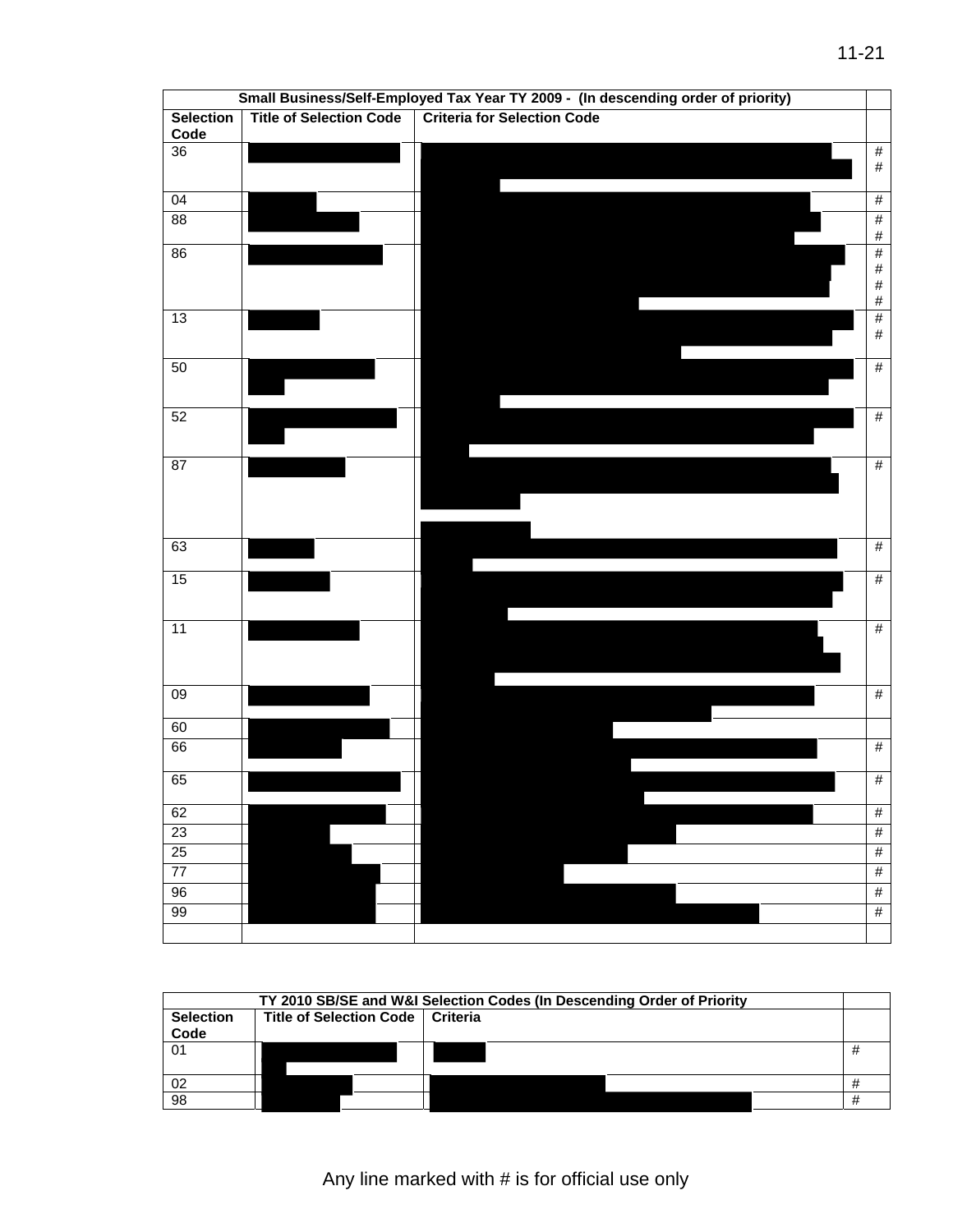|                          |                                |          | TY 2010 SB/SE and W&I Selection Codes (In Descending Order of Priority |                 |
|--------------------------|--------------------------------|----------|------------------------------------------------------------------------|-----------------|
| <b>Selection</b><br>Code | <b>Title of Selection Code</b> | Criteria |                                                                        |                 |
| 03                       |                                |          |                                                                        | $\overline{\#}$ |
| 05                       |                                |          |                                                                        | $\#$            |
| 07                       |                                |          |                                                                        | $\#$            |
| 34                       |                                |          |                                                                        | $\#$            |
| 35                       |                                |          |                                                                        | $\#$            |
| 30                       |                                |          |                                                                        | $\#$            |
| 31                       |                                |          |                                                                        | $\#$            |
| 32                       |                                |          |                                                                        | $\overline{\#}$ |
| 12                       |                                |          |                                                                        | #               |
| 67                       |                                |          |                                                                        | $\frac{\#}{\#}$ |
| 33 <sup>2</sup>          |                                |          |                                                                        |                 |
| 06                       |                                |          |                                                                        | #               |
| 38                       |                                |          |                                                                        | $\overline{\#}$ |
| 36                       |                                |          |                                                                        | $\overline{\#}$ |
| 04                       |                                |          |                                                                        | $\#$            |
| 88                       |                                |          |                                                                        | $\#$            |
| 86                       |                                |          |                                                                        | $\overline{\#}$ |
| 50                       |                                |          |                                                                        | $\#$            |
| 52                       |                                |          |                                                                        | $\#$            |
| 15                       |                                |          |                                                                        | $\frac{1}{2}$   |
| 87                       |                                |          |                                                                        | $\#$            |
| 63                       |                                |          |                                                                        | #               |
| 60                       |                                |          |                                                                        | $\overline{\#}$ |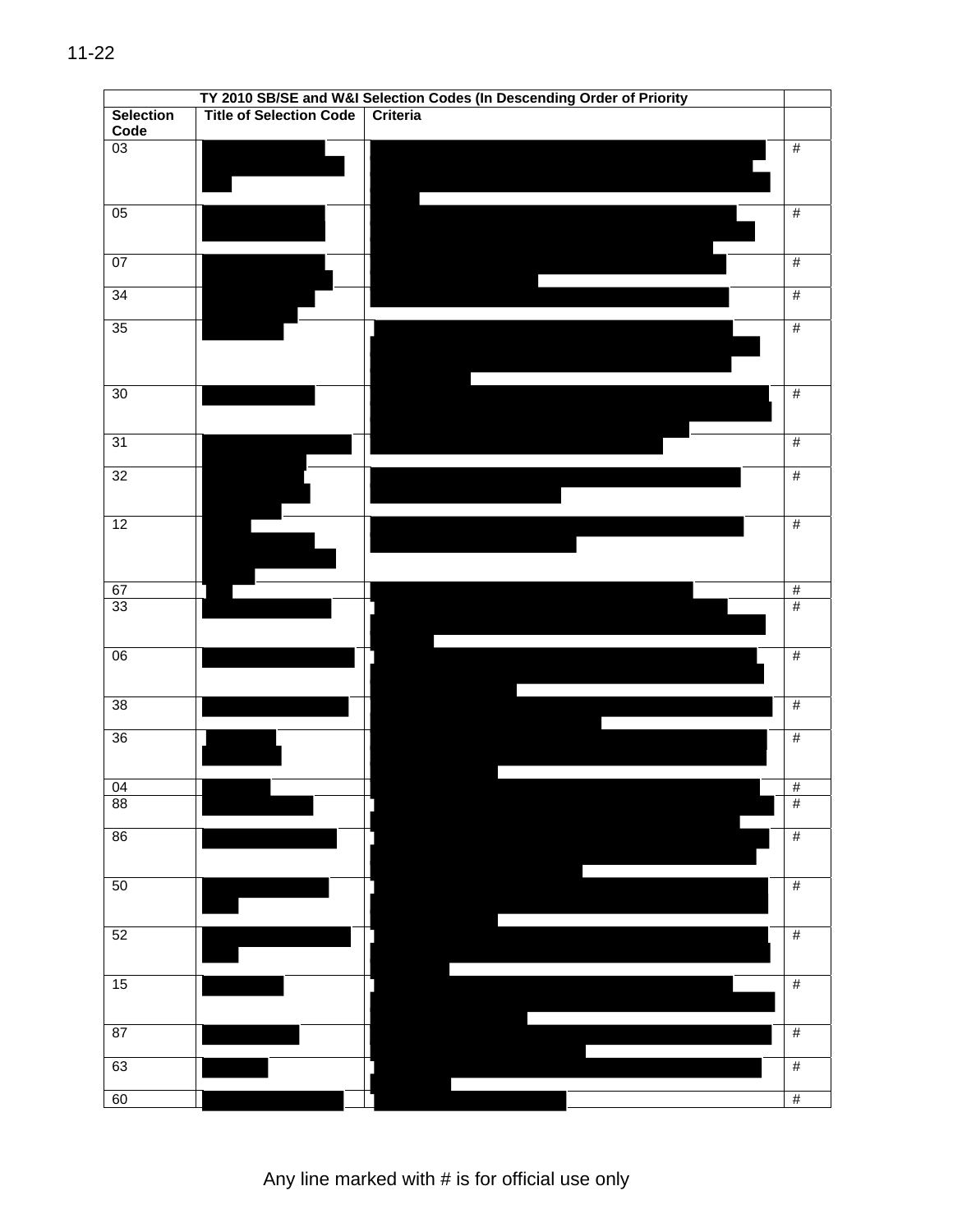| TY 2010 SB/SE and W&I Selection Codes (In Descending Order of Priority |                                |                 |      |  |  |
|------------------------------------------------------------------------|--------------------------------|-----------------|------|--|--|
| <b>Selection</b>                                                       | <b>Title of Selection Code</b> | <b>Criteria</b> |      |  |  |
| Code                                                                   |                                |                 |      |  |  |
| 13                                                                     |                                |                 | $\#$ |  |  |
|                                                                        |                                |                 |      |  |  |
|                                                                        |                                |                 |      |  |  |
| 11                                                                     |                                |                 | #    |  |  |
|                                                                        |                                |                 |      |  |  |
|                                                                        |                                |                 |      |  |  |
| 09                                                                     |                                |                 | $\#$ |  |  |
|                                                                        |                                |                 |      |  |  |
| 66                                                                     |                                |                 | $\#$ |  |  |
|                                                                        |                                |                 |      |  |  |
| 65                                                                     |                                |                 | #    |  |  |
|                                                                        |                                |                 |      |  |  |
| 62                                                                     |                                |                 | $\#$ |  |  |
| $\overline{23}$                                                        |                                |                 | #    |  |  |
| 25                                                                     |                                |                 | $\#$ |  |  |
| $\overline{77}$                                                        |                                |                 | #    |  |  |
| 96                                                                     |                                |                 | #    |  |  |
|                                                                        |                                |                 |      |  |  |
| 99                                                                     |                                |                 | #    |  |  |
|                                                                        |                                |                 |      |  |  |

|                  | TY 2011 SB/SE and W&I Selection Codes (In Descending Order of Priority |          |                 |  |  |
|------------------|------------------------------------------------------------------------|----------|-----------------|--|--|
| <b>Selection</b> | <b>Title of Selection Code</b>                                         | Criteria |                 |  |  |
| Code             |                                                                        |          |                 |  |  |
| $\overline{01}$  |                                                                        |          | #               |  |  |
| 02               |                                                                        |          | #               |  |  |
| $\frac{98}{03}$  |                                                                        |          | $\overline{\#}$ |  |  |
|                  |                                                                        |          | #               |  |  |
| 05               |                                                                        |          | $\#$            |  |  |
| 07               |                                                                        |          | $\overline{\#}$ |  |  |
| 20               |                                                                        |          | #               |  |  |
| 19               |                                                                        |          | #               |  |  |
| 34               |                                                                        |          | $\#$            |  |  |
| 35               |                                                                        |          | #               |  |  |
| $\overline{30}$  |                                                                        |          | #               |  |  |
| 31               |                                                                        |          | #               |  |  |
| 32               |                                                                        |          | #               |  |  |
| 12               |                                                                        |          | #               |  |  |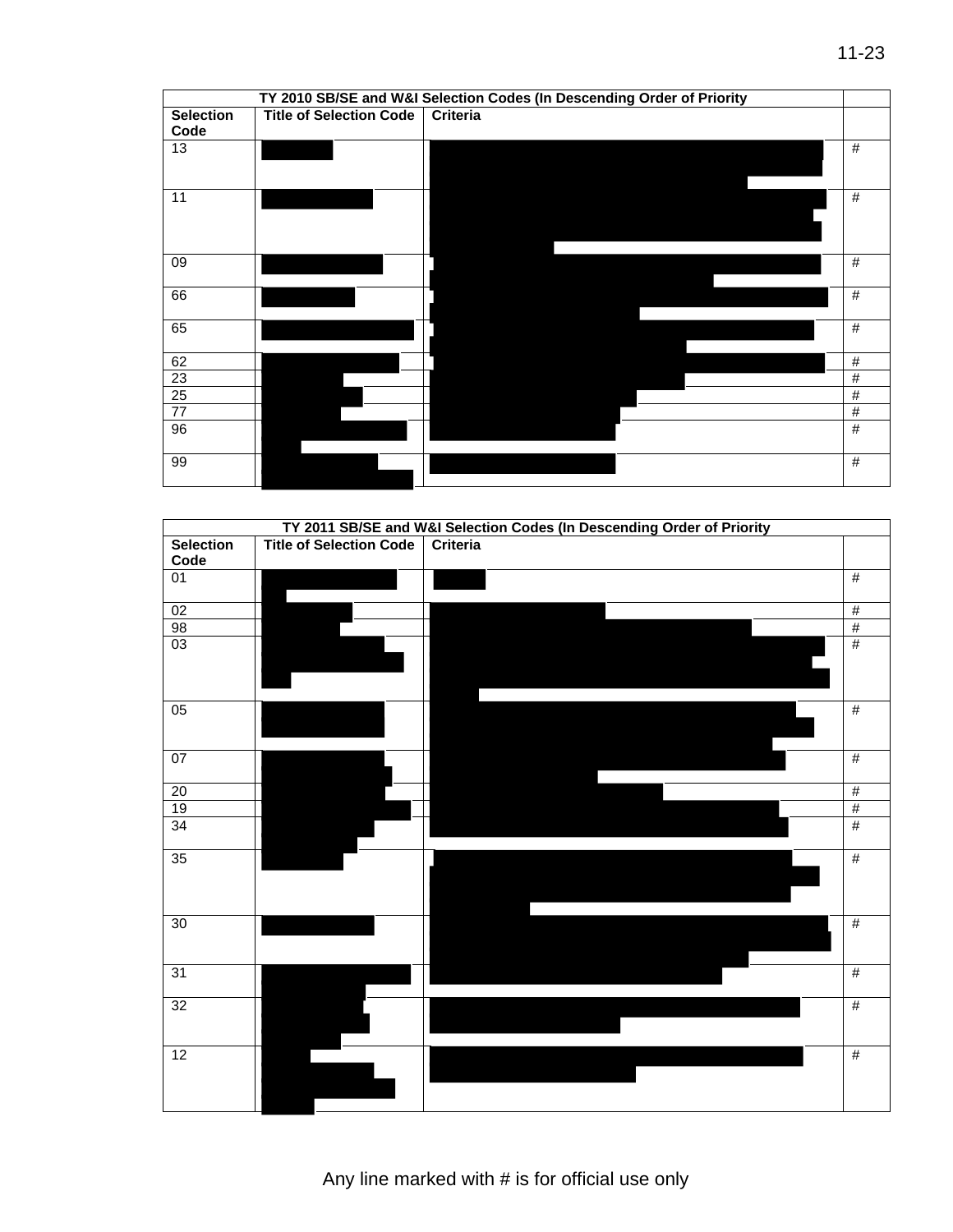|                          | TY 2011 SB/SE and W&I Selection Codes (In Descending Order of Priority |          |  |  |                 |
|--------------------------|------------------------------------------------------------------------|----------|--|--|-----------------|
| <b>Selection</b><br>Code | <b>Title of Selection Code</b>                                         | Criteria |  |  |                 |
| 67                       |                                                                        |          |  |  | $\overline{\#}$ |
| 33                       |                                                                        |          |  |  | $\#$            |
|                          |                                                                        |          |  |  |                 |
| $\overline{06}$          |                                                                        |          |  |  | $\#$            |
| 38                       |                                                                        |          |  |  | $\frac{1}{2}$   |
| 36                       |                                                                        |          |  |  | $\overline{\#}$ |
| 04                       |                                                                        |          |  |  | $\overline{\#}$ |
| 89                       |                                                                        |          |  |  | $\#$            |
| 88                       |                                                                        |          |  |  | $\overline{\#}$ |
| 86                       |                                                                        |          |  |  | $\#$            |
| 50                       |                                                                        |          |  |  | $\#$            |
| 52                       |                                                                        |          |  |  | $\#$            |
| 15                       |                                                                        |          |  |  | #               |
| 87                       |                                                                        |          |  |  | $\#$            |
| 63                       |                                                                        |          |  |  | $\overline{\#}$ |
|                          |                                                                        |          |  |  |                 |
| $\frac{60}{13}$          |                                                                        |          |  |  | $\frac{\#}{\#}$ |
| 11                       |                                                                        |          |  |  | $\overline{\#}$ |
| $\overline{09}$          |                                                                        |          |  |  | $\#$            |
| 66                       |                                                                        |          |  |  | $\overline{\#}$ |
| 65                       |                                                                        |          |  |  | $\frac{1}{2}$   |
| 62                       |                                                                        |          |  |  | $\overline{\#}$ |
| 23                       |                                                                        |          |  |  | #               |
| 25                       |                                                                        |          |  |  | $\overline{\#}$ |
| $\overline{77}$          |                                                                        |          |  |  | $\#$            |
| 96                       |                                                                        |          |  |  | $\#$            |
| 99                       |                                                                        |          |  |  | $\#$            |

**B. BMF Selection Codes (effective April 2009)**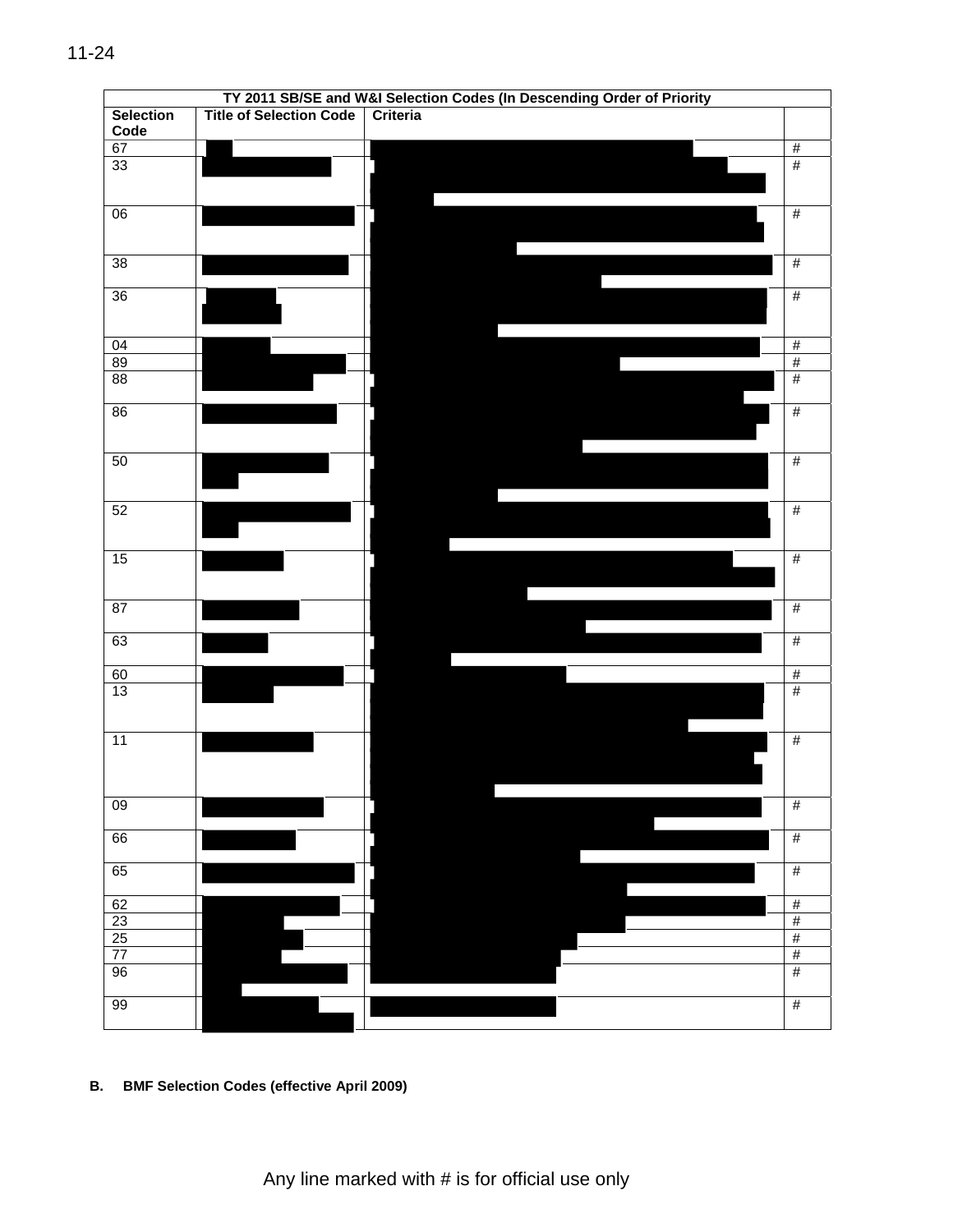BMF CCNIP identifies and prioritizes BMF delinquent modules based on third party data secured. BMF CCNIP utilizes third party data- IRMF, CAWR and PMF along with account data to prioritize BMF and EPMF delinquent TDI modules. Each delinquent TDI module will be assigned a Selection Code which is utilized when selecting inventory during the case creation process. The BMF Selection Code can be identified on CC TXMODA to assist users during the RD research process.

| <b>BMF Selection Codes effective April 2008</b> |                           |             |                                    |                 |  |
|-------------------------------------------------|---------------------------|-------------|------------------------------------|-----------------|--|
| <b>Selection</b>                                | <b>Title of Selection</b> |             | <b>Criteria for Selection Code</b> |                 |  |
| Code                                            | Code                      | <b>MFTs</b> |                                    |                 |  |
| 00                                              |                           |             |                                    | $\#$            |  |
| 01                                              |                           |             |                                    | $\#$            |  |
| 02                                              |                           |             |                                    | #               |  |
| $\overline{03}$                                 |                           |             |                                    | $\frac{1}{2}$   |  |
| $\overline{04}$                                 |                           |             |                                    | #               |  |
| 05                                              |                           |             |                                    | $\#$            |  |
| 06                                              |                           |             |                                    | #               |  |
| 07                                              |                           |             |                                    | #               |  |
| 08                                              |                           |             |                                    | $\frac{1}{2}$   |  |
| 09                                              |                           |             |                                    | #               |  |
| 10                                              |                           |             |                                    | $\overline{\#}$ |  |
| 11                                              |                           |             |                                    | $\#$            |  |
| 12                                              |                           |             |                                    | $\frac{1}{2}$   |  |
| 13                                              |                           |             |                                    | $\overline{\#}$ |  |
| $\overline{14}$                                 |                           |             |                                    | #               |  |
| 15                                              |                           |             |                                    | #               |  |
| 16                                              |                           |             |                                    | #               |  |
| 17                                              |                           |             |                                    | $\#$            |  |
| $\overline{18}$                                 |                           |             |                                    | $\frac{1}{2}$   |  |
| 19                                              |                           |             |                                    | $\frac{1}{2}$   |  |
| $\overline{20}$                                 |                           |             |                                    | $\overline{\#}$ |  |
| $\overline{21}$                                 |                           |             |                                    | $\overline{\#}$ |  |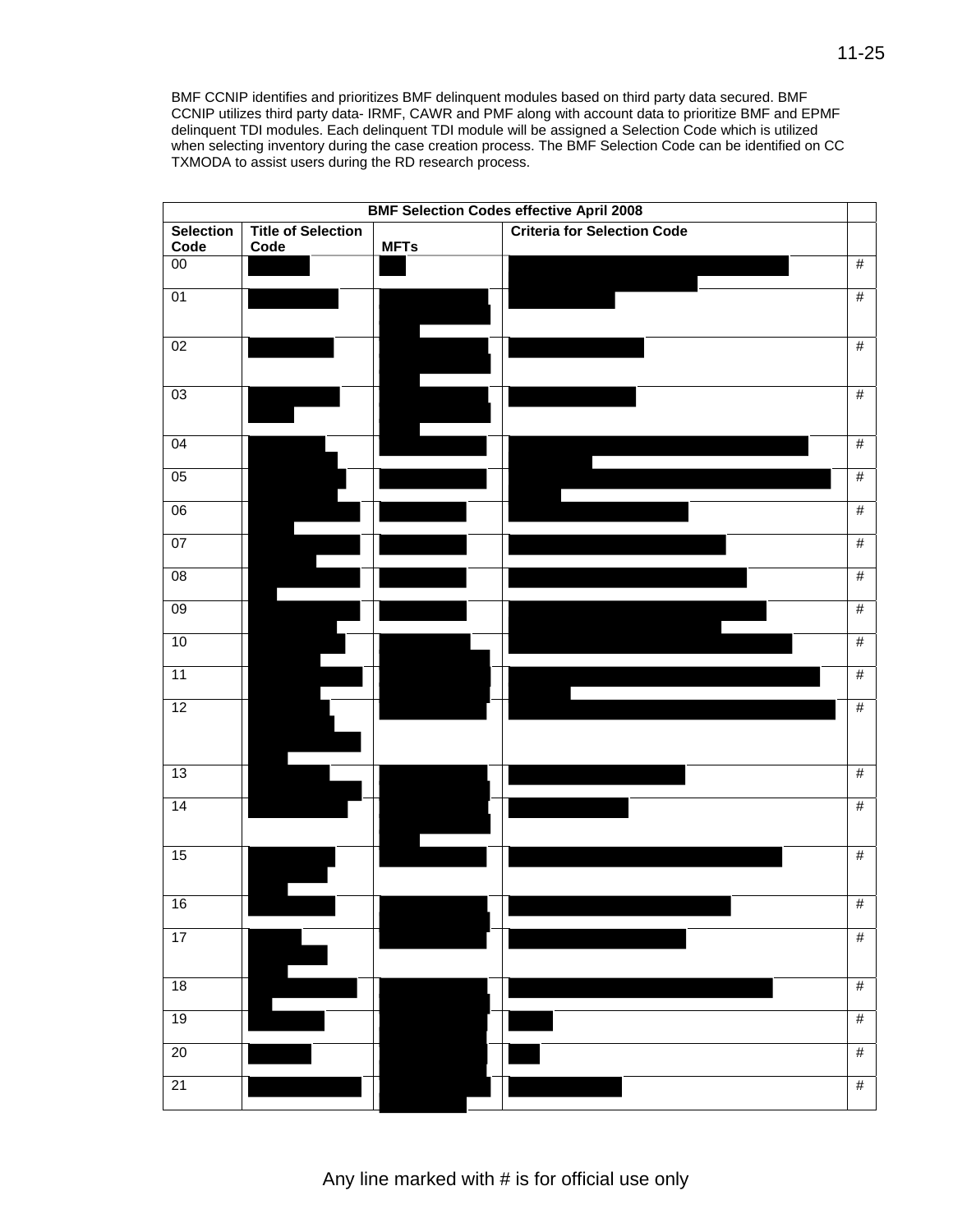|                          |                                   |             | <b>BMF Selection Codes effective April 2008</b> |                 |
|--------------------------|-----------------------------------|-------------|-------------------------------------------------|-----------------|
| <b>Selection</b><br>Code | <b>Title of Selection</b><br>Code | <b>MFTs</b> | <b>Criteria for Selection Code</b>              |                 |
|                          |                                   |             |                                                 | #               |
| $\overline{23}$          |                                   |             |                                                 | $\frac{1}{2}$   |
|                          |                                   |             |                                                 |                 |
| $\overline{24}$          |                                   |             |                                                 | $\frac{1}{2}$   |
| 25                       |                                   |             |                                                 | $\overline{\#}$ |
| 26                       |                                   |             |                                                 | #               |
| $\overline{27}$          |                                   |             |                                                 | $\overline{\#}$ |
| $\overline{28}$          |                                   |             |                                                 | $\frac{1}{2}$   |
| 29                       |                                   |             |                                                 | #               |
| 30                       |                                   |             |                                                 | $\overline{\#}$ |
| 31                       |                                   |             |                                                 | #               |
| 32                       |                                   |             |                                                 | $\overline{\#}$ |
| 33                       |                                   |             |                                                 | $\frac{1}{2}$   |
| $\overline{34}$          |                                   |             |                                                 | $\frac{1}{2}$   |
| 35                       |                                   |             |                                                 | $\frac{1}{2}$   |
| $\overline{36}$          |                                   |             |                                                 | #               |
| 60                       |                                   |             |                                                 | #               |
| 61                       |                                   |             |                                                 | #               |
| 62                       |                                   |             |                                                 | $\overline{\#}$ |
| 63                       |                                   |             |                                                 | #               |
| 64                       |                                   |             |                                                 | $\overline{\#}$ |
| 65                       |                                   |             |                                                 | $\frac{1}{2}$   |
| 66                       |                                   |             |                                                 | $\overline{\#}$ |
| 67                       |                                   |             |                                                 | $\frac{1}{2}$   |
| 68                       |                                   |             |                                                 | #               |
| 69                       |                                   |             |                                                 | #               |
| 75                       |                                   |             |                                                 | $\frac{1}{2}$   |
| 76                       |                                   |             |                                                 | $\overline{\#}$ |
| $\overline{77}$          |                                   |             |                                                 | $\frac{1}{2}$   |
| 79                       |                                   |             |                                                 | $\#$            |
| 80                       |                                   |             |                                                 | $\#$            |
| 81                       |                                   |             |                                                 | $\overline{\#}$ |
| $\overline{82}$          |                                   |             |                                                 | $\#$            |
| 83                       |                                   |             |                                                 | $\overline{\#}$ |
| 84                       |                                   |             |                                                 | $\#$            |
| 96                       |                                   |             |                                                 | $\overline{\#}$ |
| 97                       |                                   |             |                                                 | $\#$            |
| 98                       |                                   |             |                                                 | $\overline{\#}$ |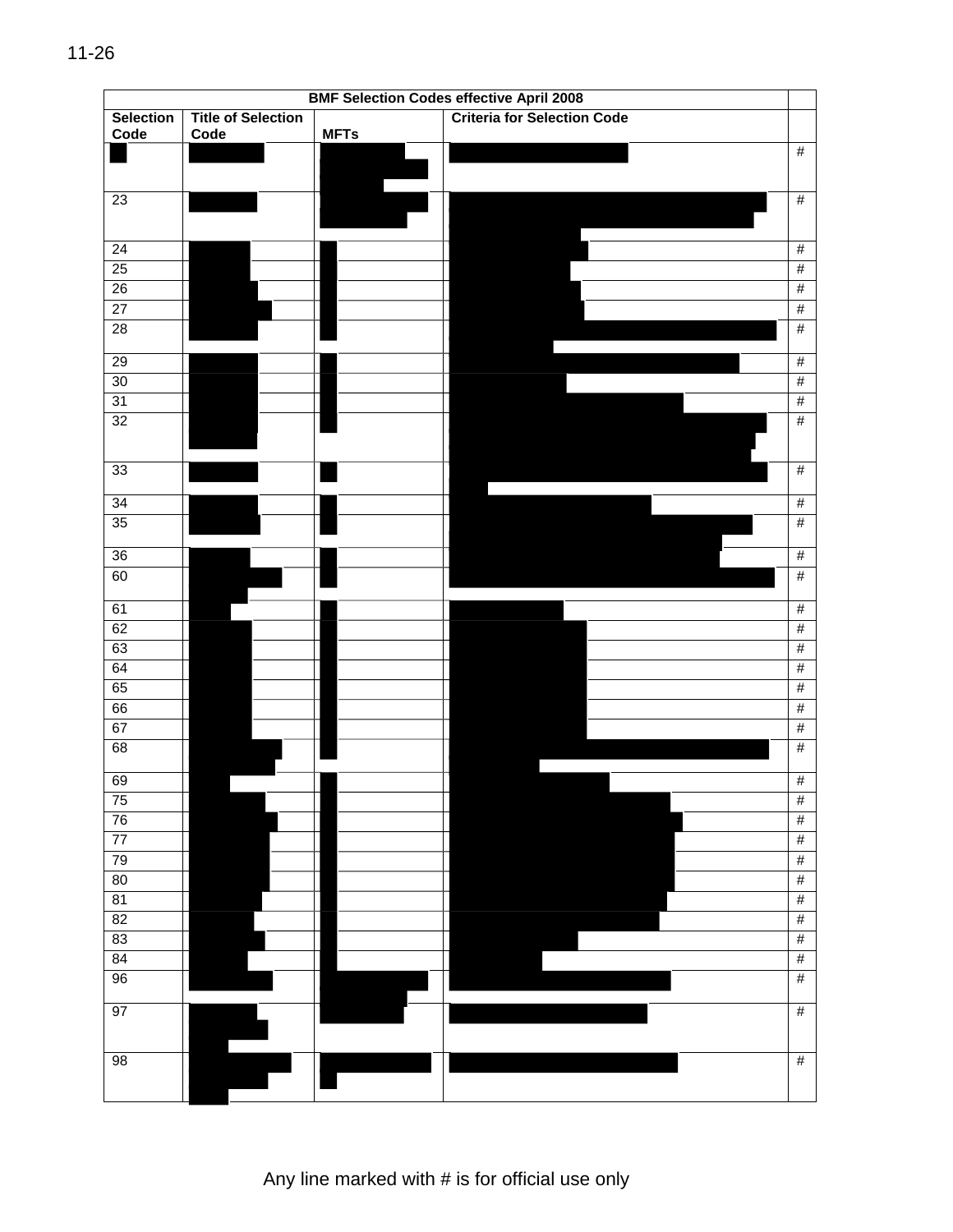|                   | <b>BMF Selection Codes effective April 2008</b> |             |                                    |   |  |  |  |
|-------------------|-------------------------------------------------|-------------|------------------------------------|---|--|--|--|
| Selection<br>Code | Title of Selection<br>Code                      | <b>MFTs</b> | <b>Criteria for Selection Code</b> |   |  |  |  |
| 99                |                                                 |             |                                    | # |  |  |  |

#### **C. Explanation of TDI Notice Codes**

Notice Codes A, G, I, R, U, T D (IMF only) and can be input to the TIF with CC ASGNI/ASGNB to be analyzed during weekend TDI analysis. Notice Codes F, V, W and Z (and sometimes A) are generated by TDI analysis. Notice Code C is input with CC ASGNI/ASGNB to generate CASE CODES to the TIF.

| Code           | <b>Title</b>                              | <b>Source</b>         | <b>Explanation</b>                                                                                                                                                                             |
|----------------|-------------------------------------------|-----------------------|------------------------------------------------------------------------------------------------------------------------------------------------------------------------------------------------|
| A              | <b>ACCELERATED</b>                        | Input or<br>Generated | Input to accelerate account to TDI. Also generated by TDI<br>analysis for certain cases accelerated to TDI by analysis.                                                                        |
| $\mathsf{l}$   | <b>INSUFFICIENT</b><br><b>INFORMATION</b> | Input                 | Input to delay routine notice or TDI issuance for 4 weeks,<br>then accelerate account to TDI.                                                                                                  |
| U              | <b>UNDELIVERED</b>                        |                       | Input to accelerate account to TDI when a notice was<br>returned undeliverable.                                                                                                                |
| T              | <b>DUPLICATE TDI</b>                      | Input                 | Input to force a duplicate TDI to be issued-only effective for<br>accounts already in TDI status.                                                                                              |
| Dnn            | DELAY                                     | Input                 | Input to delay issuance of any notices or TDI for nn (00-15)<br>cycle input with notice code. D00 input will cause<br>immediate issuance of next notice or TDI due.                            |
| Ca             | <b>CASE CODE</b>                          | Input                 | Input with an alpha code which will be converted to a 4<br>character Case Code on the TIF.                                                                                                     |
| Gnn            | DETERMINED GRADE<br>LEVEL                 | Input                 | Input with numeric code to assign a grade level.                                                                                                                                               |
| F              | <b>EXPIRED 474 DELAY</b>                  | Generated             | TDI issued because the number of cycles input with a TC<br>474 has expired.                                                                                                                    |
| R              | <b>REGENERATE</b>                         | Input                 | Input to regenerate a TDI notice.                                                                                                                                                              |
| $\vee$         | <b>REVERSAL</b>                           | Generated             | Reversal transaction TC 475 or 592 has caused TDI<br>issuance by reopening a module closed on the TIF.                                                                                         |
| $\overline{z}$ | <b>REVERSAL</b>                           | Generated             | TDI issued because TC 912 or 917 reversed a TC 914 or<br>916 which had closed a delinquent module on the TIF.                                                                                  |
| W              | "W" CODED TDI                             | Generated             | New TDI issued because TDI modules on previous TDI<br>were closed but account contains at least one delinquent<br>module that no longer meets closure criteria-deleted closing<br>transaction. |
| X              | No longer undeliverable                   | Generated             | Address change has been input.                                                                                                                                                                 |

#### **TDI Notice Codes Input or Generated**

### **8 Status Indicators – TDI (Edited Values Only)**

The following TDI Status Indicators will, when appropriate, appear in the Status History Section of TXMOD. The indicators will appear in the MF Balance field of the Status History Section when the MF Status is 02 or 03.

| Indicator | File  | Assoc.<br><b>Status</b> | <b>Explanation</b>                                                                                    |
|-----------|-------|-------------------------|-------------------------------------------------------------------------------------------------------|
|           | I,B,E | 02                      | Masterfile issues first delinguency notice. CP 259/959 for BMF modules.<br>CP 59/759 for IMF modules. |
|           |       | 02                      | Second notice sent (CP516).                                                                           |
|           |       | 02                      | Third notice sent (CP517).                                                                            |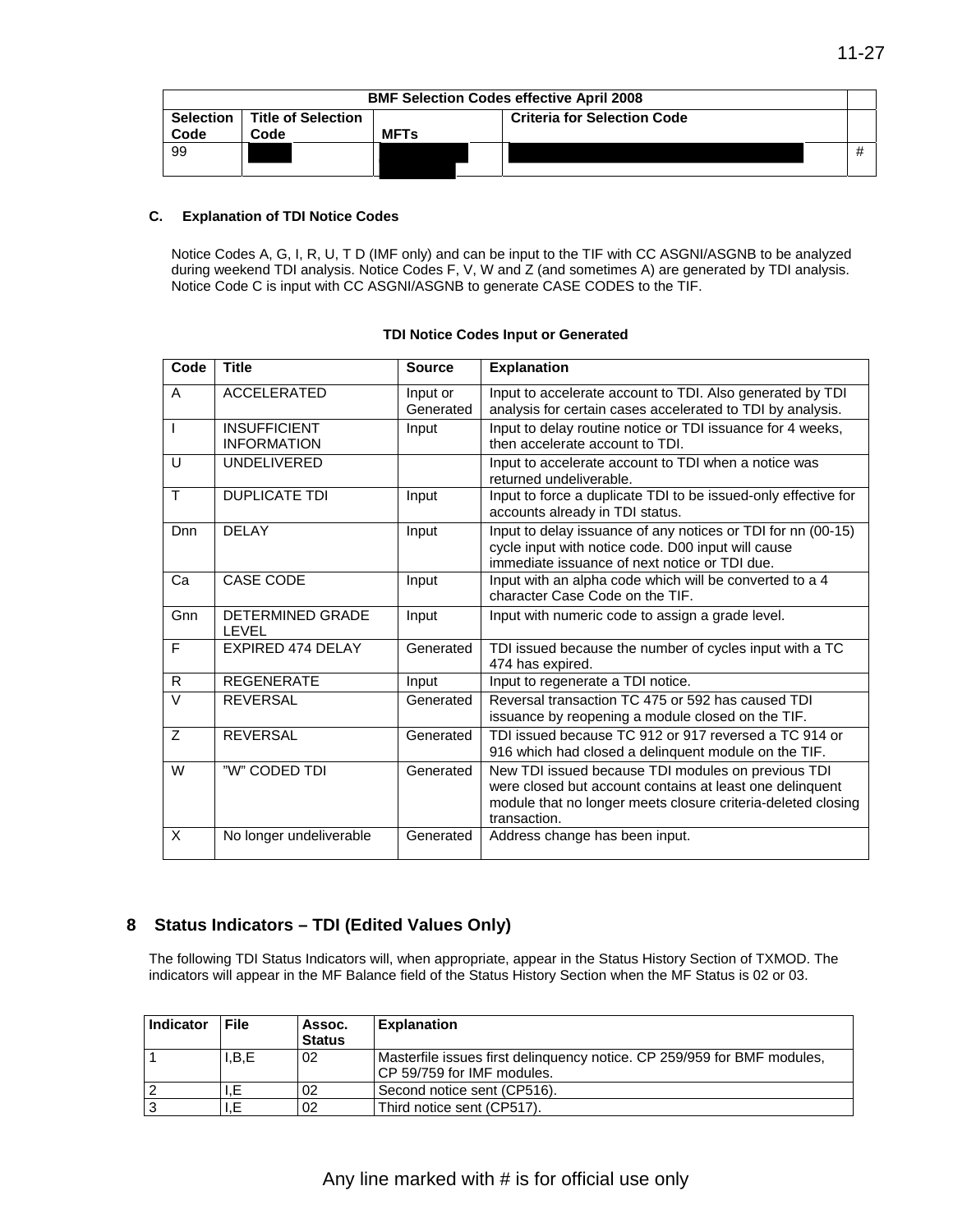| Indicator               | <b>File</b>      | Assoc.<br><b>Status</b> | <b>Explanation</b>                                                                                                                                                                                                                         |
|-------------------------|------------------|-------------------------|--------------------------------------------------------------------------------------------------------------------------------------------------------------------------------------------------------------------------------------------|
| $\overline{\mathbf{4}}$ | I, B, E          | 02                      | Fourth notice sent (CP518)                                                                                                                                                                                                                 |
| $\overline{5}$          | I, B, E          | 03                      | IDRS in TDI status, TDI issued with this module included on TDI. (Form<br>TYD-14)                                                                                                                                                          |
| 6                       | I, B, E          | 03                      | IDRS TDI status, this module does not appear on TYD-14 because a TYD-<br>14 was previously issued for other modules. Module will appear on the<br>DIAL.                                                                                    |
| $\overline{7}$          | I, B, E          | 03                      | IDRS in TDI status-ACS TDI issued for this notice.                                                                                                                                                                                         |
| $\overline{8}$          | I, B, E          | 03                      | IDRS in TDI status. Module resides in a Queue to be ordered out<br>individually or by RWMS score.                                                                                                                                          |
| $\boldsymbol{9}$        | I, B, E          | 03                      | TDI Status to be issued CSCO/ASFR(IMF); A6020b(BMF) only                                                                                                                                                                                   |
| (blank)                 | I, B, E          | 02 <sub>2</sub>         | This module included on compliance record from Master File to IDRS for<br>issuance of 4 notices and TDI with no primary code.                                                                                                              |
| $\overline{B}$          | $\overline{B,I}$ | $\overline{02}$         | Module is determined by compliance check as low priority and only<br>receives one notice (CP 259) for BMF, and two notices for IMF (CP 59 and<br>CP 516). Spanish versions are CP 959 for BMF and 759/616 for IMF.                         |
| С                       | B, E, I          | 02                      | TC 592 posted to module reversing TC 59X (or TC 592 reversed TC 591,<br>593, 595,596). Y coded compliance issued by next scheduled delinguency<br>check. TC 474 posting to a module in "00" status, or when it will establish a<br>module. |
| E                       | B                | 02                      | Module on compliance with Primary Code E (TC 148 in account with Entity<br>Indicator 4).                                                                                                                                                   |
| $\overline{F}$          | B                | 02                      | Module on compliance with Primary Code F (Special extract to TDIs based<br>on MFT or District Office).                                                                                                                                     |
| L                       | B                | 02                      | Module on compliance with Primary Code L (TC 148 in account with Entity<br>Indicator 9).                                                                                                                                                   |
| $\mathsf{N}$            | I, B             | 02 <sub>2</sub>         | Module on compliance with Primary Code N (TC 148 in account with Entity<br>indicator 7).                                                                                                                                                   |
| Q                       | I, B             | 02                      | Module on compliance with Primary Code Q (TC 148 in account with Entity<br>Indicator 1).                                                                                                                                                   |
| S                       | I, B             | 02                      | Module on compliance with Primary Code S (TC 148 in account with Entity<br>Indicator 8).                                                                                                                                                   |
| $\mathsf T$             | I, B             | 02                      | Module on compliance with Primary Code T (TC 148 in account with Entity<br>Indicator 5).                                                                                                                                                   |
| $\overline{\mathsf{U}}$ | I, B             | 02                      | Module on compliance with Primary Code U (TC 148 in account with Entity<br>Indicator 6).                                                                                                                                                   |
| $\overline{\vee}$       | B, E             | 02                      | Module on compliance with Primary Code V (TC 474 reversed or TC 474<br>with Doc Code 49 has expired).                                                                                                                                      |
| $\overline{\mathsf{X}}$ | B                | 02                      | Module on compliance with Primary Code X (liability of last period satisfied<br>for MFT 01, 03, 09 or 11 over 5,000).                                                                                                                      |
| Υ                       | B, E             | 02                      | Module on compliance with Primary Code Y (TC 592 Posting generated<br>Status 02C).                                                                                                                                                         |

### *(1) TDI Indicator Codes*

| Code           | <b>Definition</b> | Code | <b>Definition</b>            | Code | <b>Definition</b>  |
|----------------|-------------------|------|------------------------------|------|--------------------|
|                | Not TDI           |      | TDI Notice 2                 | 10   | $T =$ Transferred  |
|                | Open TDI          | 6    | TDI Notice 3                 | 11   | $X = TDI$ Issuance |
|                |                   |      |                              |      | Pending            |
| $\mathfrak{p}$ | Closed TDI        |      | TDI Notice 4                 | 12   | $Y =$ Resequence   |
|                |                   |      |                              |      | Completed          |
| 3              | Reserved          | 8    | <b>Closed Notice</b>         |      |                    |
| 4              | TDI Notice 1      | 9    | <b>Account Consolidation</b> |      |                    |
|                |                   |      | in Process                   |      |                    |

### *(2) TDI Related Transaction Codes*

Entity and tax module transactions are extracted for the Daily Transaction Register (DTR) only if the TDI Indicator is 1—open during the current cycle. There are three types of TDI related transactions which can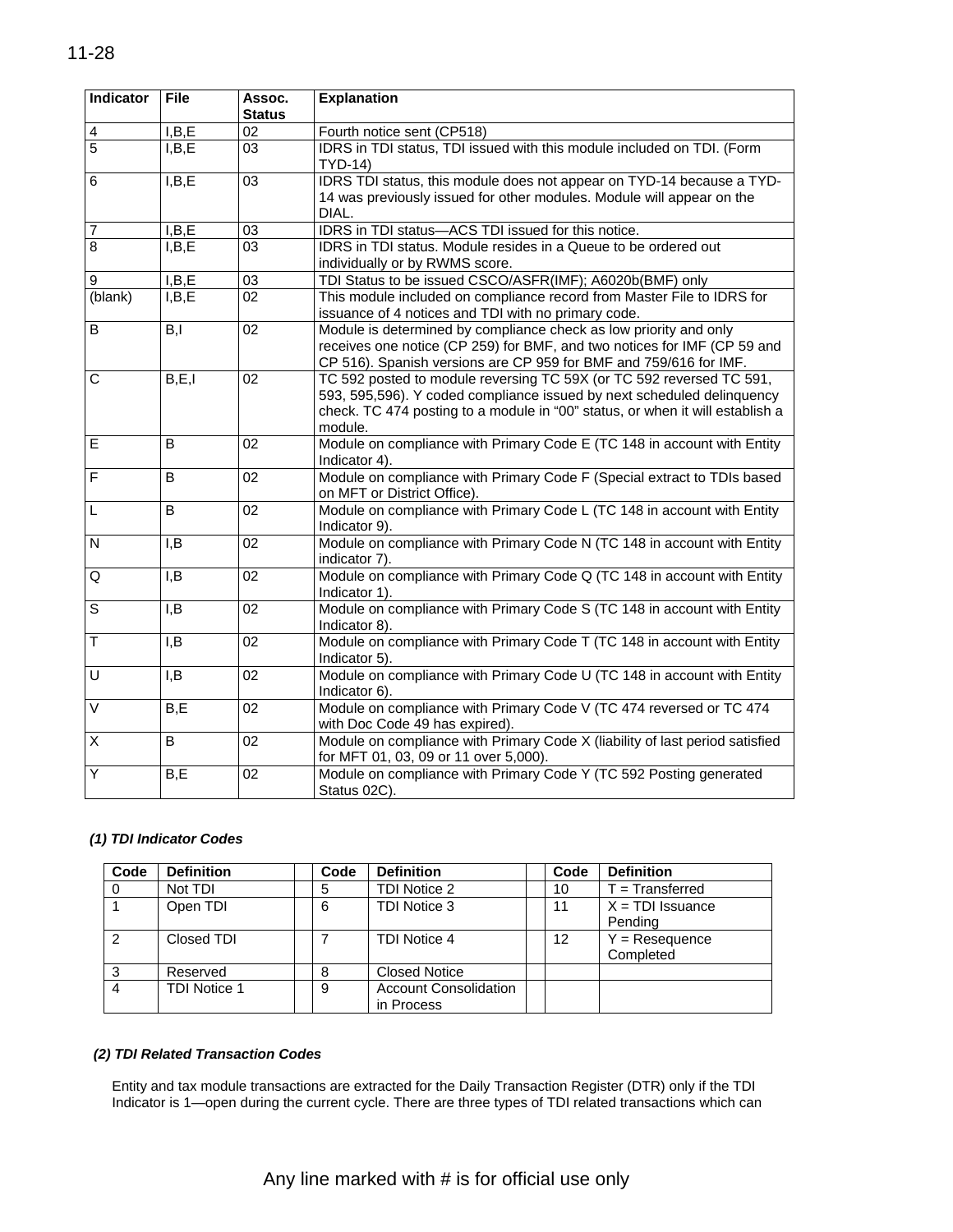appear on the DTR:

(1) Entity transactions that change the name or address of taxpayer

TC 013—Name Change TC 014—Address Change

(2) Entity transactions that close the entire account:

TC 020—Deleted entity

(3) Transaction codes that close the module (Refer to Section 8 for detailed description)

| Code          | <b>Definition</b>                                                  | Code          | <b>Definition</b>                     |             |
|---------------|--------------------------------------------------------------------|---------------|---------------------------------------|-------------|
| TC 003        | Duplicate tax modules are not<br>resequenced (posts to the entity) | TC 596        |                                       | #           |
| <b>TC 011</b> | Change in EIN or SSN (posts to the<br>entity                       | <b>TC 597</b> | Surveyed                              |             |
| TC 026        | Delete changed EIN or SSN (posts<br>to the entity)                 | <b>TC 598</b> | Shelved                               |             |
| <b>TC 150</b> | Return filed                                                       | <b>TC 599</b> | <b>Return Secured</b>                 |             |
| <b>TC 460</b> | Extension of Time for Filing                                       | TC 610        | <b>Remittance with Return</b>         |             |
| <b>TC 590</b> | Not liable this tax period                                         | <b>TC 620</b> | Initial Installment Payment 7004/2758 |             |
| <b>TC 591</b> | No longer liable for tax                                           | <b>TC 914</b> |                                       | #           |
| TC 593        | Unable to locate taxpayer                                          | TC 916        |                                       | #<br>#      |
| TC 594        | Return previously filed                                            | <b>TC 918</b> |                                       | #<br>#<br># |
| TC 595        | Referred to Examination                                            | TC 940        |                                       | #           |

The following transactions will close not only the module to which they post, but also all subsequent modules for the same MFT. They are:

 TC593 (except closing codes 35, 36, 91 BMF only) TC595 (closing codes 32, 57, 82) TC003 TC011 TC026 TC150 Coded F TC591(Closing codes 35, 36, 91 BMF only) TC596—(closing codes 32, 57, 82)

TC 592—Reverses any previously posted 59X

TDI Transaction Codes 590, 591, 593, 594, 595, 596, 597, 598 and 599 require a two digit closing code for IDRS input.

#### *(3) TDI Closing Codes*

The TC 599 and appropriate closing code must be written on the middle left margin of each tax return secured by Collections. On TDIs, the closing code must be entered in the appropriate transaction box for TC 590, 591 and 593-598 and must be input with each Return Delinquency (RD) transaction code. The 3-digit closing code identifies the program area of the employee who secured the return or determined the closing transaction code. Effective January 2013, the TDI Closing Codes Changed from a 2 digit field to a 3 digit field; all 2 digit closing codes then have A leading zero (0). (I.e.- CC 69 becomes 069).

| <b>CLOSING CODES &amp; DEFINITIONS</b><br>(updated 06/26/2009) |                                               |                    |                   |                           |  |  |  |
|----------------------------------------------------------------|-----------------------------------------------|--------------------|-------------------|---------------------------|--|--|--|
| <b>TRANS</b><br><b>CODES</b>                                   | <b>CSCO/AM</b><br>CFf/AIQ<br><b>ACS</b><br>FA |                    |                   |                           |  |  |  |
| 590                                                            | 001 - Not liable for annual                   | $020 - Not$        | 025 - Not Liable  | 050 - Not Liable for this |  |  |  |
| Not liable this                                                | return-Short period return                    | Liable for this    | for this period   | period                    |  |  |  |
| tax period.                                                    | posted                                        | period             | 026 - Not liable  | 051 - Not liable for this |  |  |  |
| Satisfies this                                                 | (system generated)                            | $021 - Not$ liable | of this period as | period as income below    |  |  |  |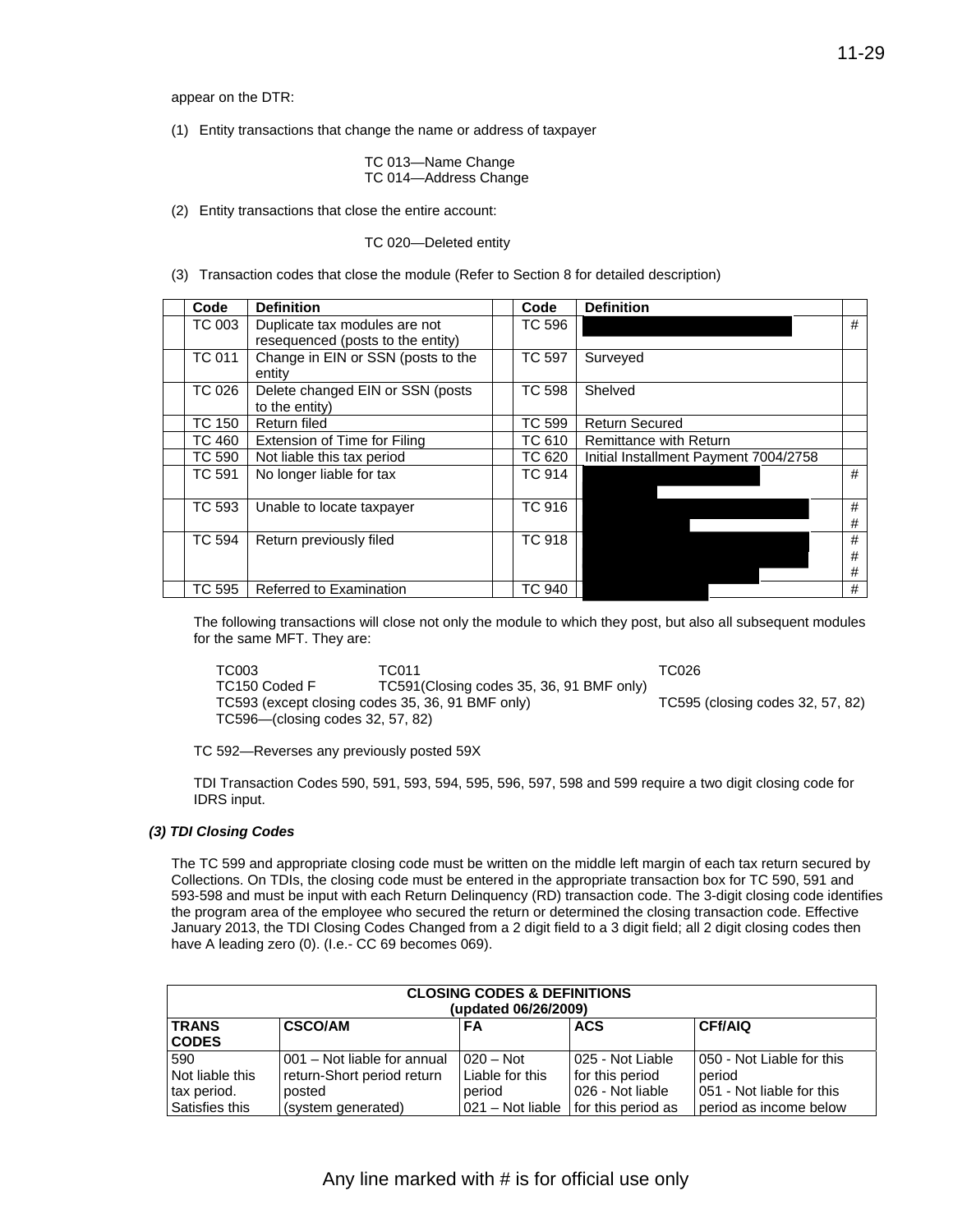| <b>CLOSING CODES &amp; DEFINITIONS</b><br>(updated 06/26/2009)                                                                                   |                                                                                                                                                                                                                                                                                                                                                                                                                                                                                                                                                                                                                                                                                                                                                                                                                                                                                                                                                                  |                                                              |                                                                                                                                                                                                                                                                                                                       |                                                                                                                                                                                                                                                                                                                                                                                                                                                                                     |  |  |  |  |  |
|--------------------------------------------------------------------------------------------------------------------------------------------------|------------------------------------------------------------------------------------------------------------------------------------------------------------------------------------------------------------------------------------------------------------------------------------------------------------------------------------------------------------------------------------------------------------------------------------------------------------------------------------------------------------------------------------------------------------------------------------------------------------------------------------------------------------------------------------------------------------------------------------------------------------------------------------------------------------------------------------------------------------------------------------------------------------------------------------------------------------------|--------------------------------------------------------------|-----------------------------------------------------------------------------------------------------------------------------------------------------------------------------------------------------------------------------------------------------------------------------------------------------------------------|-------------------------------------------------------------------------------------------------------------------------------------------------------------------------------------------------------------------------------------------------------------------------------------------------------------------------------------------------------------------------------------------------------------------------------------------------------------------------------------|--|--|--|--|--|
| <b>TRANS</b><br><b>CODES</b>                                                                                                                     | <b>CSCO/AM</b>                                                                                                                                                                                                                                                                                                                                                                                                                                                                                                                                                                                                                                                                                                                                                                                                                                                                                                                                                   | <b>FA</b>                                                    | ACS                                                                                                                                                                                                                                                                                                                   | <b>CFf/AIQ</b>                                                                                                                                                                                                                                                                                                                                                                                                                                                                      |  |  |  |  |  |
| module only.                                                                                                                                     | 002 - Suppressed FOD<br>delinquency (System<br>Generated)<br>003 - Suppressed period<br>prior to return due date<br>(System Generated)<br>004 - Alternate return<br>filing requirement-not<br>liable this MFT and period.<br>(System Generated)<br>008 - Indicating was<br>closed by A6020(b)<br>program<br>013 - Not Liable for this<br>period<br>$014 - Not$ liable this<br>period-Subsidiary<br>organization<br>019 - Suppressed in<br>notice status<br>075 - Not Liable for this<br>period<br>076 - Not liable for this<br>period as income below<br>filing requirement.<br>077 - No return secured<br>this period. Little or no tax<br>due.<br>078 - No return secured<br>this period as TP due a<br>refund.<br>079 (IDS via SIA),<br>088 - Indicating was<br>closed by ASFR program<br>097 - Not Liable for this<br>period<br>099 (Odyssey MF) - Not<br>liable this period.<br>Determination made after<br>systemic exchange with<br>state tax authorities | for this period<br>as income<br>below filing<br>requirement. | income below<br>filing<br>requirement.<br>027 - No return<br>secured this<br>period. Little or<br>no tax due.<br>028 - No return<br>secured this<br>period as TP due<br>a refund.<br>038 - Not liable<br>this period<br>determination<br>made after<br>6020(b) or<br>substitute for<br>return (SFR)<br>classification | filing requirement.<br>052 - No return secured<br>this period. Little or no tax<br>due.<br>053 - No return secured<br>this period as TP due a<br>refund.<br>054 - Not liable this period<br>063 - Not liable this period<br>determination made after<br>6020(b) or substitute for<br>return (SFR) classification<br>066 (ICS via SIA) - All TC<br>590s posted prior to the<br>implementation of (CC)<br>closing codes (system<br>generated) Closing code<br>66 is reserved for ICS. |  |  |  |  |  |
| 591<br>No longer liable<br>for tax.<br>Satisfies this<br>module and all<br>subsequent<br>modules for<br>same MFT if<br>not already<br>delinquent | 000 - All TC 591s posted<br>prior to the implementation<br>of closing codes(system<br>generated). Generated on<br>all open modules if TC<br>591 with a valid closing<br>code is input on an earlier<br>module with the same<br>MFT unless the<br>disposition is from the<br>Integrated Collection<br>System which uses<br>closing code 66.<br>001 - No longer liable for<br>return-Final short period<br>return posted. (system<br>generated)                                                                                                                                                                                                                                                                                                                                                                                                                                                                                                                    | $020 - No$<br>Longer liable<br>for return                    | 025 - No Longer<br>liable for return<br>038 - No longer<br>liable for return<br>determination<br>made after case<br>classified as<br>6020(b) or<br>substitute for<br>return (SFR)                                                                                                                                     | 050 - No Longer liable for<br>return<br>063 - No longer liable for<br>return determination made<br>after case classified as<br>6020(b) or substitute for<br>return (SFR)<br>066 (ICS via SIA) - All TC<br>591s posted prior to the<br>implementation of closing<br>codes (system generated).<br>Generated on all open<br>modules if TC 591 with a<br>valid closing code is input<br>on an earlier module with<br>the same MFT.                                                      |  |  |  |  |  |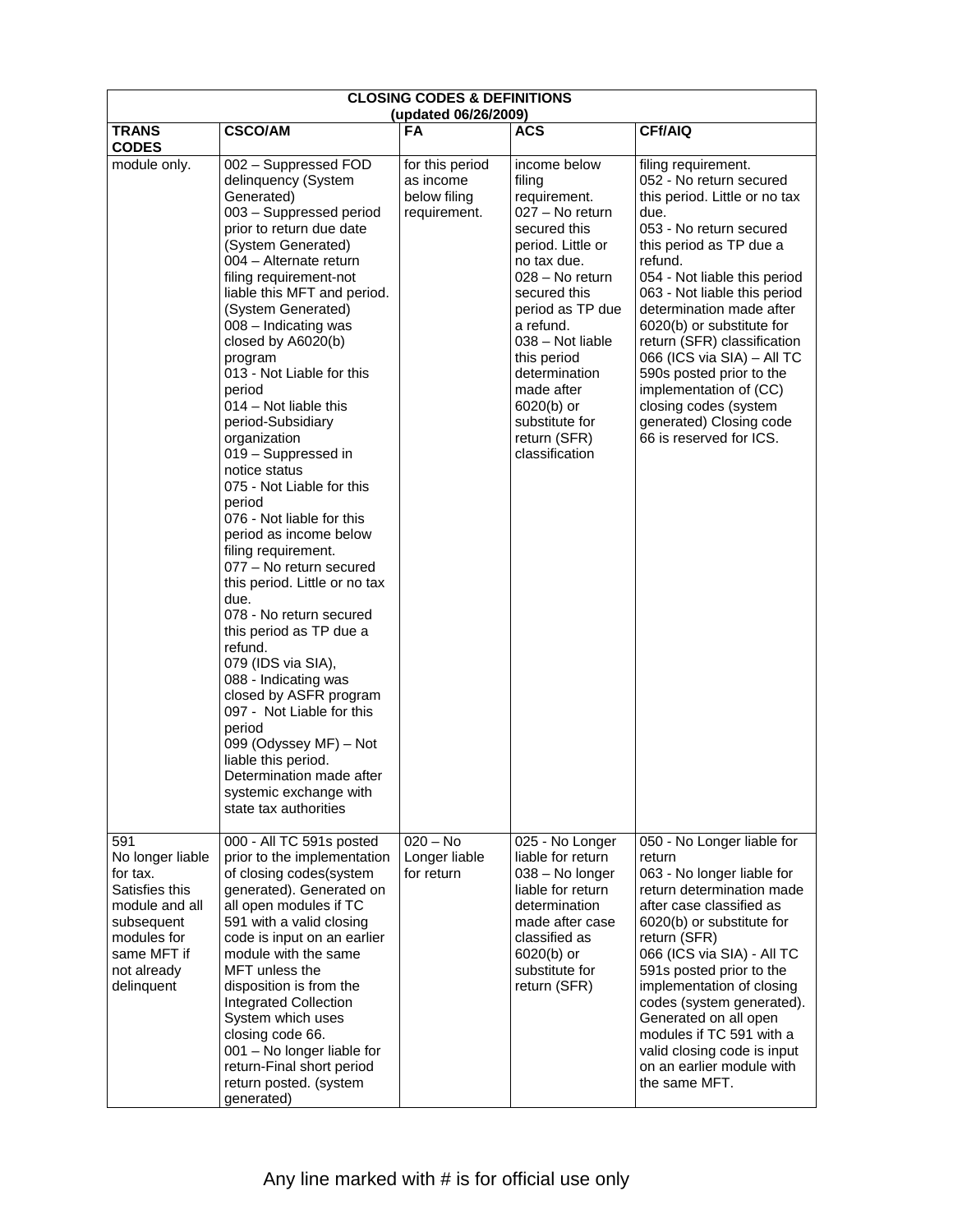|                                                                                                                                                                                                                                                                                                                                                                                                       | <b>CLOSING CODES &amp; DEFINITIONS</b><br>(updated 06/26/2009)                                                                                                                                                                                                                                                                                                                                                                                                                                                                                                   |           |                                                                                                                                                                                                                       |                                                                                                                                                                                                                                                                                                                                                                                                                      |  |  |  |  |  |  |
|-------------------------------------------------------------------------------------------------------------------------------------------------------------------------------------------------------------------------------------------------------------------------------------------------------------------------------------------------------------------------------------------------------|------------------------------------------------------------------------------------------------------------------------------------------------------------------------------------------------------------------------------------------------------------------------------------------------------------------------------------------------------------------------------------------------------------------------------------------------------------------------------------------------------------------------------------------------------------------|-----------|-----------------------------------------------------------------------------------------------------------------------------------------------------------------------------------------------------------------------|----------------------------------------------------------------------------------------------------------------------------------------------------------------------------------------------------------------------------------------------------------------------------------------------------------------------------------------------------------------------------------------------------------------------|--|--|--|--|--|--|
| <b>TRANS</b><br><b>CODES</b>                                                                                                                                                                                                                                                                                                                                                                          | <b>CSCO/AM</b>                                                                                                                                                                                                                                                                                                                                                                                                                                                                                                                                                   | <b>FA</b> | ACS                                                                                                                                                                                                                   | <b>CFf/AIQ</b>                                                                                                                                                                                                                                                                                                                                                                                                       |  |  |  |  |  |  |
|                                                                                                                                                                                                                                                                                                                                                                                                       | 008 - Indicating was<br>closed by A6020(b)<br>program<br>$010$ (MF) - Filing<br>requirement deleted-<br>Suppressed module<br>(system generated)<br>$011 -$ Form 11 filing<br>requirement deleted after<br>notice issuance (system<br>generated)<br>014 - No Longer liable for<br>return<br>075 - No Longer liable for<br>return<br>079 (IDS via SIA),<br>088 - Indicating was<br>closed by ASFR program<br>097 - No Longer liable for<br>return<br>099 (Odyssey MF) - No<br>longer liable.<br>Determination made after<br>exchange with state tax<br>authorities |           |                                                                                                                                                                                                                       |                                                                                                                                                                                                                                                                                                                                                                                                                      |  |  |  |  |  |  |
| 593<br>Unable to<br>locate taxpayer.<br>Satisfies this<br>module and all<br>subsequent<br>modules for<br>same MFT.<br>TC 593<br>updates the<br>Filing<br>Requirement<br>Code to zero.<br>Note: when an<br>address<br>change posts to<br>the entity, a TC<br>592 is<br>generated 1<br>cycle later for<br>each module<br>with a RDD<br>within the<br>previous 5<br>years of the<br>current 23C<br>date. | 000 - System generated<br>on subsequent modules<br>are present on IDRS when<br>an earlier module with the<br>same MFT is disposed by<br>TC 593 (Unable to<br>Locate) unless the<br>disposition id from ICS<br>which uses closing code<br>66<br>008 - Indicating was<br>closed by A6020(b)<br>program<br>079 (IDS via SIA),<br>080 (MF if TC 593) - IMF<br>Unable to Contact. Note:<br>IMF only<br>082 - Unable to locate<br>088 - Indicating was<br>closed by ASFR program<br>097 - Unable to locate                                                             |           | $030 - IMF$<br>Unable to<br>Contact. Note:<br>IMF only<br>032 - Unable to<br>locate<br>$038 -$ Unable to<br>locate<br>determination<br>made after<br>taxpayer<br>classified as part<br>of a 6020(b) or<br>SFR program | 056 - Unable to Contact<br>(effective 01/2011)<br>057 - Unable to locate<br>063 - Unable to locate<br>determination made after<br>taxpayer classified as part<br>of a 6020(b) or SFR<br>program<br>066 (ICS via SIA) - System<br>generated on subsequent<br>modules are present on<br><b>IDRS</b> when an earlier<br>module with the same<br>MFT is disposed by TC<br>593 (Unable to Locate or<br>unable to contact) |  |  |  |  |  |  |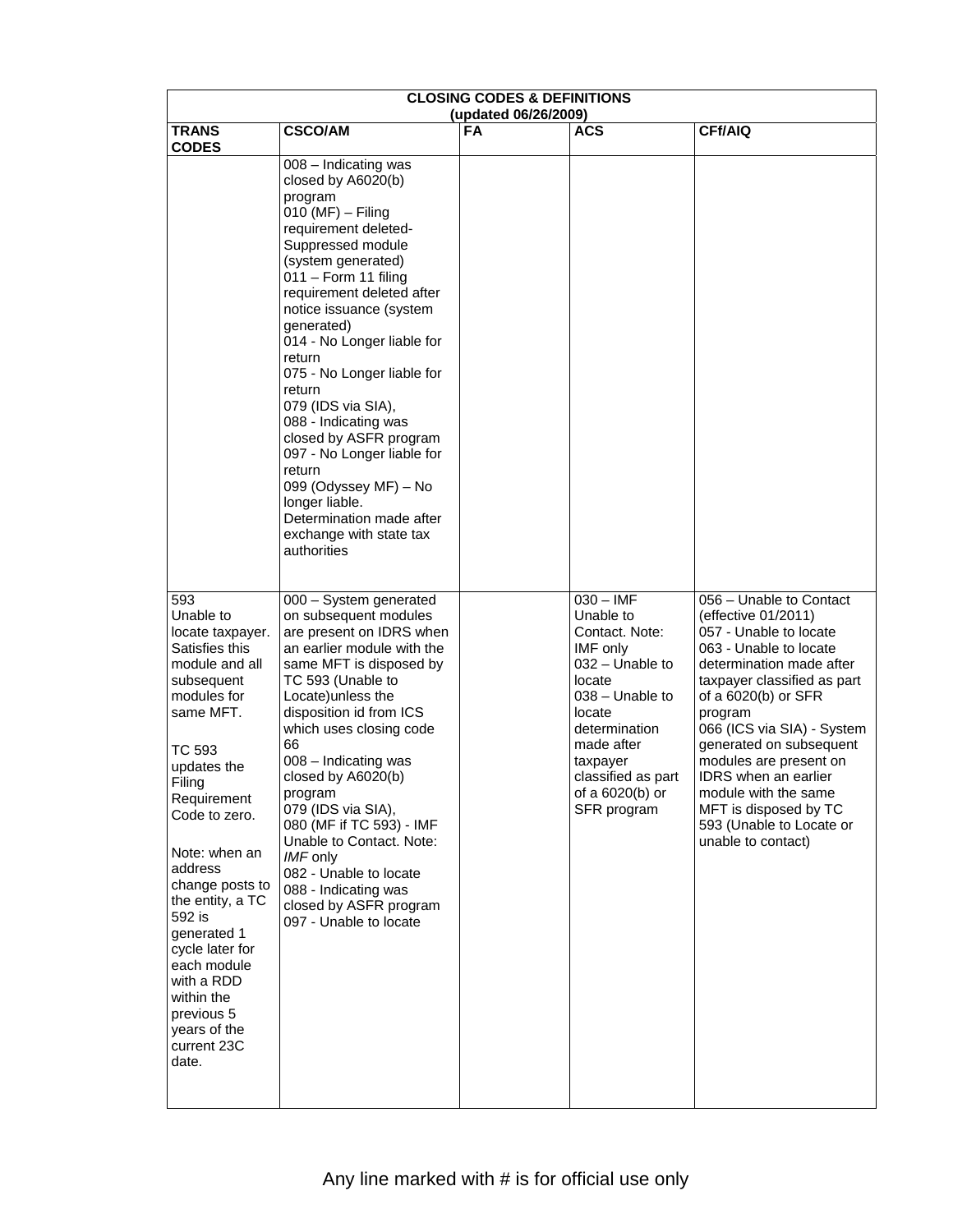|                                                                                                    | <b>CLOSING CODES &amp; DEFINITIONS</b><br>(updated 06/26/2009)                                                                                                                                                                                                     |                                                                                   |                                                                                                                                                                                                                        |                                                                                                                                                                                                                                                                                                                                                                     |  |  |  |  |  |  |
|----------------------------------------------------------------------------------------------------|--------------------------------------------------------------------------------------------------------------------------------------------------------------------------------------------------------------------------------------------------------------------|-----------------------------------------------------------------------------------|------------------------------------------------------------------------------------------------------------------------------------------------------------------------------------------------------------------------|---------------------------------------------------------------------------------------------------------------------------------------------------------------------------------------------------------------------------------------------------------------------------------------------------------------------------------------------------------------------|--|--|--|--|--|--|
| <b>TRANS</b><br><b>CODES</b>                                                                       | <b>CSCO/AM</b>                                                                                                                                                                                                                                                     | <b>FA</b>                                                                         | <b>ACS</b>                                                                                                                                                                                                             | CFf/AIQ                                                                                                                                                                                                                                                                                                                                                             |  |  |  |  |  |  |
| 594<br>Return<br>previously filed.<br>Satisfies this<br>module only.                               | 008 - Indicating was<br>closed by A6020(b)<br>program<br>079 (IDS via SIA),<br>083 - Return Previously<br>filed<br>084 - Filed as spouse on<br>previously filed joint return<br>088 - Indicating was<br>closed by ASFR program<br>097 - Return Previously<br>filed | 022 - Return<br>Previously filed<br>$023 -$ Filed as<br>spouse on joint<br>return | $033 - Return$<br>Previously filed<br>$034$ – Filed as<br>spouse on<br>previously filed<br>joint return<br>038 - Return<br>previously filed<br>determination<br>after case<br>classified as<br>6020(b) or SFR<br>case. | 058 - Return Previously<br>filed<br>059 - Filed as spouse on<br>previously filed joint return<br>063 - Return previously<br>filed determination after<br>case classified as 6020(b)<br>or SFR case.<br>064 - Return previously<br>filed determination after<br>case classified as 6020(b)<br>or SFR case.<br>066 (ICS via SIA),<br>074 - Return Previously<br>filed |  |  |  |  |  |  |
| 595<br>Referred to<br>Examination.                                                                 | 008 - Indicating was<br>closed by A6020(b)<br>program<br>079 (IDS via SIA),<br>082 - Referred to<br>examination<br>088 - Indicating was<br>closed by ASFR program<br>097 - Referred to<br>examination                                                              |                                                                                   | 032 - Referred to<br>examination<br>038 - Referred to<br>examination<br>(SFR)                                                                                                                                          | 057 - Referred to<br>examination<br>063 - Referred to<br>examination (SFR)<br>066 (ICS via SIA)                                                                                                                                                                                                                                                                     |  |  |  |  |  |  |
| 596<br>#                                                                                           |                                                                                                                                                                                                                                                                    |                                                                                   | #                                                                                                                                                                                                                      | #<br>-#<br>#                                                                                                                                                                                                                                                                                                                                                        |  |  |  |  |  |  |
| 597<br>Surveyed. By<br><b>National Office</b><br>direction only.<br>Satisfies this<br>module only. | 002 - Surveyed<br>008 - Indicating was<br>closed by A6020(b)<br>program<br>079 (IDS via SIA),<br>082 - Surveyed<br>088 - Indicating was<br>closed by ASFR program<br>097 - Surveyed<br>099 (SIA)                                                                   |                                                                                   | 032 - Surveyed<br>038 - Surveyed<br>044 - Surveyed                                                                                                                                                                     | 057 - Surveyed<br>063 - Surveyed<br>066 (ICS via SIA)                                                                                                                                                                                                                                                                                                               |  |  |  |  |  |  |
| 598<br>Shelved. By<br><b>National Office</b><br>direction only.<br>Satisfies this<br>module only.  | 008 - Indicating was<br>closed by A6020(b)<br>program<br>079 (IDS via SIA),<br>082 - Shelved<br>088 - Indicating was<br>closed by ASFR program<br>097 - Shelved<br>099 (SIA)                                                                                       |                                                                                   | 032 - Shelved<br>038 - Shelved                                                                                                                                                                                         | 057 - Shelved<br>063 - Shelved<br>066 (ICS via SIA),<br>070 (CFF Combat zone)                                                                                                                                                                                                                                                                                       |  |  |  |  |  |  |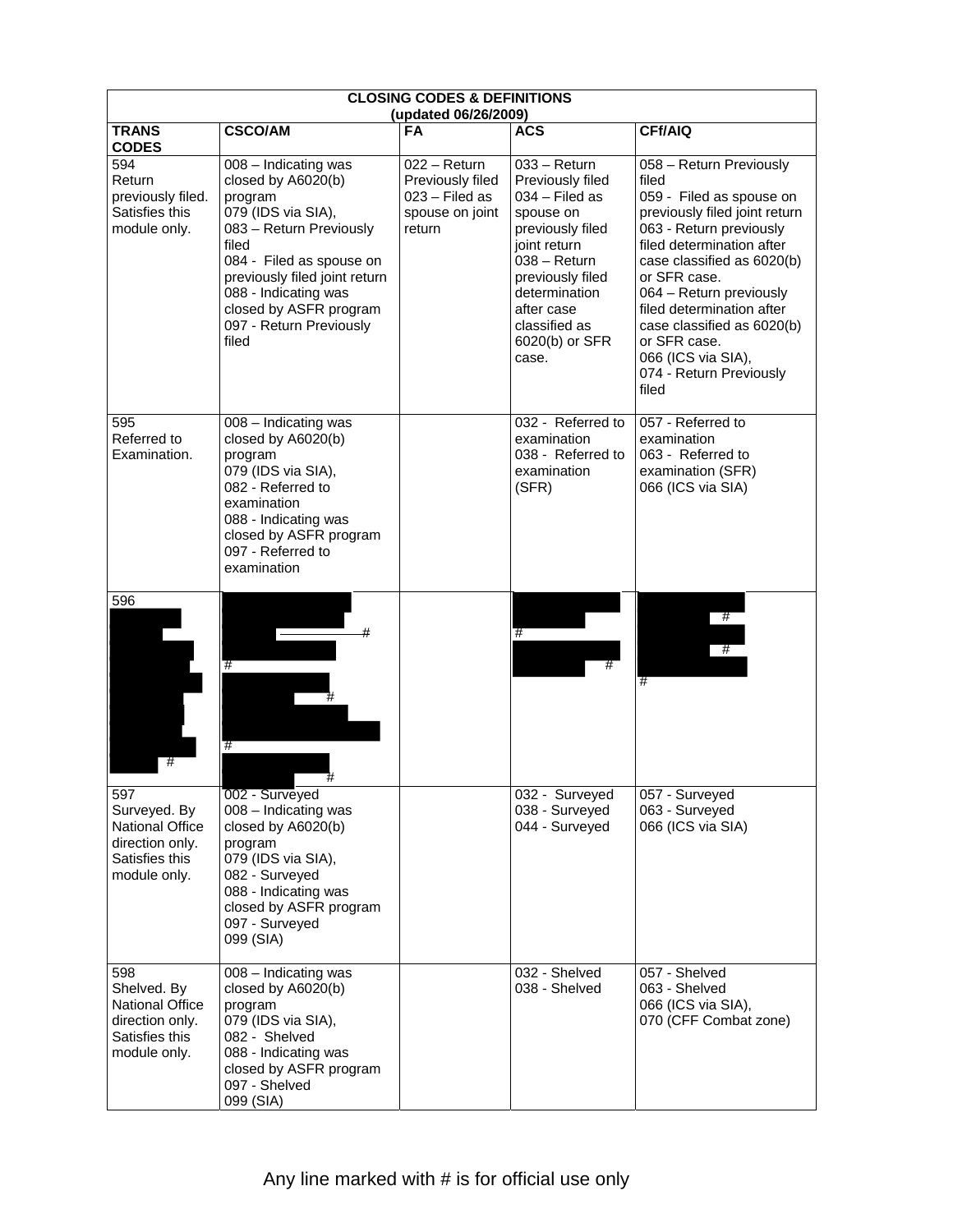| <b>CLOSING CODES &amp; DEFINITIONS</b><br>(updated 06/26/2009) |                                                                                                                                                                                                                                                                                                                                                                                                                                                                                                                                                                                                                                                                                                                                                                                                                                                                                                                                                                                                                                                                                                                                                        |                                                     |                                                                                                                                                                                                                                                                                                                                                                                                                                                                                                                                                                                     |                                                                                                                                                                                                                                                                                                                                                                                                                                                                                                                                                                                                                                                                                                      |  |  |  |  |  |
|----------------------------------------------------------------|--------------------------------------------------------------------------------------------------------------------------------------------------------------------------------------------------------------------------------------------------------------------------------------------------------------------------------------------------------------------------------------------------------------------------------------------------------------------------------------------------------------------------------------------------------------------------------------------------------------------------------------------------------------------------------------------------------------------------------------------------------------------------------------------------------------------------------------------------------------------------------------------------------------------------------------------------------------------------------------------------------------------------------------------------------------------------------------------------------------------------------------------------------|-----------------------------------------------------|-------------------------------------------------------------------------------------------------------------------------------------------------------------------------------------------------------------------------------------------------------------------------------------------------------------------------------------------------------------------------------------------------------------------------------------------------------------------------------------------------------------------------------------------------------------------------------------|------------------------------------------------------------------------------------------------------------------------------------------------------------------------------------------------------------------------------------------------------------------------------------------------------------------------------------------------------------------------------------------------------------------------------------------------------------------------------------------------------------------------------------------------------------------------------------------------------------------------------------------------------------------------------------------------------|--|--|--|--|--|
| <b>TRANS</b>                                                   | <b>CSCO/AM</b>                                                                                                                                                                                                                                                                                                                                                                                                                                                                                                                                                                                                                                                                                                                                                                                                                                                                                                                                                                                                                                                                                                                                         | FA                                                  | <b>ACS</b>                                                                                                                                                                                                                                                                                                                                                                                                                                                                                                                                                                          | <b>CFf/AIQ</b>                                                                                                                                                                                                                                                                                                                                                                                                                                                                                                                                                                                                                                                                                       |  |  |  |  |  |
| <b>CODES</b>                                                   |                                                                                                                                                                                                                                                                                                                                                                                                                                                                                                                                                                                                                                                                                                                                                                                                                                                                                                                                                                                                                                                                                                                                                        |                                                     |                                                                                                                                                                                                                                                                                                                                                                                                                                                                                                                                                                                     |                                                                                                                                                                                                                                                                                                                                                                                                                                                                                                                                                                                                                                                                                                      |  |  |  |  |  |
| 599<br>Return<br>secured.<br>Satisfies this<br>module only.    | 006 - Return being<br>processed (system<br>generated).<br>008 - Indicating was<br>closed by A6020(b)<br>program unagreed<br>(Default)<br>009 - Indicating was<br>closed by A6020(b)<br>program agreed<br>013 - A signed ASFR<br>waiver agreeing to the<br>proposed assessment in<br>lieu of a return secured<br>017 - Unprocessable<br>return. Used by<br><b>Submission Processing</b><br>018 - Return in progress<br>on or after due date. Used<br>by Submission Processing<br>79 (IDS via SIA)<br>088 - Indicating was<br>closed by the ASFR<br>Program unagreed<br>(through default)<br>089 - Closed by the ASFR<br>Program via TP Signed<br>Return.<br>090 - Reserved for CC 40<br>and 60. CC 90 indicates<br>return processed under<br>the Employment Tax<br>Adjustment Program<br>(ETAP).<br>092 - Return secured from<br>taxpayer in bankruptcy<br>094 - Taxable return<br>secured.<br>096 - Non-taxable return<br>secured.<br>097 - Return secured<br>098 - Return secured<br>099 (SIA) - Return<br>secured. Generated on<br>blocks out of balance at<br>the service centers after<br>the delinquency check by<br><b>Submission Processing</b> | 021 - Return<br>secured<br>024 - Return<br>secured. | 038 - 6020(b) or<br>Substitute for<br>Return processed<br>for assessment<br>due to<br>inadequate or no<br>response from<br>taxpayer.<br>039 - 6020(b) or<br>SFR program<br>resulted in<br>agreement by<br>taxpayer or<br>acceptable return<br>from taxpayer.<br>$040 -$ Reserved<br>for CC 40 and 60.<br>CC 90 indicates<br>return processed<br>under the<br><b>Employment Tax</b><br>Adjustment<br>Program (ETAP).<br>042 - Return<br>secured from<br>taxpayer in<br>bankruptcy.<br>044 - Taxable<br>return secured.<br>046 - Non-<br>taxable return<br>secured.<br>049 - Reserved | 050 - Return secured<br>063 - Filed under 6020(b)<br>authority due to<br>inadequate or no<br>response from taxpayer<br>064 - 6020(b) resulted in<br>agreement by taxpayer or<br>acceptable return from<br>taxpayer.<br>065 - Reserved for CC 40<br>and 060. CC 90 indicates<br>return processed under<br>the Employment Tax<br>Adjustment Program<br>(ETAP).<br>066 (ICS via SIA),<br>067 - Return secured from<br>taxpayer in bankruptcy<br>069 - Taxable return<br>secured.<br>071 - Non-taxable return<br>secured.<br>073 - Return secured<br>074 - Return secured<br>used by Exempt<br>Organizations for<br>subsequent returns<br>secured during an<br>examination of an exempt<br>organization. |  |  |  |  |  |

### *(4) TDA Issuance Codes*

The IDRS code is displayed in the notice section on the terminal and is printed on the TDA.

| l Code     | <b>IDRS</b> Primary<br><b>TDA Code TDA Code</b> | Secondary   Explanation                                                     | <b>Comment</b>                              |
|------------|-------------------------------------------------|-----------------------------------------------------------------------------|---------------------------------------------|
| <b>DAY</b> | 914                                             | Another module in the account contains a<br>pending or posted TC 914 or 916 | l Routine Notice and TDA<br><b>ISSUANCE</b> |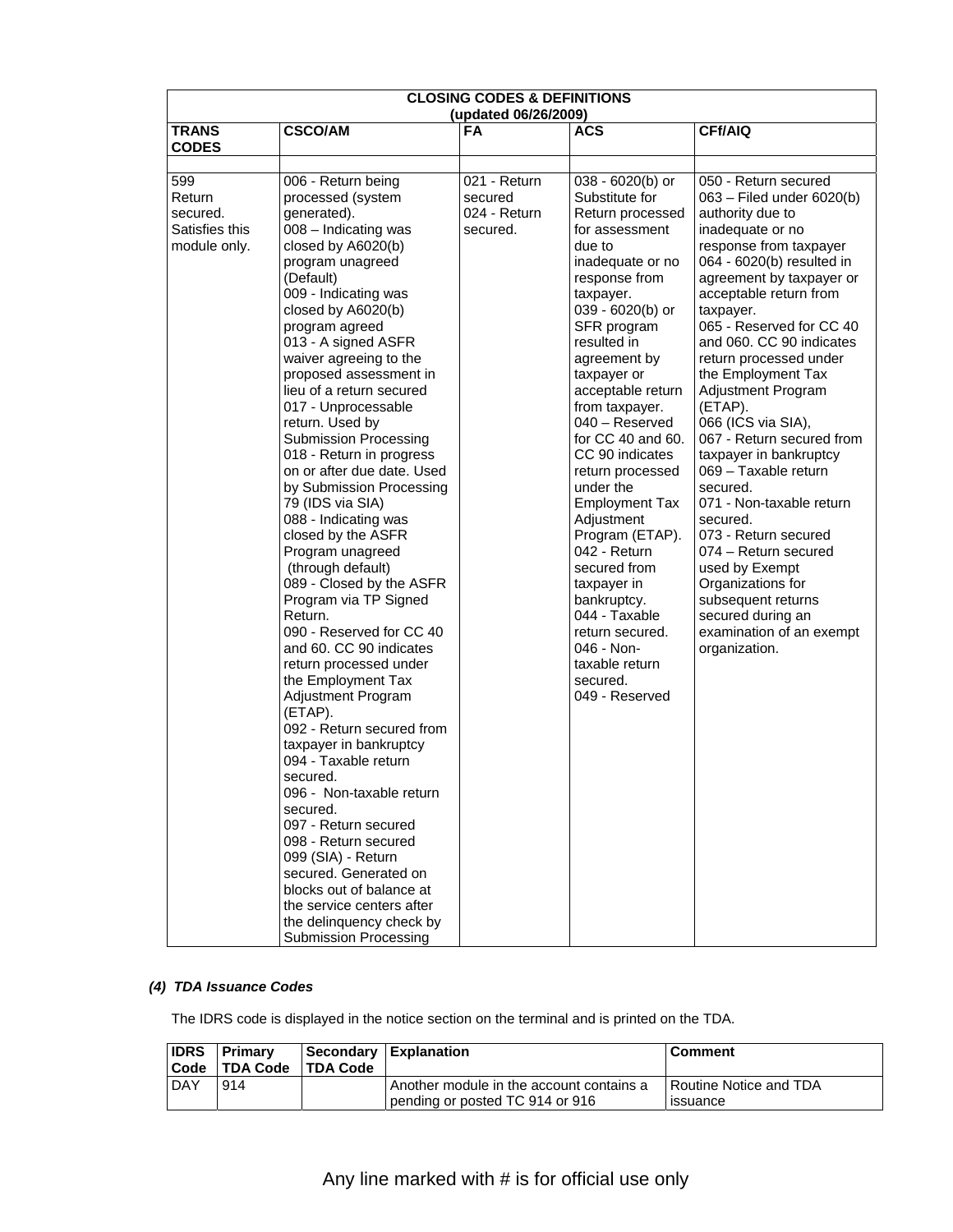| <b>IDRS</b><br>Code | Primary<br><b>TDA Code</b> | <b>Secondary</b><br><b>TDA Code</b> | <b>Explanation</b>                                                                                                                                                                                                                                                                                                      | <b>Comment</b>                                                                                                                                                                              |
|---------------------|----------------------------|-------------------------------------|-------------------------------------------------------------------------------------------------------------------------------------------------------------------------------------------------------------------------------------------------------------------------------------------------------------------------|---------------------------------------------------------------------------------------------------------------------------------------------------------------------------------------------|
| <b>DAV</b>          | 534                        | 5                                   | Multiple assessments present with earliest<br>assessment date 9 1/2 or more years prior<br>to the current processing cycle. The<br>module must qualify for another type of<br>code and there must not be an unreversed<br>TC 534 or a posted or pending TC 550 with<br>extended date greater than the current<br>cycle. | Routine notice and TDA<br>issuance.                                                                                                                                                         |
| <b>DAX</b>          | Z                          | Ζ                                   | There are no adjustments in the module<br>and the balance due consists of penalty<br>and/or interest.                                                                                                                                                                                                                   | Routine notice and TDA<br>issuance.                                                                                                                                                         |
| <b>DAR</b>          | <b>TRSF</b>                |                                     | Account transferred from another area<br>office.                                                                                                                                                                                                                                                                        | Immediate TDA issuance                                                                                                                                                                      |
| <b>DAU</b>          | <b>POTDUPL</b>             |                                     | IDRS analysis indicates there may be<br>another TDA outstanding for this module.                                                                                                                                                                                                                                        | Immediate TDA issuance.                                                                                                                                                                     |
| DAQ                 | <b>UNDEL</b>               |                                     | Balance due notice was returned<br>undelivered.                                                                                                                                                                                                                                                                         | 504/604 notice followed by TDA<br>issuance six weeks later unless<br>a 504/604 or 523/623 was<br>issued on the module in the prior<br>17 weeks. Then the module will<br>go directly to TDA. |
| <b>DAL</b>          | <b>REACTIVE</b>            |                                     | Account previously in suspended status<br>being reactivated. Status 42, 46-49, 53<br>(except CC 90 and 93), 64, 71-73, 91 or<br>99.                                                                                                                                                                                     | Routine notice and TDA<br>issuance.                                                                                                                                                         |
| <b>DAT</b>          | 5                          |                                     | Account issued because the total balance<br>due for all open modules is above the<br>deferral amount.                                                                                                                                                                                                                   | Routine notice and TDA<br>issuance. These cases are<br>issued annually for IMF<br>taxpayers and quarterly for BMF<br>taxpayers.                                                             |
| DAA                 | TR.                        |                                     | Liability was manually assessed.                                                                                                                                                                                                                                                                                        | Immediate TDA issuance.                                                                                                                                                                     |
| <b>DAB</b>          | <b>RE-ISSUE</b>            |                                     | Module previously in TDA status and was<br>reissued because of a dishonored check,<br>credit reversal or a TC 531, 532 609, or<br>781.                                                                                                                                                                                  | Immediate TDA issuance.<br>504/604 will be issued five<br>weeks after the first notice or<br>status 21 followed by a TDA six<br>weeks later.                                                |
| <b>DAD</b>          | <b>FRIVRET</b>             |                                     | Account identified as a frivolous return                                                                                                                                                                                                                                                                                | Routine notice and TDA<br>issuance.                                                                                                                                                         |
| <b>DAC</b>          | Q                          | Q                                   | A Transaction Code 148 with Entity<br>Indicator 0 or 1 has been input. This occurs<br>whenever the need arises to expedite the<br>issuance of a TDA.                                                                                                                                                                    | 504/604 will be issued five<br>weeks after the first notice<br>followed by a TDA six weeks<br>later.                                                                                        |
| DA4                 | E                          | E                                   | A Transaction Code 148 with Entity<br>Indicator 4 has been input to identify a W-<br>4 Civil Penalty Case.                                                                                                                                                                                                              | 504/604 will be issued five<br>weeks after the first notice<br>followed by a TDA six weeks<br>later.                                                                                        |
| DA <sub>5</sub>     | т                          | Τ                                   | A Transaction Code 148 with Entity<br>Indicator 5 has been input to identify a<br>Narcotics Case.                                                                                                                                                                                                                       | 504/604 will be issued three<br>weeks after the first notice<br>followed by a TDA six weeks<br>later.                                                                                       |
| DA <sub>6</sub>     | U                          | U                                   | A Transaction code 148 with Entity<br>Indicator 6 has been input to identify a<br>Special Enforcement Program Case.                                                                                                                                                                                                     | 504/604 will be issued three<br>weeks after the first notice<br>followed by a TDA six weeks<br>later.                                                                                       |
| DA7                 | N                          | N                                   | A Transaction Code 148 with Entity<br>Indicator 7 has been input to identify a<br>False Refund Claim Case.                                                                                                                                                                                                              | 504/604 will be issued five<br>weeks after the first notice<br>followed by a TDA six weeks<br>later                                                                                         |
| DA8                 | S                          | S                                   | A Transaction Code 148 with Entity<br>Indicator 8 has been input to identify and<br>Erroneous Refund Case.                                                                                                                                                                                                              | 504/604 will be issued five<br>weeks after the first notice<br>followed by a TDA six weeks                                                                                                  |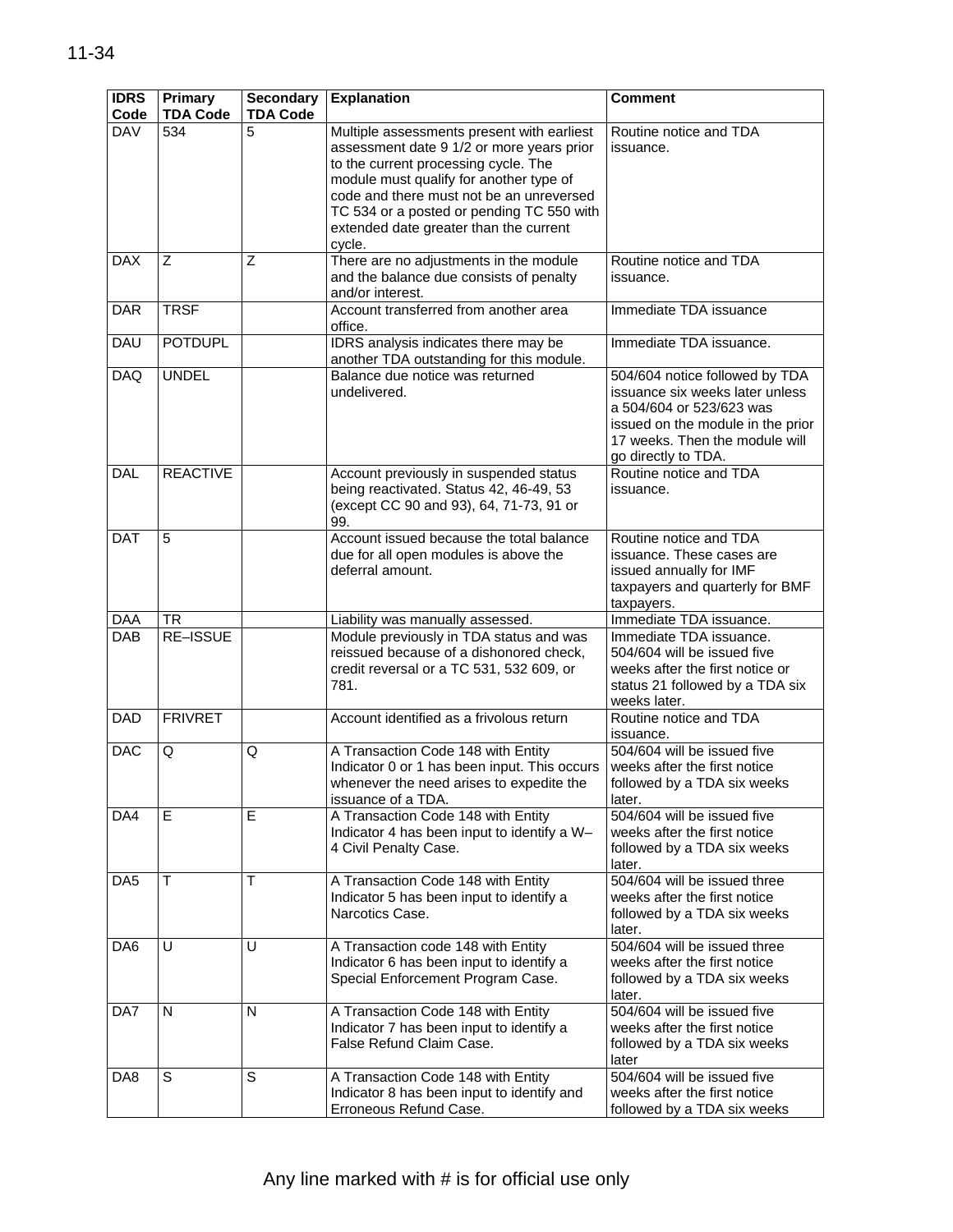| <b>IDRS</b><br>Code | Primary<br><b>TDA Code</b> | <b>Secondary</b><br><b>TDA Code</b> | <b>Explanation</b>                                                                                                                                       | <b>Comment</b>                                                                                                                                                             |
|---------------------|----------------------------|-------------------------------------|----------------------------------------------------------------------------------------------------------------------------------------------------------|----------------------------------------------------------------------------------------------------------------------------------------------------------------------------|
|                     |                            |                                     |                                                                                                                                                          | later.                                                                                                                                                                     |
| DA9                 | L                          | L                                   | A Transaction Code 148 with Entity<br>Indicator 9 has been input to identify a<br>Letter 903(DO) case.                                                   | 504/604 will be issued five<br>weeks after the first notice<br>followed by a TDA six weeks<br>later.                                                                       |
| <b>DAM</b>          | <b>INSTALMT</b>            |                                     | A Master File installment type module<br>(MFT 02, 05, 52, 58 OR 60) either did not<br>qualify or defaulted.                                              | Routine notice and TDA<br>issuance.                                                                                                                                        |
| DAE                 | $\overline{\mathsf{x}}$    |                                     | Unpaid Trust Fund type taxes (MFT 01, 03,<br>09, 11) with a module balance of 5000 or<br>more.                                                           | First and fourth notices will be<br>issued before TDA is issued.                                                                                                           |
| <b>DAF</b>          | D                          | D                                   | Dishonored check has posted to a module<br>not previously in TDA status.                                                                                 | Fourth notice will be issued<br>followed by TDA six weeks later<br>unless fourth notice was<br>previously issued on the module.<br>Then TDA will be issued<br>immediately. |
| DAI                 | <b>COA</b>                 |                                     | Module previously reported currently not<br>collectible (unable to locate) and a change<br>of address or tax return has posted to the<br>account.        | Routine notice and TDA<br>issuance                                                                                                                                         |
| <b>DAG</b>          | IR.                        | H                                   | Module previously reported currently not<br>collectible (unable to locate or unable to<br>contact) and a new levy source appears on<br>IRP.              | Routine notice and TDA<br>issuance.                                                                                                                                        |
| <b>DAJ</b>          | <b>TPI</b>                 |                                     | Module previously reported currently not<br>collectible (hardship) and TPI of new return<br>warrants renewed collection activity                         | Routine notice and TDA<br>issuance.                                                                                                                                        |
| <b>DAW</b>          | <b>UTCON</b>               |                                     | Module previously reported currently not<br>collectible (unable to contact and TPI of<br>new return warrants renewed collection<br>activity.             | Routine notice and TDA<br>issuance.                                                                                                                                        |
| <b>DAK</b>          | <b>OTHER</b>               |                                     | Module balance remains after adjustment,<br>TC 470 CC 90 or payment tracer, TC 470<br>CC 93, action that was expected to fully<br>satisfy the liability. | Routine notice and TDA<br>issuance                                                                                                                                         |
| <b>DAP</b>          | R                          | R                                   | Taxpayer had one or more TDAs closed<br>within the prior 12 months.                                                                                      | Routine notice and issuance.                                                                                                                                               |
| DAS                 | $\overline{4}$             |                                     | Module does not qualify for any other type<br>of code.                                                                                                   | Routine notice and TDA<br>issuance.                                                                                                                                        |
|                     |                            | G                                   | Identifies entities that are political<br>organizations (MFT 02 with filing<br>requirement 9).                                                           | Routine notice and TDA<br>issuance.                                                                                                                                        |
|                     |                            |                                     | Indicates another module in the account is<br>in TDI status and the module did not<br>qualify for Primary or Secondary Code Z.                           | Routine notice and TDA<br>issuance.                                                                                                                                        |
|                     |                            | A                                   | Indicates another module in the account is<br>in TDA status and that module does not<br>have a Primary or Secondary Code Z.                              | First and fourth notices will be<br>issued before TDA is issued.                                                                                                           |
| <b>DAN</b>          | <b>PPIAR</b>               |                                     | 2-year review expiration and Part pay<br>installment agreement should continue.<br>Re-analyze in another 2 years.                                        |                                                                                                                                                                            |
| <b>DAO</b>          | <b>PPIAN</b>               |                                     | 2-year review expiration and CP 522P<br>generates.                                                                                                       |                                                                                                                                                                            |

### *(5) TDA Closing Codes*

Indicate the condition under which a TDA which still has an outstanding balance was removed from the collection inventory. These codes identify the various categories of TDA disposition by Collection Division. Closing Codes 01-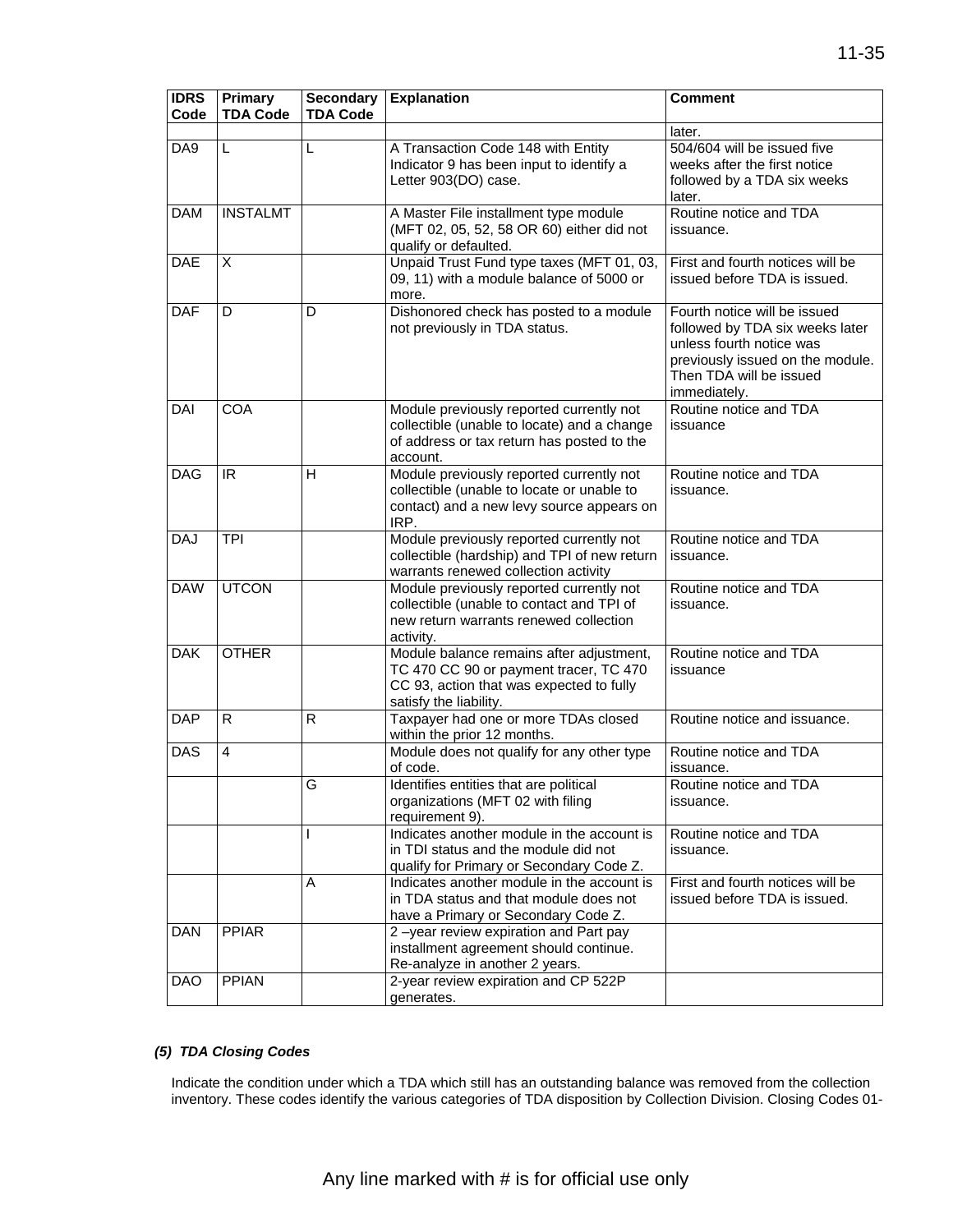### 39 relate to TC 530; 70-89 to TC 520; and 90-99 to TC 470.

| Code            | <b>Condition</b>                                                                                        |
|-----------------|---------------------------------------------------------------------------------------------------------|
| 01              | TDA reported currently not collectible prior to 1/1/68 or any TC 530 with Doc Code 51 or 52.            |
| 02              | Currently not collectible Narcotics Trafficker Assessment (restricted use).                             |
| 03              | Unable to locate. If address change posts, reissues TDA. TC 150, 976, or 014 showing address change     |
|                 | will reissue TDA.                                                                                       |
| 04              | Statutory Collection period expired on portion of assessment, prior to issuance.                        |
| 05              | Statutory collection period expired or suit initiated to reduce tax claim to judgment-no follow-up.     |
| $\overline{06}$ | Reserved for A/C International. Taxpayer residing outside of U.S.                                       |
| 07              | Bankrupt (insolvent) corporation—Any corporation which has been adjudged bankrupt or any corporation    |
|                 | dissolved under State receivership proceedings.                                                         |
| $\overline{08}$ | Decedent case.                                                                                          |
| 09              | Tolerance.                                                                                              |
| 10              | Defunct corporation.                                                                                    |
| 11              | Reserved.                                                                                               |
| 12              | Unable to contact.                                                                                      |
| $\overline{13}$ | In-Business corporation.                                                                                |
| 14              | Combat Zone                                                                                             |
| 15              | Used to report accounts not currently collectible which results from activity of the Resolution Trust   |
|                 | Corporation                                                                                             |
| 16              | Restricted per Manual Supplement 5G-365, Expiration Date 09-30-93. Indicates currently not collectible  |
|                 | due to full payment on an in-business trust fund account or the Trust Fund Penalty account.             |
| 17              | Unable to locate the Single Member Owner (SMO) or assets of the SMO who is liable for taxes assessed    |
|                 | under an LLC Employer Identification Number (EIN)                                                       |
| 18              | Unable to contact a Single Member Owner (SMO) who is liable for taxes assessed under an LLC EIN         |
|                 | although the SMO address is known, and there is no means to enforce collection                          |
| 19              | Accounts below tolerance that are assessed under an LLC EIN, but owed by a Single Member Owner.         |
| 20-23           | Reserved.                                                                                               |
| 24              | Unable to pay, follow-up if TPI of subsequent return is \$20,000 or more.                               |
| $\overline{25}$ | Unable to pay, follow-up if TPI of subsequent return is \$28,000 or more.                               |
| 26              | Unable to pay, follow-up if TPI of subsequent return is \$36,000 or more.                               |
| 27              | Unable to pay, follow-up if TPI of subsequent return is \$44,000 or more.                               |
| 28              | Unable to pay, follow-up if TPI of subsequent return is \$52,000 or more.                               |
| 29              | Unable to pay, follow-up if TPI of subsequent return is \$60,000 or more.                               |
| $\overline{30}$ | Unable to pay, follow-up if TPI of subsequent return is \$68,000 or more.                               |
| $\overline{31}$ | Unable to pay, follow-up if TPI of subsequent return is \$76,000 or more.                               |
| $\overline{32}$ | Unable to pay, follow-up if TPI of subsequent return is \$84,000 or more.                               |
| $33 - 34$       | Not valid 7901 and subsequent.                                                                          |
| 35-38           | Reserved                                                                                                |
| 39              | Certain cases assigned to IDS, ACS or IQA hold files; use of this closing code must be authorized by NO |
| 40-69           | Reserved.                                                                                               |

# *(6) TC 500 Closing Codes*

| 50    | Military Deferment (prior to 1/2004)<br>(obsolete) | 54-55 | Bosnia           |
|-------|----------------------------------------------------|-------|------------------|
| -51   | Military Deferment (1/2004 to present)             | 56-57 | Enduring Freedom |
| 52-53 | Desert Storm                                       |       |                  |

# *(7) TC 470 Closing Code Chart*

| <b>Closing</b> | <b>Definition</b> | <b>IDRS</b>   | <b>Status</b>                       | Alpha   MF Freeze   TIF |            |            |                        | Release/Reversal | <b>Condition</b> | <b>Notes</b> |
|----------------|-------------------|---------------|-------------------------------------|-------------------------|------------|------------|------------------------|------------------|------------------|--------------|
| Code           |                   | <b>Status</b> | Update   Freeze   Prevents   Freeze |                         |            |            |                        | <b>Criteria</b>  | after            |              |
|                |                   | at            |                                     |                         |            |            | offsets-in:   (bal due |                  | Release          |              |
|                |                   | Input         |                                     |                         |            |            | notice                 |                  |                  |              |
|                |                   |               |                                     |                         |            |            | or TDA                 |                  |                  |              |
|                |                   |               |                                     |                         |            |            | status)                |                  |                  |              |
|                |                   |               |                                     |                         | <b>IMF</b> | <b>BMF</b> |                        |                  |                  |              |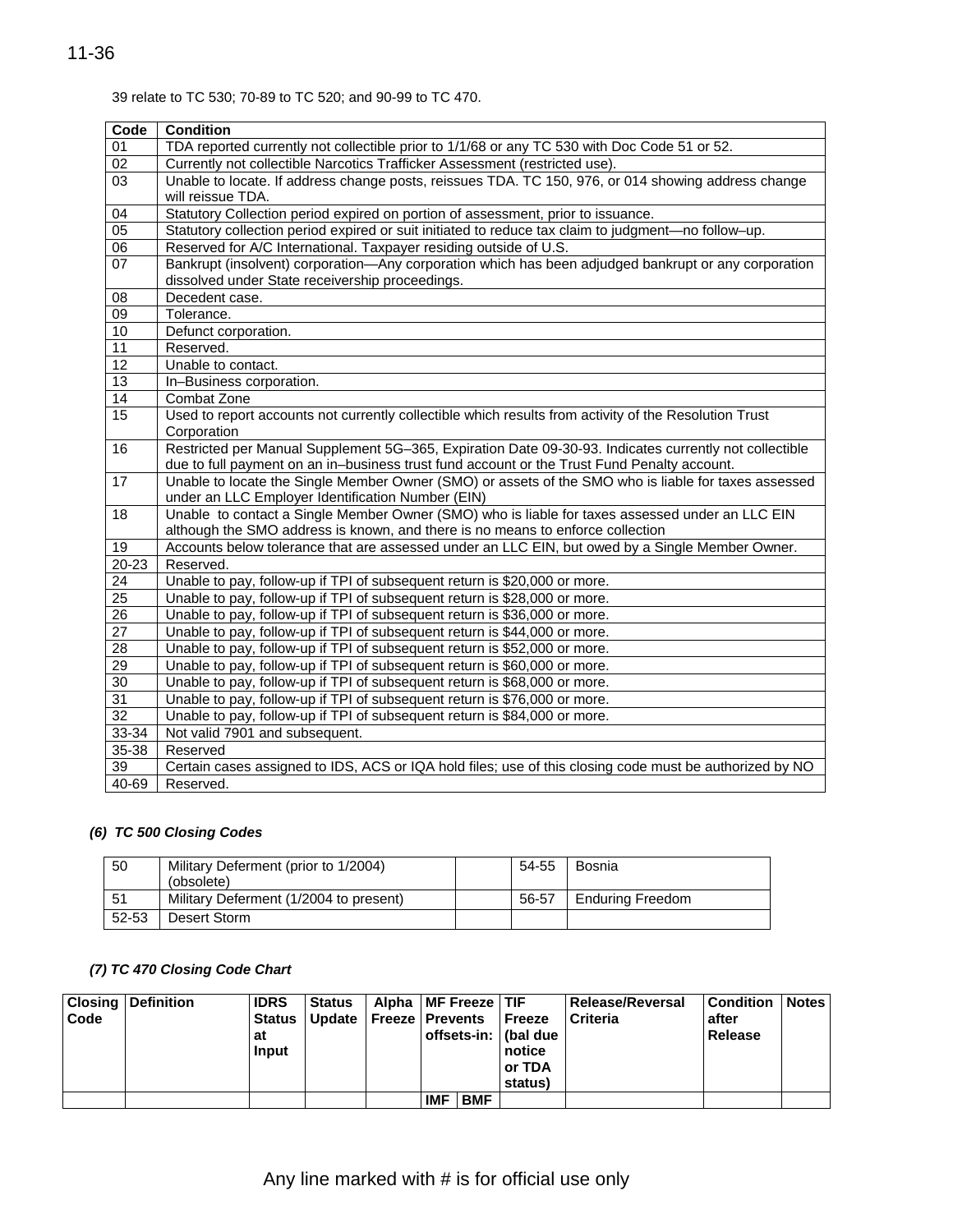| <b>Closing</b><br>Code | <b>Definition</b>                                                                                                                                   | <b>IDRS</b><br><b>Status</b><br>at<br>Input | <b>Status</b><br><b>Update</b> | Alpha<br>Freeze |           | <b>MF Freeze</b><br><b>Prevents</b><br>offsets-in: | TIF<br><b>Freeze</b><br>(bal due<br>notice<br>or TDA<br>status) | <b>Release/Reversal</b><br><b>Criteria</b> | <b>Condition</b><br>after<br><b>Release</b> | <b>Notes</b>   |
|------------------------|-----------------------------------------------------------------------------------------------------------------------------------------------------|---------------------------------------------|--------------------------------|-----------------|-----------|----------------------------------------------------|-----------------------------------------------------------------|--------------------------------------------|---------------------------------------------|----------------|
| No CC                  | <b>Claim Pending</b>                                                                                                                                | 19, 20,<br>21, 54,<br>56, 58                | 47                             | $W -$           | Yes       | Yes                                                | Yes                                                             | Systemic (9 cycles if<br>no open control,  | D,G                                         | $\mathbf{1}$   |
|                        |                                                                                                                                                     |                                             |                                |                 |           |                                                    |                                                                 | otherwise 15 cycles)<br>TC 472 No CC       | D,G                                         | $\overline{2}$ |
|                        |                                                                                                                                                     |                                             |                                |                 |           |                                                    |                                                                 | TC 29X or TC 30X**                         | F,G                                         |                |
|                        |                                                                                                                                                     |                                             |                                |                 |           |                                                    |                                                                 | Credit or zero<br>balance                  | Status 12                                   |                |
|                        |                                                                                                                                                     | 22, 24,<br>26                               | No<br>Change                   | $W -$           | Yes       | Yes                                                | N/A                                                             | No Systemic<br>Reversal                    | N/A                                         | 3              |
|                        |                                                                                                                                                     |                                             |                                |                 |           |                                                    |                                                                 | TC 472 No CC                               | $\overline{A}$                              | $\overline{2}$ |
|                        |                                                                                                                                                     |                                             |                                |                 |           |                                                    |                                                                 | TC 29X or TC 30X**                         | $\overline{F}$                              |                |
|                        |                                                                                                                                                     |                                             |                                |                 |           |                                                    |                                                                 | Credit<br>or zero balance                  | Status 12                                   |                |
| 90                     | Pending<br>Adjustment only:<br>Will Full Pay<br>Module Balance                                                                                      | 19, 20,<br>21, 54,<br>56, 58                | $53*$                          | $W -$           | Yes       | Yes                                                | Yes                                                             | Systemic (26 cycles)                       | A, E                                        |                |
|                        |                                                                                                                                                     |                                             |                                |                 |           |                                                    |                                                                 | TC 472 No CC                               | D, G                                        | $\overline{2}$ |
|                        |                                                                                                                                                     |                                             |                                |                 |           |                                                    |                                                                 | TC 29X or TC 30X**                         | F,G                                         |                |
|                        |                                                                                                                                                     |                                             |                                |                 |           |                                                    |                                                                 | Credit or zero<br>balance                  | Status 12                                   |                |
|                        |                                                                                                                                                     | 22, 24,<br>26                               | 53                             | $W -$           | Yes       | $\overline{Yes}$                                   | $\overline{Yes}$                                                | No Systemic<br>Reversal                    | N/A                                         | 3              |
|                        |                                                                                                                                                     |                                             |                                |                 |           |                                                    |                                                                 | TC 472 No CC                               | A,G                                         | $\overline{2}$ |
|                        |                                                                                                                                                     |                                             |                                |                 |           |                                                    |                                                                 | TC 29X or TC 30X**                         | F,G                                         |                |
|                        |                                                                                                                                                     |                                             |                                |                 |           |                                                    |                                                                 | Credit or zero<br>balance                  | Status 12                                   |                |
| 92                     | Reserved                                                                                                                                            |                                             |                                |                 |           |                                                    |                                                                 |                                            |                                             |                |
| 93                     | Pending Payment<br>Tracer: Will Full<br>Pay Module<br><b>Balance Credit</b><br>Transfer<br>combined<br>adjustment with<br>credit<br>offset/transfer | 19, 20,<br>21, 54,<br>56, 58                | 53                             | $W -$           | No        | No                                                 | Yes                                                             | Systemic<br>(26 cycles)                    | C, E                                        | 32             |
|                        |                                                                                                                                                     |                                             |                                |                 |           |                                                    |                                                                 | <b>TC 472 No CC</b>                        | B, C, G                                     | $\overline{2}$ |
| 93                     |                                                                                                                                                     |                                             |                                |                 |           |                                                    |                                                                 | TC 29X or TC 30X**<br>Credit or Zero       | F, G<br>Status 12                           |                |
|                        |                                                                                                                                                     |                                             |                                |                 |           |                                                    |                                                                 | balance                                    |                                             |                |
|                        |                                                                                                                                                     | 22, 24,<br>26                               | 53                             | $W -$           | <b>No</b> | No                                                 | Yes                                                             | No Systemic<br>Reversal                    | No<br>Change                                | 3              |
|                        |                                                                                                                                                     |                                             |                                |                 |           |                                                    |                                                                 | TC 472 No CC                               | D, G                                        | $\overline{2}$ |
|                        |                                                                                                                                                     |                                             |                                |                 |           |                                                    |                                                                 | TC 29X or TC 30X**                         | F, G                                        |                |
|                        |                                                                                                                                                     |                                             |                                |                 |           |                                                    |                                                                 | Credit or zero<br>balance                  | Status 12                                   |                |
| 94                     | Math Error                                                                                                                                          | Any<br><b>Status</b>                        | No<br>Change                   | J               | <b>No</b> | No                                                 | Yes                                                             | TC 472 CC 94                               | $\overline{B}$                              |                |
|                        |                                                                                                                                                     |                                             |                                |                 |           |                                                    |                                                                 | TC 29X PC 7                                | B                                           |                |
|                        |                                                                                                                                                     |                                             |                                |                 |           |                                                    |                                                                 | Credit or zero<br>balance                  | Status 12                                   |                |
| 95                     | <b>Civil Penalty With</b><br><b>Appeal Rights</b>                                                                                                   |                                             |                                |                 |           | -SAME AS CC 93-                                    |                                                                 | TC 472 CC 95<br>Credit or zero<br>balance  | B, C, G<br>Status 12                        | $\overline{4}$ |
| 97                     | Large Corporation   Any                                                                                                                             |                                             | 47                             | D-              |           | Yes Yes                                            | Yes ***                                                         | TC 472 CC 97                               | $\overline{A}$                              |                |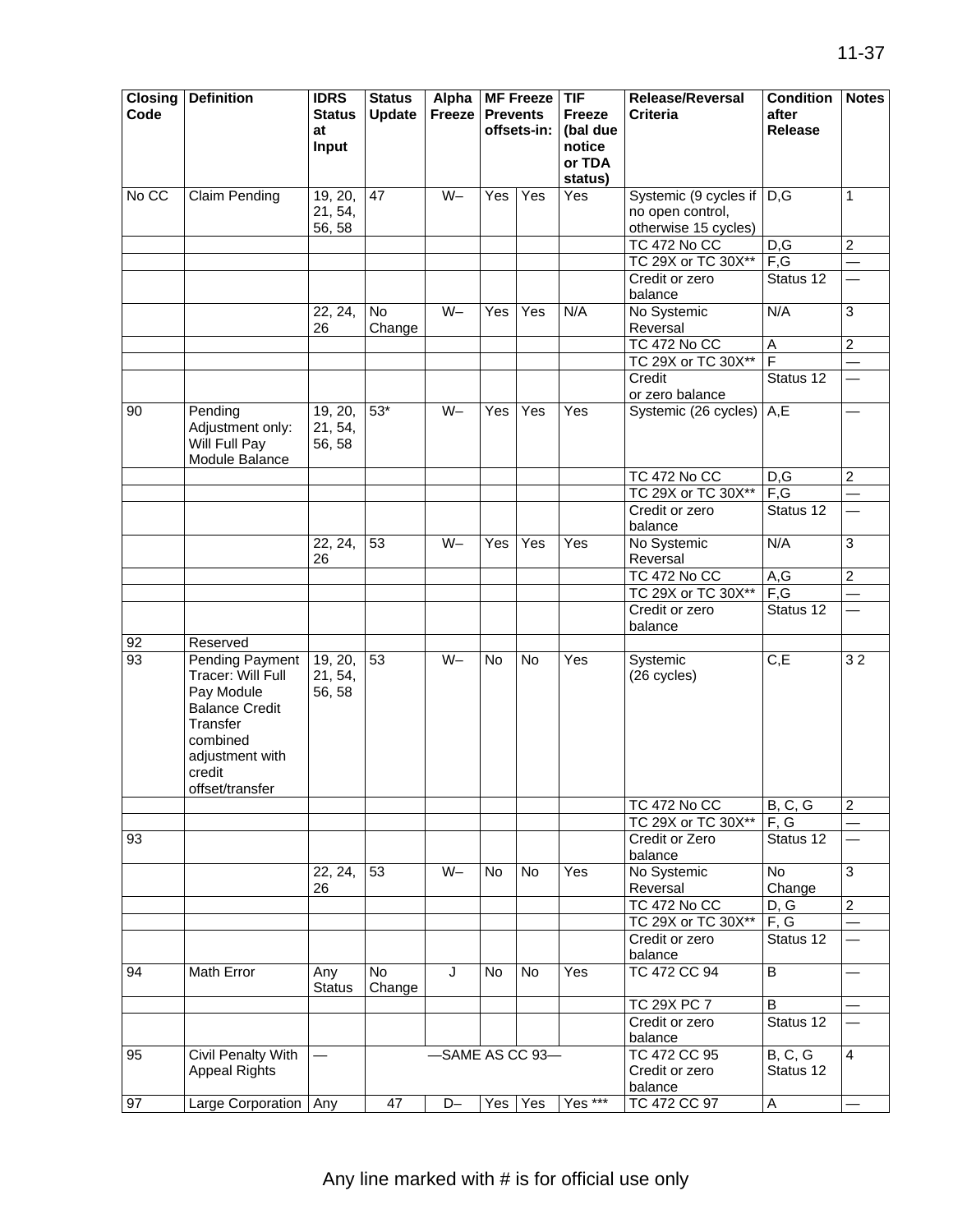# 11-38

| <b>Closing</b><br>Code | <b>Definition</b>                 | <b>IDRS</b><br><b>Status</b><br>at<br>Input | <b>Status</b><br><b>Update</b> | Alpha<br><b>Freeze</b> | <b>Prevents</b> | <b>MF Freeze</b><br>offsets-in: | <b>TIF</b><br>Freeze<br>(bal due<br>notice<br>or TDA<br>status) | <b>Release/Reversal</b><br><b>Criteria</b>                                                                                                                                                                           | <b>Condition</b><br>after<br><b>Release</b> | <b>Notes</b> |
|------------------------|-----------------------------------|---------------------------------------------|--------------------------------|------------------------|-----------------|---------------------------------|-----------------------------------------------------------------|----------------------------------------------------------------------------------------------------------------------------------------------------------------------------------------------------------------------|---------------------------------------------|--------------|
|                        | Freeze                            | <b>Status</b>                               |                                |                        |                 |                                 |                                                                 | Credit or zero<br>balance                                                                                                                                                                                            |                                             |              |
| 98                     | Pending Form<br><b>1138 Filed</b> | Any<br><b>Status</b>                        | No<br>Change                   | $W -$                  | N/A             | Yes                             | Yes                                                             | TC 295 Systemic<br>(52 cycles) TC 472<br>CC 98 Credit or zero<br>balance                                                                                                                                             | A                                           |              |
|                        |                                   |                                             |                                |                        |                 |                                 |                                                                 | * Freezes Master File offsets and refunds. No status change when released.                                                                                                                                           |                                             |              |
|                        |                                   |                                             |                                |                        |                 |                                 | (BMF only); or 960-979 (BMF only).                              | ** Except with Priority Codes 6 or 7, or TC 29X with Blocking Series 130-149 (BMF only); 200-299 (IMF or BMF); 400-499                                                                                               |                                             |              |
|                        |                                   |                                             |                                |                        |                 |                                 |                                                                 | *** 470 CC97 may be input on the entity module (00-0000) to freeze credit offset within the entire account. When input to<br>the entity module, normal notice issuance from specific tax periods will not be frozen. |                                             |              |

#### **Notes**

(1)Any TC 470 posted after July 6, 1990 will reverse at 15 cycles or 9 cycles with no control base.

(2)One TC 472 no closing code will reverse all prior unreversed TC 470s with no closing code, cc 90 or cc 93.

(3)Does not release IDRS balance due notice/TDA freeze.

(4)Suspends CSED. Applies only to IRC 6694(c)(3), IRC 6703(c)(3), or similar statutes.

#### **Condition After Release**

(a)Releases Master File offset and alpha (W– or D– or J) only.

- (b)Releases IDRS balance due notice/TDA freeze, and updates to next notice/TDA status. IF CC 94,TC 29x also releases master file notice
- (c)Removes alpha W–.
- (d)Releases Master File offset freeze, alpha W-, and IDRS balance due notice/TDA Freeze.
- (e)No IDRS balance due notice/TDA issued. Remains in status 53-4.
- (f)Status 12 if result will be zero balance. If balance will remain, and no hold code, Master File notice.
- (g)Effective 1/1/90, resumes balance due routine at the point the module was frozen by updating to the next status and releasing the appropriate notice. Exception: If the last status was 58, 22, 24, or 25 and 18 cycles have passed since the 4th notice was issued, the 4th notice will be reissued. If less than 18 cycles, TDA will be issued.

#### *(8) TC 520 Closing Code Chart*

| <b>Closing</b><br>Code | <b>Definition</b> | <b>IDRS</b><br><b>Status</b> | Alpha<br>Freeze | <b>MF Acct.</b><br>or<br><b>Module</b><br>Freeze* | <b>TIF Acct.</b><br>or<br><b>Module</b><br>Freeze** | <b>CSED</b><br><b>Suspended</b> | <b>Need</b><br>CC to<br><b>Release</b> |
|------------------------|-------------------|------------------------------|-----------------|---------------------------------------------------|-----------------------------------------------------|---------------------------------|----------------------------------------|
| 60                     | Bankruptcy        | 72                           | $-V$            | Account                                           | Account                                             | <b>Yes</b>                      | Yes                                    |
| 61                     | Bankruptcy        | 72                           | $-V$            | Account                                           | Account                                             | Yes                             | Yes                                    |
| 62                     | <b>Bankruptcy</b> | 72                           | $-V$            | Account                                           | Account                                             | Yes                             | Yes                                    |
| 63                     | Bankruptcy        | 72                           | $-V$            | Account                                           | Account                                             | Yes                             | Yes                                    |
| 64                     | <b>Bankruptcy</b> | 72                           | $-V$            | Account                                           | Account                                             | Yes                             | Yes                                    |
| 65                     | Bankruptcy        | 72                           | $-V$            | Account                                           | Account                                             | Yes                             | Yes                                    |
| 66                     | Bankruptcy        | 72                           | $-V$            | Account                                           | Account                                             | Yes                             | Yes                                    |
| 67                     | Bankruptcy        | 72                           | $-V$            | Account                                           | Account                                             | Yes                             | Yes                                    |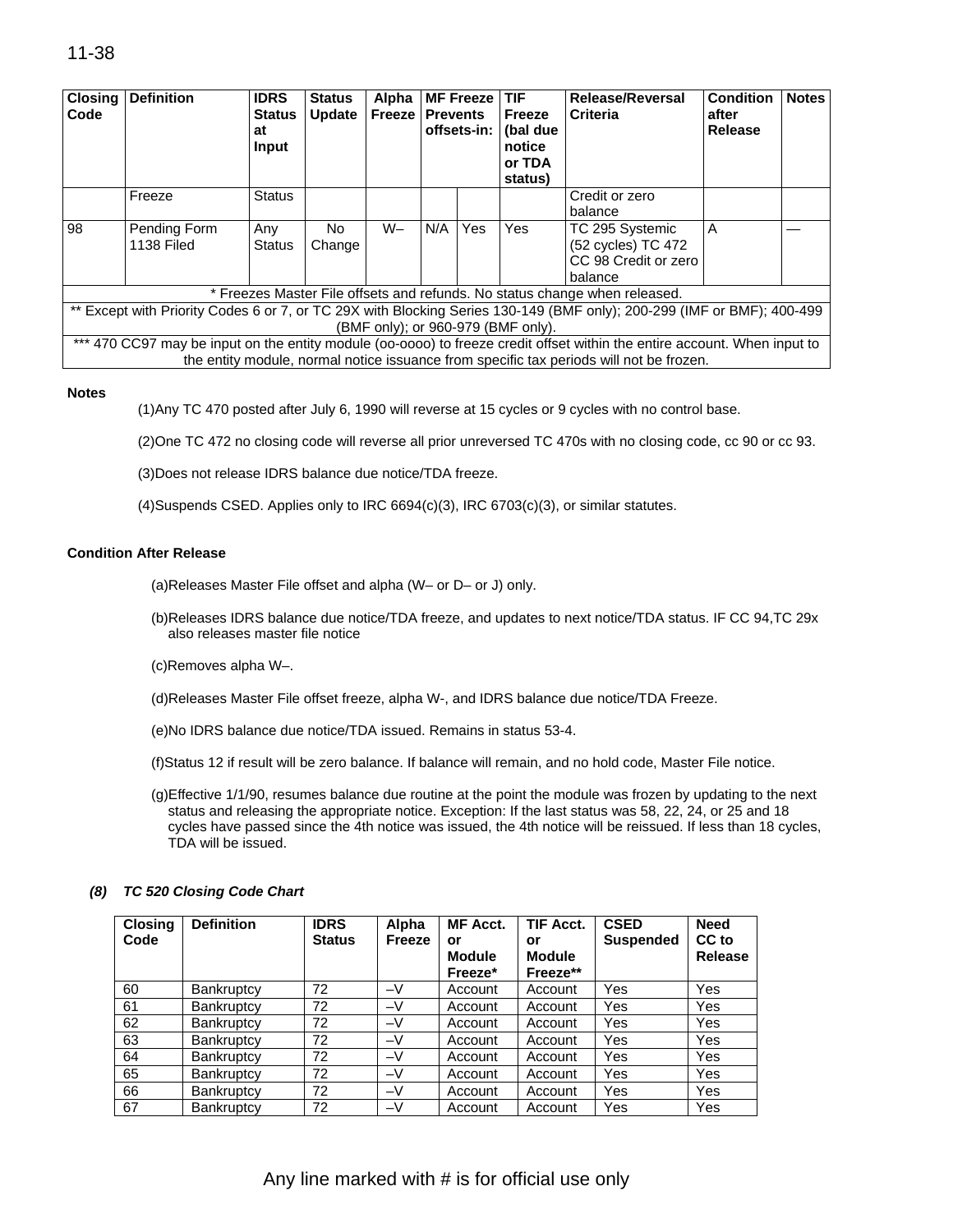| <b>Closing</b><br>Code                                                                                                                 | <b>Definition</b>                                                                                     | <b>IDRS</b><br><b>Status</b> | Alpha<br><b>Freeze</b> | <b>MF Acct.</b><br>or    | <b>TIF Acct.</b><br>or    | <b>CSED</b><br><b>Suspended</b> | <b>Need</b><br>CC to |
|----------------------------------------------------------------------------------------------------------------------------------------|-------------------------------------------------------------------------------------------------------|------------------------------|------------------------|--------------------------|---------------------------|---------------------------------|----------------------|
|                                                                                                                                        |                                                                                                       |                              |                        | <b>Module</b><br>Freeze* | <b>Module</b><br>Freeze** |                                 | <b>Release</b>       |
| 70                                                                                                                                     | Litigation                                                                                            | 72                           | $-W$                   | Account                  | Module                    | No                              | No                   |
| $\overline{71}$                                                                                                                        | Refund<br>Litigation                                                                                  | No<br>Change                 | $-W$                   | Module                   | <b>No</b>                 | $\overline{N}$                  | No                   |
| $\overline{72}$                                                                                                                        | <b>Tax Court Case</b>                                                                                 | No<br>Change                 | $-W$                   | Module                   | $\overline{N}$            | $\overline{N}$                  | $\overline{N}$       |
| 73                                                                                                                                     | Refund<br>Litigation                                                                                  | 72                           | $-W$                   | No                       | No                        | No                              | Yes                  |
| 74                                                                                                                                     | <b>Tax Court Case</b>                                                                                 | $\overline{72}$              | $-W$                   | Module                   | Module                    | No                              | No                   |
| $\overline{75}$                                                                                                                        | Litigation                                                                                            | $\overline{N}$<br>Change     | $-W$                   | Account                  | No                        | $\overline{N}$                  | $\overline{N}$       |
| 76                                                                                                                                     | <b>Collection Due</b><br>Process (CDP)<br>filed (Lien)                                                | 72                           | $-W$                   | Account                  | Module                    | Yes                             | Yes****              |
| 77                                                                                                                                     | <b>Collection Due</b><br>Process (CDP)<br>filed (Levy)                                                | 72                           | $-W$                   | Account                  | Module                    | Yes                             | $Yes***$             |
| 78                                                                                                                                     | Litigation                                                                                            | $\overline{72}$              | $-W$                   | Account                  | Module                    | Yes                             | No                   |
| 79                                                                                                                                     | Litigation                                                                                            | 71                           | $-W$                   | Account                  | Module                    | Yes                             | No                   |
| $\overline{80}$                                                                                                                        | Litigation                                                                                            | $\overline{72}$              | $-W$                   | Account                  | Module                    | Yes                             | No                   |
| $\overline{81}$                                                                                                                        | Litigation                                                                                            | $\overline{72}$              | $\overline{-w}$        | Account                  | Module                    | Yes                             | Yes***               |
| $\overline{82}$                                                                                                                        | <b>CVPN</b> with<br><b>Appeal Rights</b>                                                              | $\overline{72}$              | $-W$                   | Account                  | Module                    | Yes                             | No                   |
| $\overline{83}$                                                                                                                        | Bankruptcy                                                                                            | $\overline{72}$              | $-\sqrt{}$             | Account                  | Module                    | Yes                             | $\overline{N}$       |
| $\overline{84}$                                                                                                                        | Litigation                                                                                            | $\overline{N}$<br>Change     | $-W$                   | N <sub>o</sub>           | <b>No</b>                 | <b>No</b>                       | $\overline{N}$       |
| 85                                                                                                                                     | Bankruptcy                                                                                            | $\overline{72}$              | $-V$                   | Account                  | Account                   | Yes                             | Yes***               |
| $\overline{86}$                                                                                                                        | Bankruptcy                                                                                            | $\overline{72}$              | $-V$                   | Account                  | Account                   | Yes                             | Yes***               |
| $\overline{87}$                                                                                                                        | Bankruptcy                                                                                            | $\overline{72}$              | $-V$                   | Account                  | Account                   | Yes                             | Yes***               |
| $\overline{88}$                                                                                                                        | Bankruptcy                                                                                            | $\overline{72}$              | $-V$                   | Account                  | Account                   | Yes                             | Yes***               |
| $\overline{89}$                                                                                                                        | Bankruptcy                                                                                            | $\overline{72}$              | $\overline{-V}$        | Account                  | Account                   | Yes                             | Yes***               |
|                                                                                                                                        | Effective 1/1/2002, TC 520 Closing Codes 86, 87, 88, and 89 will not be available for new inputs.     |                              |                        |                          |                           |                                 |                      |
|                                                                                                                                        | Open cases that already have these closing codes will remain operational until they are reversed.     |                              |                        |                          |                           |                                 |                      |
| *Frozen from Master File offsets (in out), refund, or credit elect.                                                                    |                                                                                                       |                              |                        |                          |                           |                                 |                      |
|                                                                                                                                        | **Frozen from releasing IDRS balance due notice or TDA.                                               |                              |                        |                          |                           |                                 |                      |
|                                                                                                                                        | *** Effective 1/19/91, a TC 521 input with a bankruptcy indicator 999 will reverse all open TC 520 CC |                              |                        |                          |                           |                                 |                      |
| 81 or 85 thru 89 within the module.<br>****If the TC 520 CC 76 or 77 posted before cycle 200101, then it must be reversed using TC 521 |                                                                                                       |                              |                        |                          |                           |                                 |                      |
|                                                                                                                                        |                                                                                                       |                              |                        |                          |                           |                                 |                      |
|                                                                                                                                        | without a closing code.                                                                               |                              |                        |                          |                           |                                 |                      |

The 6X Series cannot be input with a transaction date prior to January 1, 1995.

Closing Codes 60-63 only allows post petition credits to offset to post petition tax years and Closing Code 62 and 63 will freeze remaining credit after offset.

Closing Codes 64 - 67 allow pre-petition credits to offset to pre-petition tax years and allows post petition credits to offset to post petition tax years and Closing Codes 66 and 67 will freeze remaining credit after offset.

Closing Codes 60, 62, 64 and 66 allow post petition tax years to go to IDRS balance due notice or TDA.

When TC 520 CC 83, 85, through 89 is input a three–digit indicator is also input signifying proceeding type, claim type and whether an installment plan is involved. Closing code used to input the three digit indicator should be the same as the current open closing code. The indicator codes are:

First digit representing the type of proceeding—

1 for Chapter 7 2 for Chapter 9 3 for Chapter 11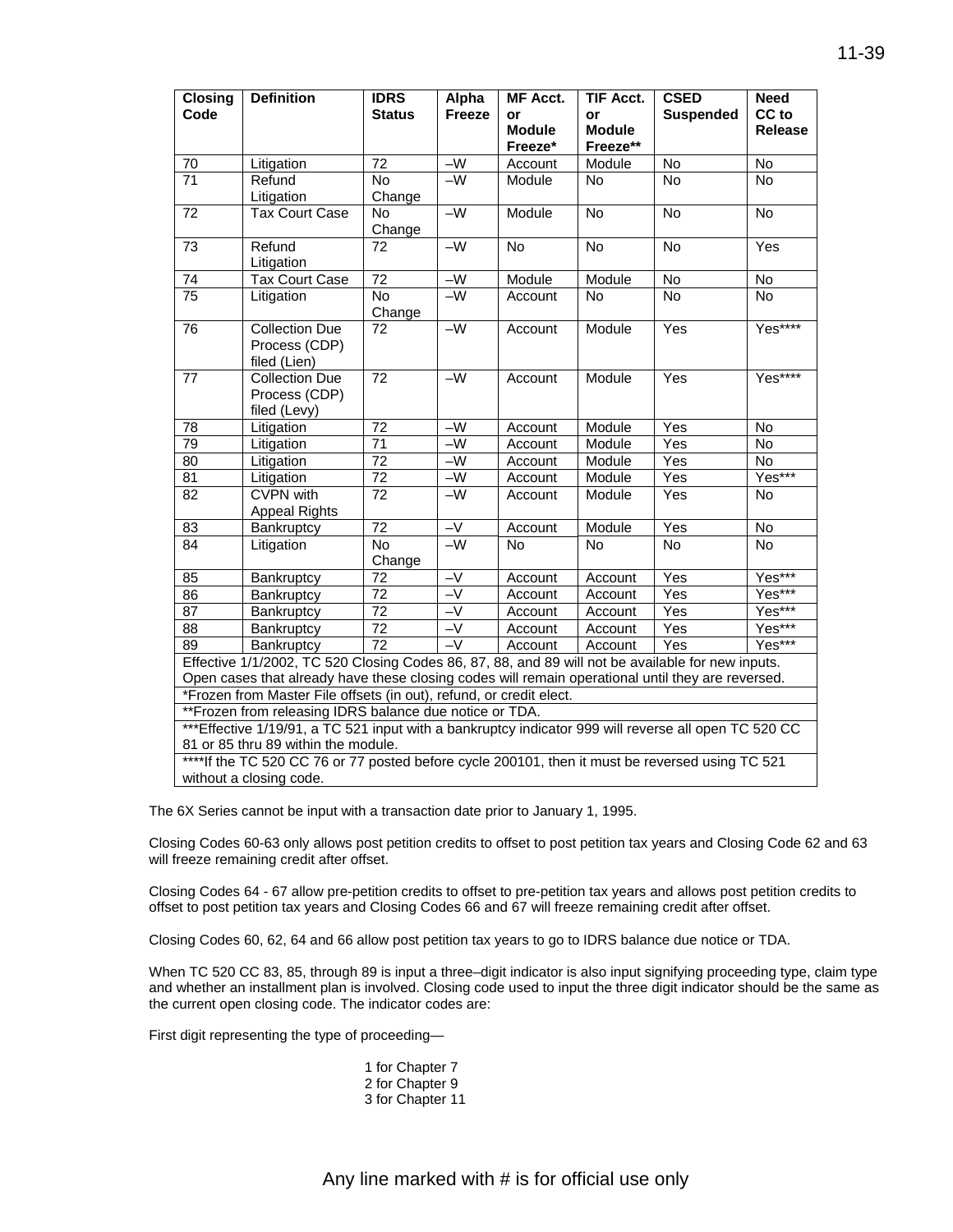11-40

4 for Chapter 13 5 for Chapter 12 8 for Other Insolvency

Second digit representing the type of claim—

1 for Secured 2 for Unsecured priority 3 for General unsecured 4 for Administrator 5 for Involuntary Gap

Third digit representing installment plan of arrangement—

- 0 if installment plan is not anticipated
- 1 if installment plan is probable.

IMF/BMF changes due to Bankruptcy Abuse Prevention & Consumer Protection Act (BAPCPA) — Effective January 2006

Allows 3 digit SI when TC 521 CC 83, 85 through 89, or CC 60-67 are input. The three-digit indicator identifies proceeding type, disposition to identify dismissal/discharge type for subsequent bankruptcy filings automatic stay in effect and whether a plan applicable or plan satisfied. Closing code used to input the three-digit indicator should be the same as the current open closing code. The indicator codes are:

First digit representing the type of proceeding—

1 for Chapter 7 2 for Chapter 9 3 for Chapter 11 4 for Chapter 13 5 for Chapter 12

Second digit representing the type of dismissal/discharge—

- 1 means dismissal abusive or otherwise (This equals D1 on Automated Insolvency System (AIS)
- 2 for failure to pass means testing (This equals D2 on AIS)
- 3 for Discharge
- 4 Reserved for future definition
- 5 Reserved for future definition

Third digit representing installment plan of arrangement—

- 0 plan not applicable
- 1 plan satisfied

For questions about the impact of the TC 520 on the module you are working, contact the appropriate Insolvency Specialist or Technical Services Advisor. For the TC 520 or 521 Closing Codes 70-80, and 82, contact the Advisor in Technical Services-Advisory at

[http://serp.enterprise.irg.gov/databases/who-where.dr/technical\\_support.dr/tech\\_sup\\_index1.htm](http://serp.enterprise.irg.gov/databases/who-where.dr/technical_support.dr/tech_sup_index1.htm) 

For all other TC 520 closing codes, contact the Specialist in Insolvency.

Contact Listings for Technical Services-Advisory:

[http://serp.enterprise.irg.gov/databases/who-where.dr/technical\\_support.dr/tech\\_sup\\_index.htm](http://serp.enterprise.irg.gov/databases/who-where.dr/technical_support.dr/tech_sup_index.htm) 

Contact Listing for Insolvency:

[http://serp.enterprise.irs.gov/databases/who-where.dr/inslvncy-bnkrptcy/national\\_insolvency\\_field.htm](http://serp.enterprise.irs.gov/databases/who-where.dr/inslvncy-bnkrptcy/national_insolvency_field.htm)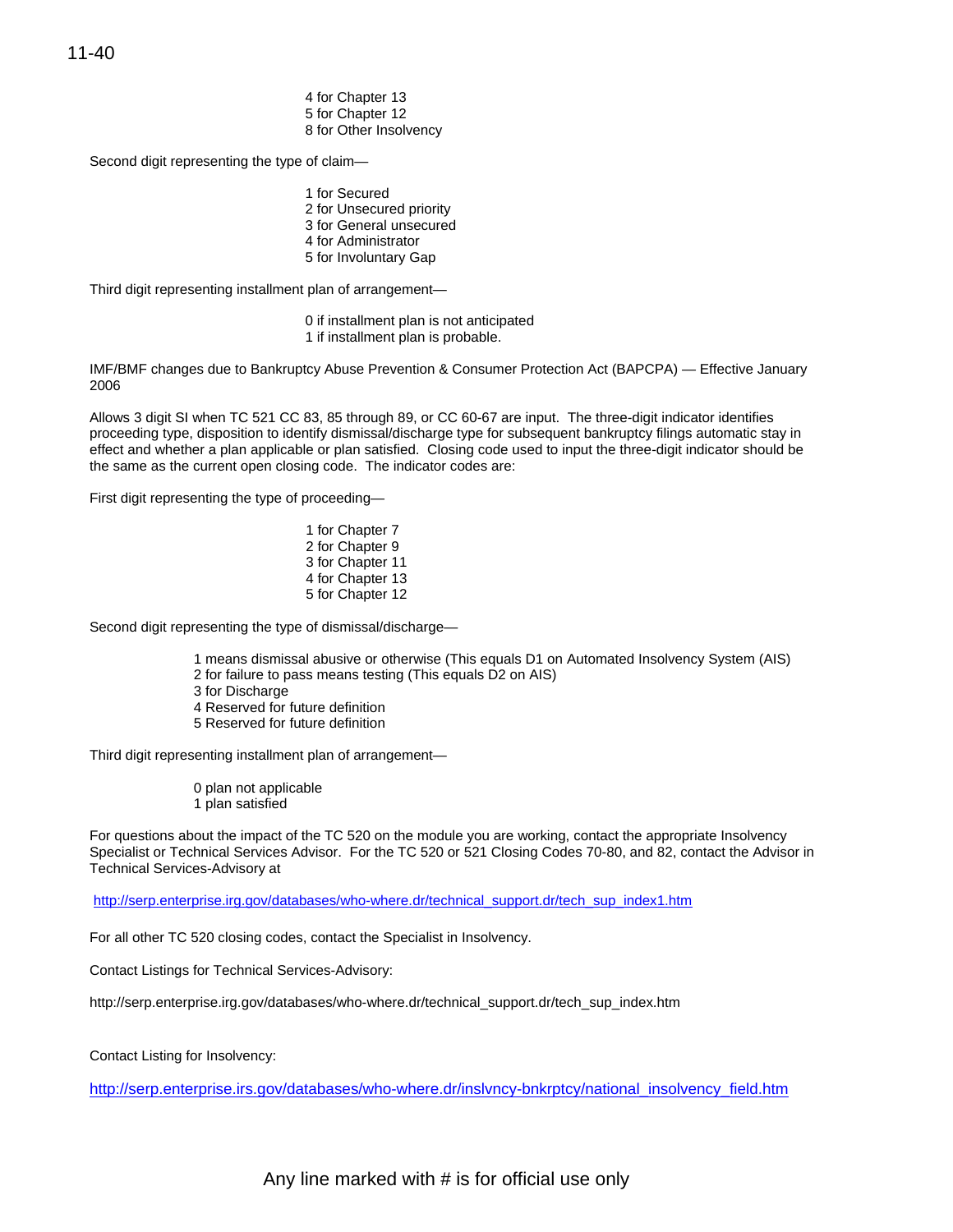### **9 Backup Withholding (BWH)**

Reference IRM 5.19.3

Individual Master File (IMF) taxpayers who underreport or fail to report their interest, dividend, patronage dividend or original issue discount income are subject to Backup Withholding (BWH). The BWH indicators (BWI–N) will be available on TXMOD and all Master File IDRS output, and on the Automated Collection Systems (ACS) to reflect the taxpayer's status. The statuses are\*:

- 0 = No BWH Consideration
- 1 = Potentially Liable (Receiving Notices for BWH)
- 2 = Subject to BWH
- 4 = BWH Satisfied
- 8 = Suspended
- M = Multiple Periods

\*Backup withholding under IRC 3406(a)(1)(B) for missing and or incorrect TINs will not show on IDRS.

### **10 Designated Payment Codes (DPC)**

 vouchers is now mandatory with Transaction Codes 640, 670, 680, 694, 690, and 700. DPCs are used to: Designated Payment Codes (DPC) are two digit codes which serve a three-fold purpose. Use of a DPC on all posting

- (a) Facilitate identification of payments which are designated to trust fund or non-trust fund employment taxes. In such cases, they are input with payments to Form 941 (MFT 01), Form 720 (MFT 03), Form CT-1 (MFT 09), Form 943 (MFT 11), and Form 1042 (MFT 12).
- (b) Indicate application of a payment to a specific liability when the civil penalty contains both a Trust Fund Recovery penalty and any other type of civil penalty. In these cases, they are input to MFT 55 only.
- (c) Identify the event which resulted in a payment. This is done at the time that a payment is processed and may be used with any MFT to which the payment transaction code will post. Data from this type of input is accumulated on a national basis to determine the revenue effectiveness of specific collection activities.

DPCs and their definitions are:

| <b>DPC</b>      | <b>Definition</b>                                                                           |  |
|-----------------|---------------------------------------------------------------------------------------------|--|
| 00              | Designated payment indicator is not present on posting voucher.                             |  |
| 01              | Payment is to be applied first to the non-trust fund portion of the tax.                    |  |
| 02              | Payment is to be applied first to the trust fund portion of the tax.                        |  |
| 03              | Bankruptcy, undesignated payment.                                                           |  |
| 04              | Levy on state income tax refund (prior to 07/22/1998).                                      |  |
| 05              | Notice of levy.                                                                             |  |
| 06              | Seizure and sale.                                                                           |  |
| 07              | Federal tax lien.                                                                           |  |
| 08              | Suits (non-bankruptcy).                                                                     |  |
| 09              | Offer in compromise (OIC).                                                                  |  |
| 10              | Manually monitored installment agreement (MMIA).                                            |  |
| 11              | Bankruptcy payment, designated to trust fund.                                               |  |
| 12 <sup>2</sup> | Cash bond credit / 6603 deposit (allowed with TC 640 only)                                  |  |
| 13              | Payment in response to reminder notice, Deferred Taxes (OBRA).                              |  |
| 14              | Authorization given by taxpayer to apply payment to expired CSED account.                   |  |
| 15              | Payments received with Form 8519, taxpayer copy of Notice of Levy.                          |  |
| 16              | Federal EFT levy payment.                                                                   |  |
| 17              | EFT payroll deduction installment agreement payment.                                        |  |
| 18              | FPLP payment from the Primary TIN. Payments are received via EFTPS from BFS (formerly FMS). |  |
| 19              | FPLP payment from the Secondary or XREF TIN. Payments are received via EFTPS from BFS       |  |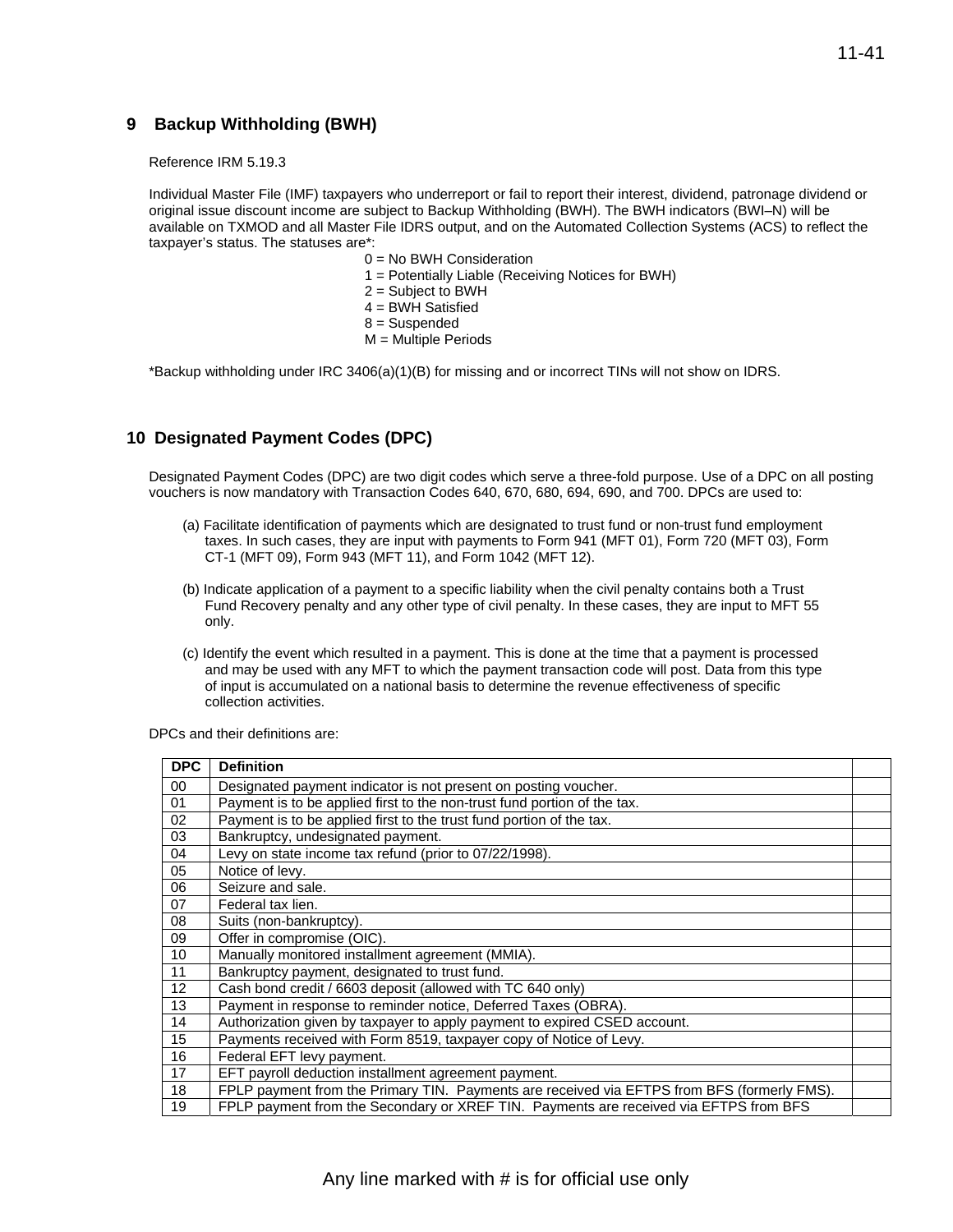| <b>DPC</b>      | <b>Definition</b>                                                                                     |   |
|-----------------|-------------------------------------------------------------------------------------------------------|---|
|                 | (formerly FMS).                                                                                       |   |
| 20              | Identifies a systemic payment for the State Income Tax Levy Program (SITLP).                          |   |
| 21              | Identifies a manually applied payment for the State Income Tax Levy Program (SITLP).                  |   |
| 22              | Identifies a systemic payment for the Alaska Permanent Fund Dividend Levy Program<br>(AKPFD).         |   |
| 23              | Identifies a manually applied payment for the Alaska Permanent Fund Dividend Levy<br>Program (AKPFD). |   |
| 24              | Freezes payment received with an amended return.                                                      |   |
| $\overline{25}$ | PTIN User Fee                                                                                         |   |
| $\overline{26}$ |                                                                                                       | # |
| 27              | Branded Prescription Drug Fee.                                                                        |   |
| 28              | IRDM Assessment (IMF only)                                                                            |   |
| 29              | Return Preparer Penalty payment                                                                       |   |
| 30              | Identifies a payment for the Municipal Income Tax Levy (MTLP)                                         |   |
| 31              | Exclude payment from systemic cross-reference processing to allow treatment of each spouse            |   |
| $\overline{32}$ | differently on a joint return (MFT 31).<br><b>Bulk Electronic Levy</b>                                |   |
| $\overline{33}$ | Offer in Compromise \$150.00 application fee                                                          |   |
| $\overline{34}$ | Offer in Compromise 20% lump sum/initial periodic payment                                             |   |
| $\overline{35}$ | Offer in Compromise subsequent payments made during the offer investigation                           |   |
| $35-$           | <b>Reserved for Collection</b>                                                                        |   |
| 46              |                                                                                                       |   |
| $\overline{47}$ | Installment Agreement Reduced Origination User Fee                                                    |   |
| 48              | Direct Debit Reduced Origination User Fee                                                             |   |
| 49              | Direct Debit Origination User Fee                                                                     |   |
| $\overline{50}$ | Installment Agreement User Fee (initial origination fee).                                             |   |
| 51              | Installment Agreement User Fee (reinstatement or restructure fee).                                    |   |
| $\overline{52}$ | Reserved for Collection                                                                               |   |
| 53              | Discharges                                                                                            |   |
| $\overline{54}$ | RESERVED (was formerly PDC)                                                                           |   |
| 55              | Subordinations                                                                                        |   |
| $\overline{56}$ | Withdrawals                                                                                           |   |
| 57              | Judicial and Non-Judicial Foreclosures                                                                |   |
| $\overline{58}$ | Redemptions; Release of Right of Redemptions                                                          |   |
| $\overline{59}$ | 706 Liens; Decedent Estate Proof of Claim (POC)                                                       |   |
| 99              | Miscellaneous payment other than above                                                                |   |

DPCs 03 through 14 and 99 are used to identify the event which was primarily responsible for the payment being made.

If a payment does not fall into one of the other categories, then DPC 99 should be used on the posting voucher To indicate it is a miscellaneous payment

### **11 Generated Reports**

#### *(1) Currently Not Collectible Accounts Register*

General Description—Daily Transaction Register (DTRs) will not be received on accounts reported currently not collectible. Semi-annually, in March and August, a Currently Not Collectible Accounts Register of Master File Accounts will be issued for each area office.

### *(2) Collection Activity Report (CAR)*

CAR is a group of IDRS reports providing management information to field and National Office Collection officials. The reports will reflect activity associated with TDA and TDI issuances and installment agreements including issuances, dispositions and inventories as well as Collection related payments. CAR utilizes the TIF as its source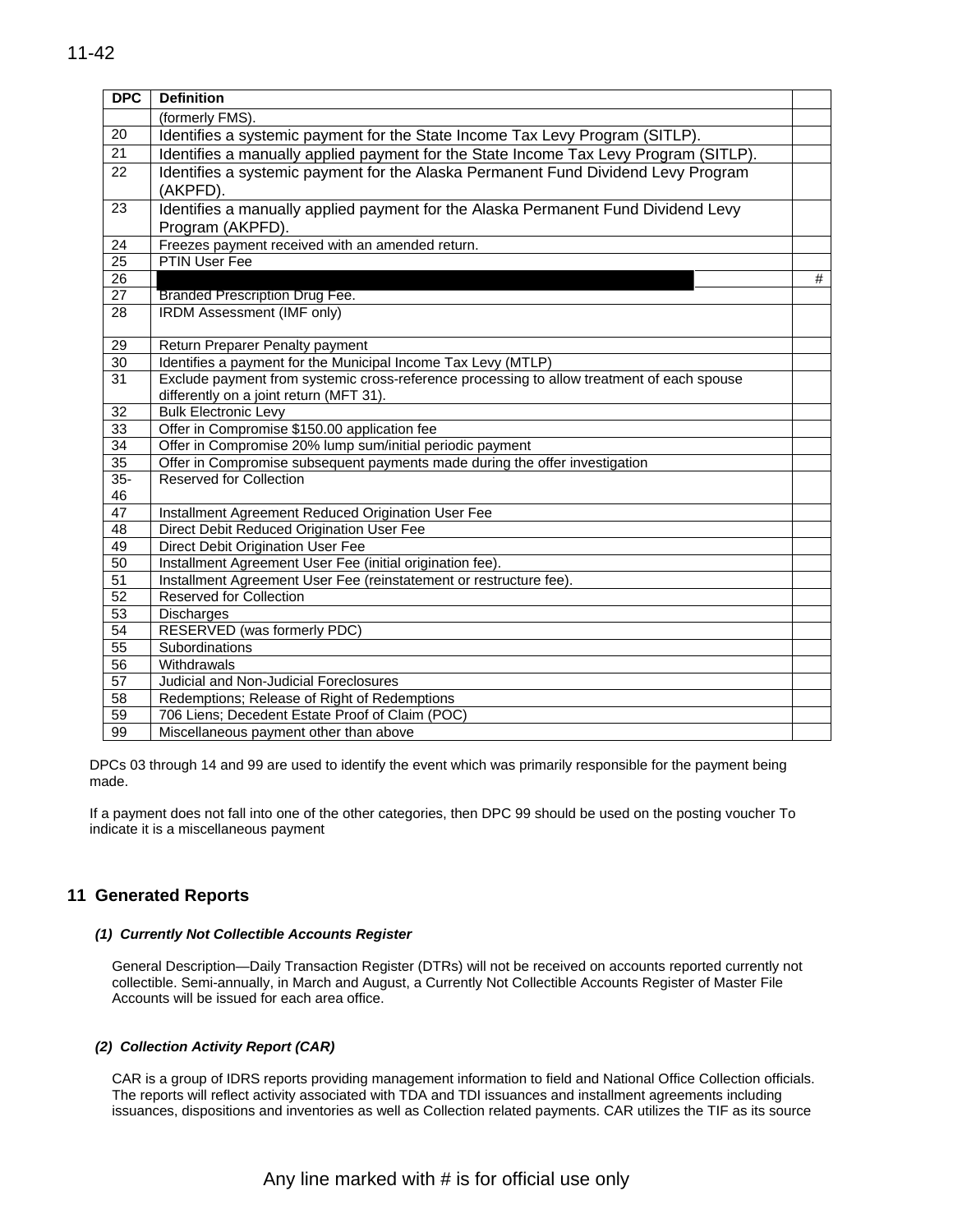### **12 Delinquent Investigations/Account Listing and Delinquent Account Inventory Profile**

The two reports, the Delinquent Investigation/Account Listing (DIAL) and Delinquent Account Inventory Profile (DAIP), are provided to facilitate the monitoring and control of TDA and TDI inventories.

The DIAL is issued monthly for hardcopy assignments, i.e. TDAs and TDIs assigned to the Field Collection (FC), and for certain other non-ACS assignments. It provides information about cases in assigned inventory, such as the grade level of assignments, the date of initial assignment and the date of assignment to the current responsibility unit, which were previously provided on the DAIP and the Delinquent Investigation Inventory Profile (DIIP). It identifies assignments which meet established criteria for large dollar, overage, no activity, CSED and ASED analyses. A review of the DIAL will provide Field Collection managers with a comprehensive profile of each case under their control.

The DAIP is a quarterly listing of TDA cases in statuses other than status 26 which meet either not activity or CSED criteria.

### **13 FTD Alerts**

FTD Alerts generate on MFT 01 modules when the quarter deposits are significantly below what is expected based on a comparison with the same quarter in the prior year. Masterfile conducts the analysis for FTD Alert issuance in the twelfth cycle of the quarter.

When an FTD Alert generates, it is assigned a value of 1 through 3. The values reflect criteria under which the Alert was generated.

Subsequently, priority code values are set according to the following conditions:

- 1. The taxpayer had an unresolved account in notice status in each of the prior two quarters. A priority code 'A' is assigned.
- 2. The taxpayer is considered likely to owe without intervention based on our identification and selection process. A priority code 'B' is assigned.
- 3. The taxpayer is considered unlikely to owe. A priority code 'C' is assigned.

FTD Alerts having priority codes 'A' or 'B' are required to be assigned to revenue officers. Those Alerts assigned priority code 'C' are dropped by ICS and are not worked by revenue officers.

CP 196 is issued by the Primary Program and a TC 971 AC 46 is placed on each module (including those Alerts assigned priority code 'C'). Alerts are issued through masterfile and are sent to ICS for direct assignment to the field.

# **14 Status & Closing Codes used for CAWR**

| Status/<br><b>Closing</b><br>Code | <b>Definition</b>                                                    | <b>Forwarded to BMF</b><br>via 6222 Status<br>Code |  |
|-----------------------------------|----------------------------------------------------------------------|----------------------------------------------------|--|
| 08                                | SSA identified SSA case for possible future referral to IRS          | None                                               |  |
| 09                                | reserved for future use                                              | 09                                                 |  |
| 10                                | Research/Suspense                                                    | 10                                                 |  |
| 11                                | BMF Delete: CAWR module in balance.                                  |                                                    |  |
| 16                                | Auto generated 99C letter                                            | 16                                                 |  |
| 21                                | <b>Federal Entity Correspondence</b>                                 | 21                                                 |  |
| 24                                | <b>IRS Undeliverable</b>                                             | 24                                                 |  |
| 25                                | Open Case Referral to Exam                                           | 25                                                 |  |
| 26                                | BMF St. Cd. To CAP St. 91 attempted to post, but NO SSA-IND<br>$= 2$ | Reserved                                           |  |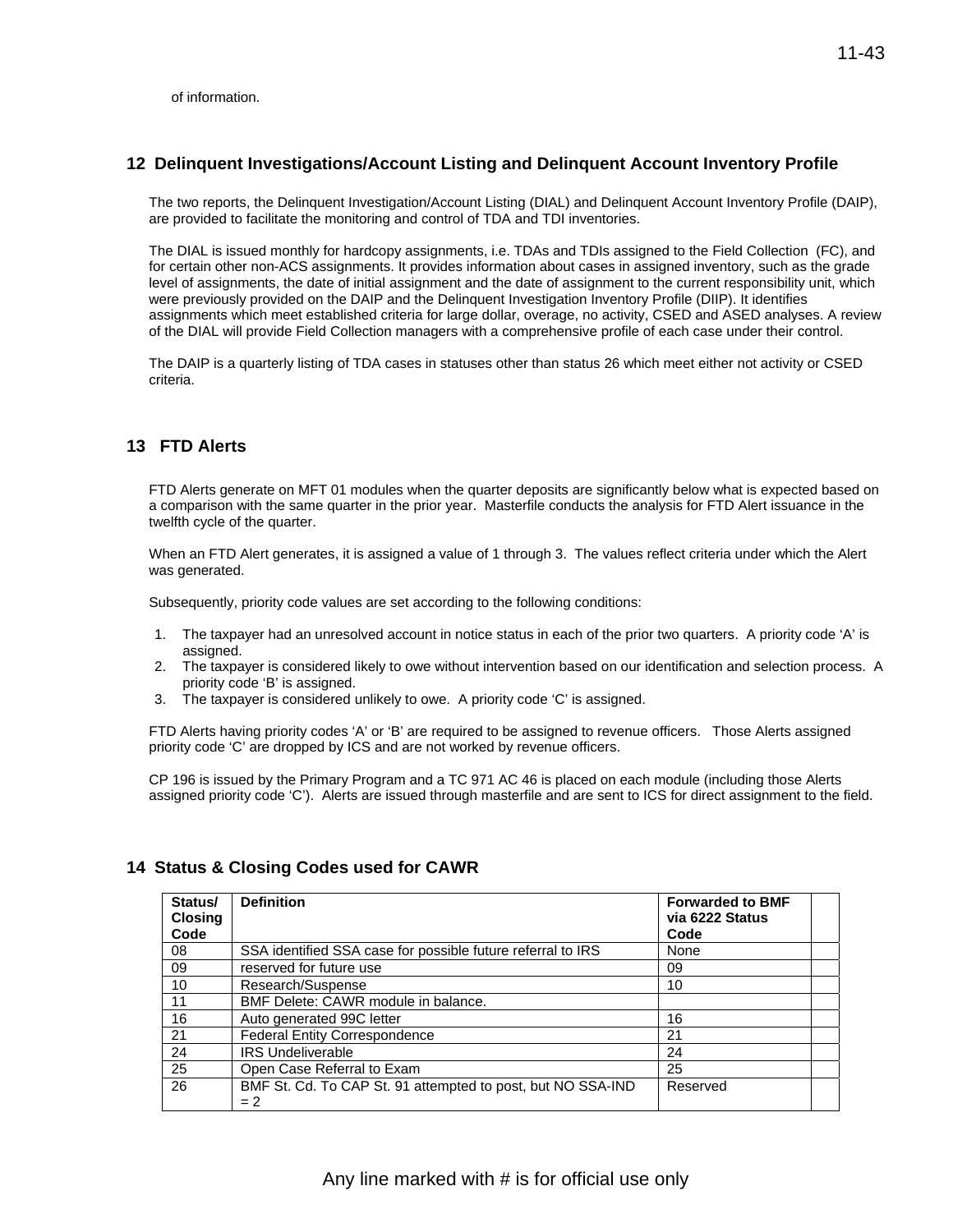| Status/<br><b>Closing</b><br>Code | <b>Definition</b>                                                                                                                                                            | <b>Forwarded to BMF</b><br>via 6222 Status<br>Code |   |
|-----------------------------------|------------------------------------------------------------------------------------------------------------------------------------------------------------------------------|----------------------------------------------------|---|
| 27                                |                                                                                                                                                                              | 27                                                 | # |
| 28                                | Manually generated 99C letter                                                                                                                                                | 28                                                 |   |
| 29                                | Open Case Referral to Collection                                                                                                                                             | 29                                                 |   |
| 30                                | No Reply Adjustment Made - IRS                                                                                                                                               |                                                    |   |
| 38                                | <b>BMF Merge Case completed</b>                                                                                                                                              | None                                               |   |
| 42                                | 2057C letter issued                                                                                                                                                          | 42                                                 |   |
| 44                                | Reply to CAWR Correspondence (No Gen Code S)                                                                                                                                 | 44                                                 |   |
| 45                                | Module reanalysis request                                                                                                                                                    | 45                                                 |   |
| 67                                | Correspondence issued other than that for Status 16, 21, 28, 42,                                                                                                             | 67                                                 |   |
|                                   | 55, 69 or 90                                                                                                                                                                 |                                                    |   |
| 68                                | Reply Received Interim Response issued to TP (Action 61)                                                                                                                     | 68                                                 |   |
| 69                                | 98C issued                                                                                                                                                                   | 69                                                 |   |
| 87                                | SSA IND = 2 cases with TC 290 TC 549 input to IDRS. IRS<br>indicates case in balance, SSA indicates case is out of balance.<br>No Civil Penalty assessed (not input by user) | No.                                                |   |
| 88                                |                                                                                                                                                                              | No.                                                | # |
| 90                                | $CP$ 253 Issued SSA IND = 2 only                                                                                                                                             | 90                                                 |   |
| 92                                | Reply Received - SSA IND = 2                                                                                                                                                 | 92                                                 |   |
| 93                                | Undeliverable - SSA $IND = 2$                                                                                                                                                | 93                                                 |   |
| <b>Closing</b><br>Code            | <b>Definition</b>                                                                                                                                                            | <b>Forwarded to BMF</b><br>via 6222 Status<br>Code |   |
| 11                                | BMF (MCC) Delete Case                                                                                                                                                        | None                                               |   |
| 31                                | Closed to Exam                                                                                                                                                               | 31                                                 |   |
| 32                                | CAWR and SSA IND = $2$ Closed to Collection. MFT 88.                                                                                                                         | 32                                                 |   |
| 33                                |                                                                                                                                                                              | 33                                                 | # |
| 34                                | Closed CAWR (no SSA $IND = 2$ ) TC 290 zero with TP Reply<br>Received                                                                                                        | 34                                                 |   |
| 35                                | Closed CAWR (no SSA IND = 2) TC 290 with money amount<br>with TP Reply Received                                                                                              | 35                                                 |   |
| 36                                | Closed CAWR (no SSA IND = 2) Research only                                                                                                                                   | 36                                                 |   |
| 37                                | Closed CAWR (no SSA IND = 2) No Reply Received                                                                                                                               | 37                                                 |   |
| 39                                | Closed CAWR (no SSA IND = 2) Undeliverable                                                                                                                                   | 39                                                 |   |
| 40                                | Closed (SSA IND = 2), TC 290, RC 549 (any amount or zero)<br>input to IDRS                                                                                                   | No.                                                |   |
| 41                                | SSA IND = 2, TC 290, RC 549 zero or with \$, entity is either<br><b>Bankrupt or Defunct</b>                                                                                  | <b>No</b>                                          |   |
| 43                                | Late reply received, worked and closed                                                                                                                                       | No                                                 |   |
| 46                                | SSA IND = 2 - Undeliverable closed/no new address/end of<br>program (PCD) systemic input                                                                                     | 46                                                 |   |
| 47                                | Closed, Late reply received (to be worked)                                                                                                                                   | No                                                 |   |
| 48                                | Full Agreed IRS CAWR                                                                                                                                                         | 35                                                 |   |
| 49                                | Missing Returns Secured IRS CAWR                                                                                                                                             | 35                                                 |   |
| 89                                | PRN 550 \$\$ - SSA IND=2                                                                                                                                                     | 96                                                 |   |
| 91                                | SSA IND = 2, Penalty Assessment from CAP to BMF. BMF<br>posts Penalty                                                                                                        | 91                                                 |   |
| 92                                | Reply Received - SSA IND=2                                                                                                                                                   | 92                                                 |   |
| 93                                | Undeliverable - SSA IND=2                                                                                                                                                    | 93                                                 |   |
| 94                                | SSA IND = 2, Closed under Tolerance at/by BMF (CAP sent as a<br>CC 91, BMF to post 91 then 94. Delete to CAP)                                                                | 94                                                 |   |
| 95                                | SSA IND = 2, TC 290, RC 549 zero, input to IDRS and posted to<br>BMF (pyramid updates to CC 40 - not to BMF)                                                                 | No                                                 |   |
| 96                                | TC 290 RC 549 with \$ input to IDRS and posted to IDRS and<br>posted to BMF (Pyramid updates to CC 40 - not to BMF)                                                          | No                                                 |   |
| 97                                | Reserved                                                                                                                                                                     | Reserved                                           |   |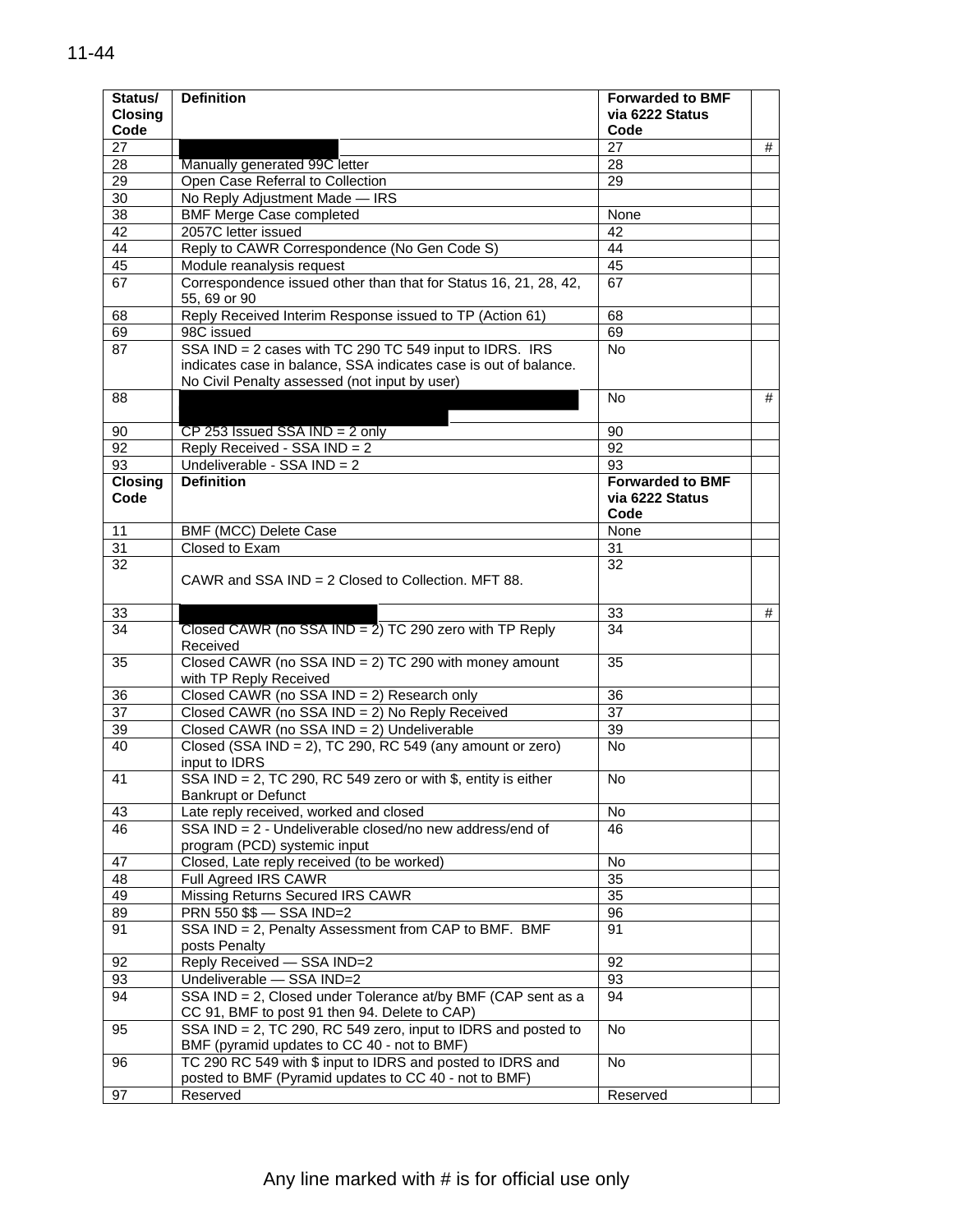| Status/<br><b>Closing</b><br>Code | <b>Definition</b>                                                                                        | <b>Forwarded to BMF</b><br>via 6222 Status<br>Code |  |
|-----------------------------------|----------------------------------------------------------------------------------------------------------|----------------------------------------------------|--|
| 98                                | Closed Reconciled by direction of HQ                                                                     | 98                                                 |  |
| 99                                | Closed SSA IND = 2 Case - Research Reveals Money Match -<br>case in balance but master file not updated. | -99                                                |  |

These status and closing codes are valid for MFT 88, CAWR Reconciliation